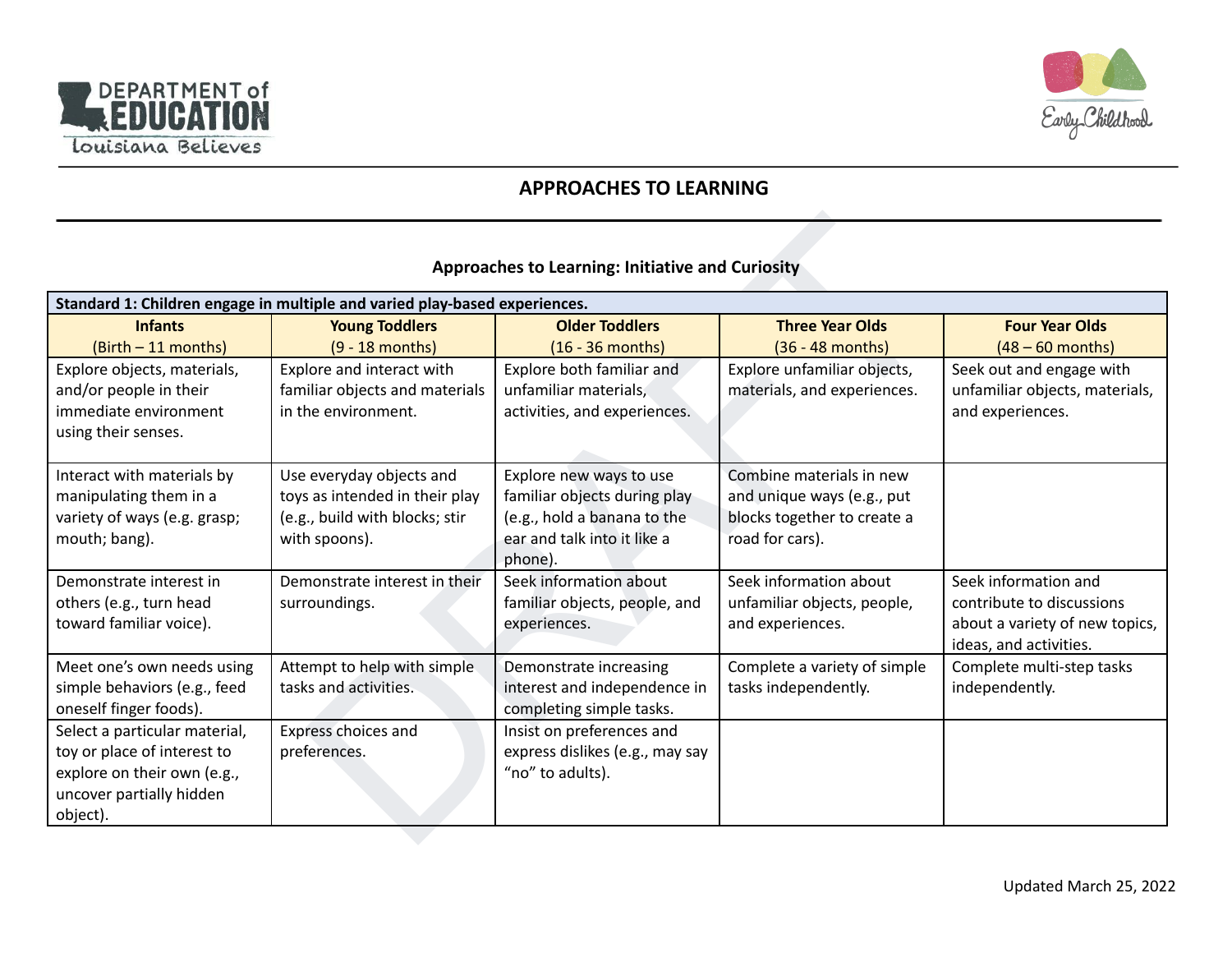



## **Approaches to Learning: Attention, Engagement, and Persistence**

| Standard 2: Children engage in activities and tasks with attention, focus, and persistence. |                                                        |                                                          |                                                     |                                                     |  |
|---------------------------------------------------------------------------------------------|--------------------------------------------------------|----------------------------------------------------------|-----------------------------------------------------|-----------------------------------------------------|--|
| <b>Infants</b>                                                                              | <b>Young Toddlers</b>                                  | <b>Older Toddlers</b>                                    | <b>Three Year Olds</b>                              | <b>Four Year Olds</b>                               |  |
| (Birth - 11 months)                                                                         | $(9 - 18$ months)                                      | $(16 - 36$ months)                                       | (36 - 48 months)                                    | $(48 - 60$ months)                                  |  |
| Establish eye contact with a                                                                | Focus attention on people,                             | Focus attention to complete a                            | Maintain focus on activities                        | Maintain focus on                                   |  |
| familiar person.                                                                            | objects, and activities of                             | short, simple task with adult                            | of interest despite                                 | adult-directed activities with                      |  |
|                                                                                             | interest.                                              | support (e.g., knob puzzle;                              | distractions.                                       | adult support.                                      |  |
| Attend to novel objects and                                                                 |                                                        | nesting cups).                                           |                                                     |                                                     |  |
| familiar adults in the                                                                      |                                                        |                                                          |                                                     |                                                     |  |
| environment.                                                                                |                                                        |                                                          |                                                     |                                                     |  |
| Intentionally take action to                                                                | Repeat self-selected tasks                             | Complete activities of choice                            | Continue working on                                 | Persist with a challenging task                     |  |
| make things happen (e.g.,                                                                   | over and over again (e.g.,                             | from start to finish with adult                          | self-selected activities despite                    | despite interruptions and                           |  |
| pick up and shake rattle to                                                                 | stack rings; nest cups).                               | support.                                                 | setbacks (e.g., try again after                     | disruptions.                                        |  |
| make noise).                                                                                |                                                        |                                                          | the block tower falls down).                        |                                                     |  |
|                                                                                             |                                                        |                                                          |                                                     |                                                     |  |
|                                                                                             | Complete self-selected tasks<br>and then spontaneously | Remain actively engaged in<br>activities of interest and | Express goals and then work<br>to achieve them with | Express simple goals that<br>extend over time, make |  |
|                                                                                             | express pleasure at                                    | protest if interrupted.                                  | prompting and support (e.g.,                        | plans, and follow through to                        |  |
|                                                                                             | accomplishments. (e.g.,                                |                                                          | When asked, a child says "I                         | complete them (e.g., Child                          |  |
|                                                                                             | smile; clap).                                          |                                                          | want to make something"                             | says, "I want to play doctor                        |  |
|                                                                                             |                                                        |                                                          | and then goes to the art                            | after breakfast. Liam is going                      |  |
|                                                                                             |                                                        |                                                          | center and draws a picture).                        | to play with me.", and then                         |  |
|                                                                                             |                                                        |                                                          |                                                     | does so after eating).                              |  |
|                                                                                             |                                                        |                                                          |                                                     |                                                     |  |
|                                                                                             |                                                        |                                                          |                                                     |                                                     |  |
|                                                                                             |                                                        |                                                          |                                                     |                                                     |  |
|                                                                                             |                                                        |                                                          |                                                     |                                                     |  |
|                                                                                             |                                                        |                                                          |                                                     |                                                     |  |
|                                                                                             |                                                        |                                                          |                                                     |                                                     |  |
|                                                                                             |                                                        |                                                          |                                                     |                                                     |  |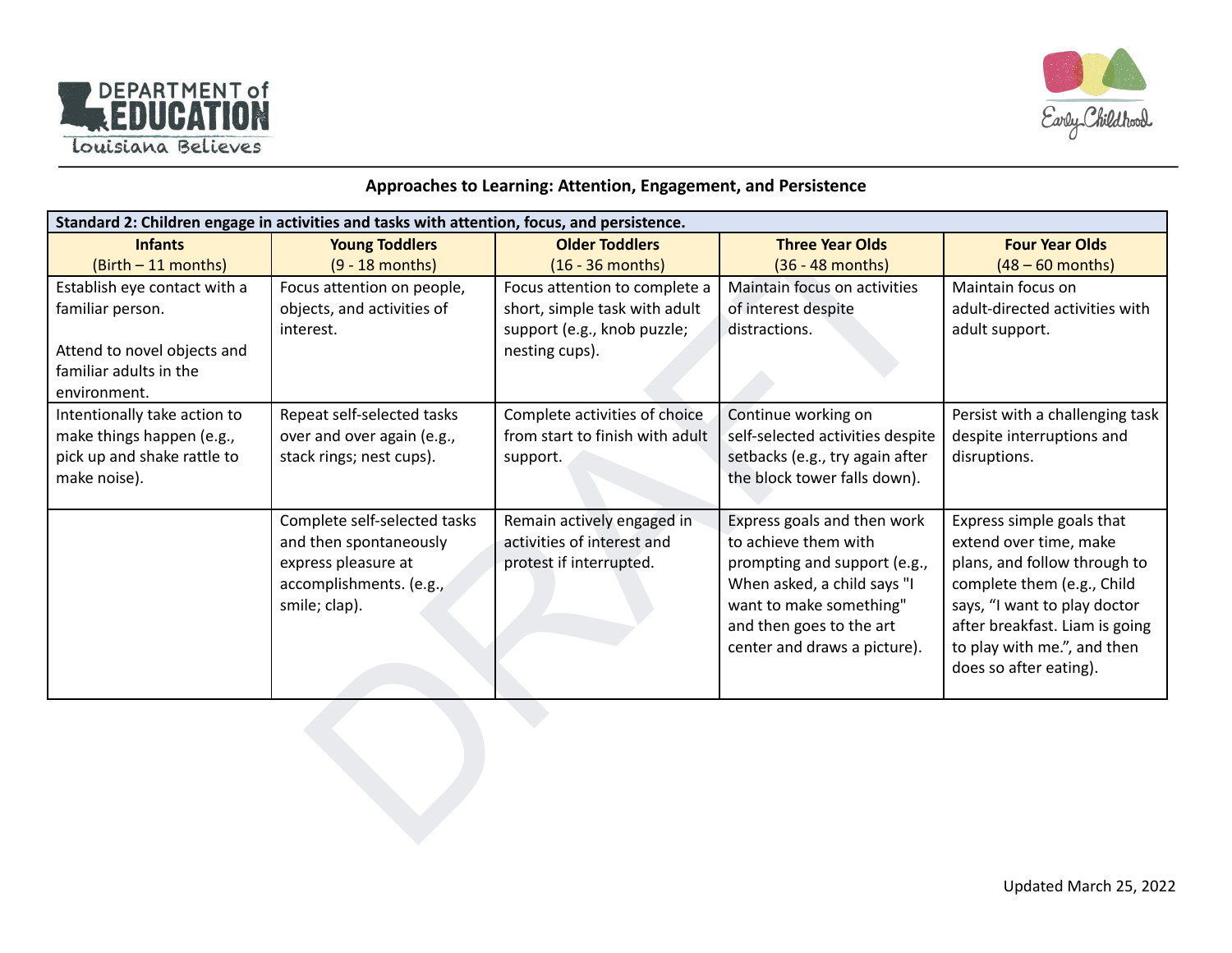



### **Approaches to Learning: Problem Solving**

|                                                      | Standard 3: Children demonstrate flexibility and creativity by using a variety of strategies to solve problems. |                                                               |                                                    |                                                     |  |
|------------------------------------------------------|-----------------------------------------------------------------------------------------------------------------|---------------------------------------------------------------|----------------------------------------------------|-----------------------------------------------------|--|
| <b>Infants</b>                                       | <b>Young Toddlers</b>                                                                                           | <b>Older Toddlers</b>                                         | <b>Three Year Olds</b>                             | <b>Four Year Olds</b>                               |  |
| (Birth - 11 months)                                  | $(9 - 18$ months)                                                                                               | $(16 - 36$ months)                                            | (36 - 48 months)                                   | $(48 - 60$ months)                                  |  |
| Interact with objects in a                           | Repeat behaviors to obtain                                                                                      | Experiment with the effects                                   | Make predictions based on                          | Make predictions and explain                        |  |
| variety of ways and notice                           | desired results (e.g.,                                                                                          | of simple actions on different                                | past experiences.                                  | reasoning.                                          |  |
| the effects of their own                             | repeatedly push button on                                                                                       | objects (e.g., use a scoop to                                 |                                                    |                                                     |  |
| actions.                                             | pop up toy).                                                                                                    | put sand into a bucket, then                                  |                                                    |                                                     |  |
|                                                      |                                                                                                                 | attempt to use a scoop to put                                 |                                                    |                                                     |  |
|                                                      |                                                                                                                 | water into a bowl).                                           |                                                    |                                                     |  |
|                                                      |                                                                                                                 |                                                               |                                                    |                                                     |  |
| Attend to objects and/or                             | Observe the ways in which                                                                                       | Observe and imitate actions                                   | Recall and use previously                          | Apply prior knowledge and                           |  |
| activities in the environment.                       | others interact with objects                                                                                    | of others when attempting to                                  | successful strategies to                           | experiences to complete new                         |  |
|                                                      | and materials.                                                                                                  | accomplish tasks or solve                                     | complete tasks.                                    | tasks and solve new                                 |  |
|                                                      |                                                                                                                 | problems.                                                     |                                                    | problems.                                           |  |
|                                                      |                                                                                                                 |                                                               |                                                    |                                                     |  |
| Solve simple problems and                            | Try out one or two strategies<br>to accomplish tasks and solve                                                  | Try out a variety of strategies<br>to accomplish tasks and/or | Purposefully use a variety of                      | Communicate the steps that<br>will be used to solve |  |
| accomplish tasks using<br>gestures, movement, and/or | problems (e.g., seek help                                                                                       | solve problems, often by trial                                | strategies, changing the<br>approach as needed, to | problems and/or accomplish                          |  |
| vocalizations (e.g., roll over to                    | from adults).                                                                                                   | and error.                                                    | accomplish tasks or solve                          | tasks.                                              |  |
| reach a toy; cry to express                          |                                                                                                                 |                                                               | problems.                                          |                                                     |  |
| needs; remove blanket to                             |                                                                                                                 |                                                               |                                                    |                                                     |  |
| uncover hidden object).                              |                                                                                                                 |                                                               |                                                    |                                                     |  |
|                                                      |                                                                                                                 |                                                               |                                                    |                                                     |  |
|                                                      |                                                                                                                 |                                                               |                                                    |                                                     |  |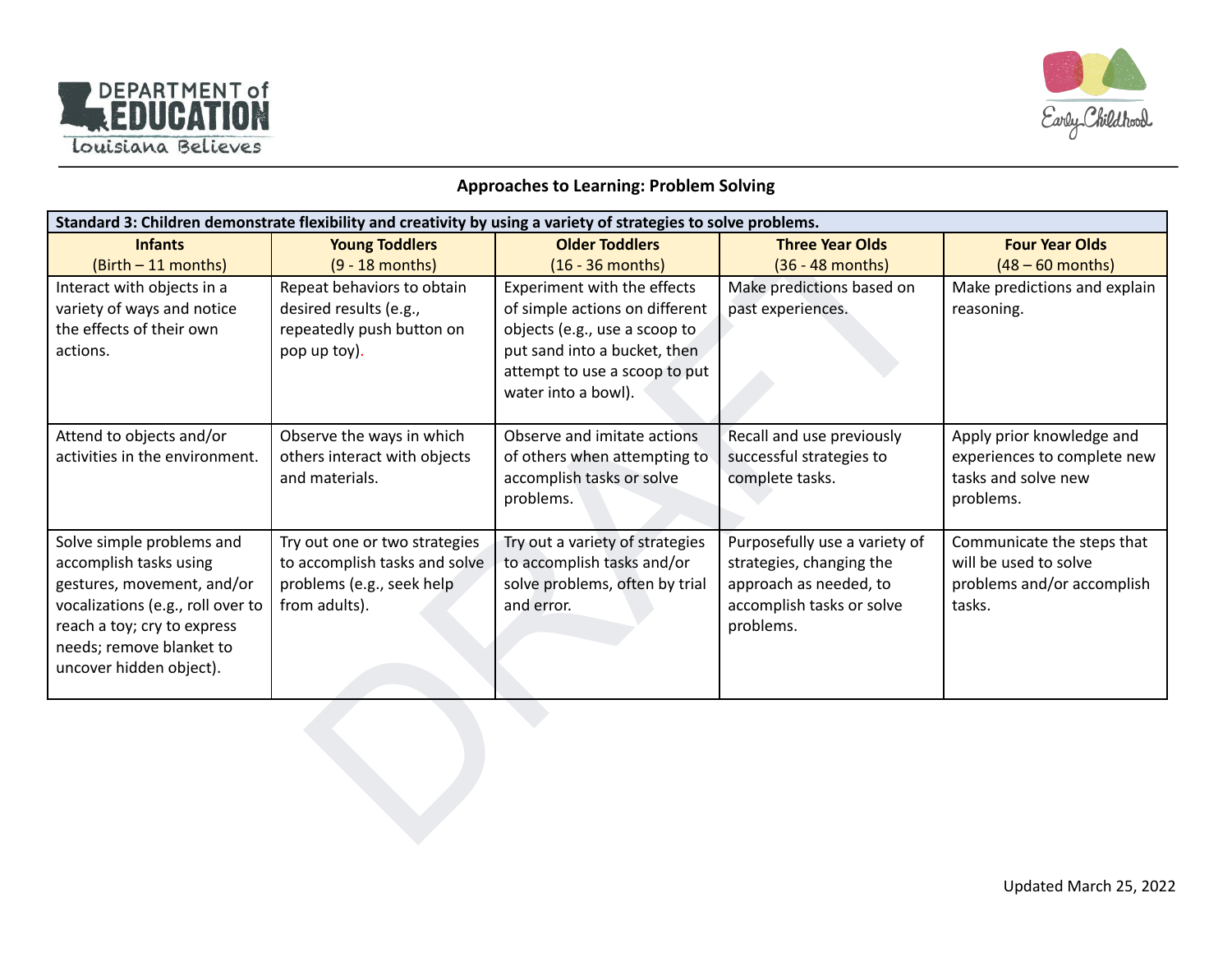



# **SOCIAL AND EMOTIONAL DEVELOPMENT**

#### **Social and Emotional Development: Relationships with Adults**

|                                                                          |                                                                                       | Standard 1: Children engage in and maintain positive relationships and interactions with adults.                                         |                                                                                                                                     |                                                                                                                                           |
|--------------------------------------------------------------------------|---------------------------------------------------------------------------------------|------------------------------------------------------------------------------------------------------------------------------------------|-------------------------------------------------------------------------------------------------------------------------------------|-------------------------------------------------------------------------------------------------------------------------------------------|
| <b>Infants</b><br>$(Birth - 11 months)$                                  | <b>Young Toddlers</b><br>$(9 - 18$ months)                                            | <b>Older Toddlers</b><br>$(16 - 36$ months)                                                                                              | <b>Three Year Olds</b><br>$(36 - 48$ months)                                                                                        | <b>Four Year Olds</b><br>$(48 - 60$ months)                                                                                               |
| Notice and respond to<br>familiar adults.                                | Mimic signs of recognition<br>(e.g., smile, wave).                                    | Initiate signs of recognition<br>with familiar adults.                                                                                   | Demonstrate recognition of<br>familiar adults using simple<br>actions and/or words.                                                 | Demonstrate recognition of<br>familiar adults using multiple<br>and varied actions and/or<br>words.                                       |
| Respond differently to<br>familiar versus unfamiliar<br>adults.          | Seek to be near familiar<br>adults and respond<br>cautiously to unfamiliar<br>adults. | Check in with familiar adults<br>for reassurance when trying<br>new things (e.g., exploring<br>new environments; meeting<br>new adults). | Separate from trusted adults<br>when in familiar settings.                                                                          | Separate from trusted adults<br>into new and unfamiliar<br>settings.                                                                      |
| Move or cry to seek attention<br>and comfort from familiar<br>adults.    | Request help from familiar<br>adults to address wants and<br>needs.                   | Request help from familiar<br>adults when encountering<br>difficult tasks or situations.                                                 | Request help from adults to<br>meet needs and/or solve<br>problems, then attempt to<br>implement suggestions with<br>adult support. | Work with adults to generate<br>ideas for accomplishing tasks<br>and/or solving problems,<br>then implement suggestions<br>independently. |
| Engage in simple<br>back-and-forth interactions<br>with familiar adults. | Initiate back-and-forth play<br>with familiar adults.                                 | Initiate play and interactions<br>with familiar adults.                                                                                  | Interact with both trusted<br>and unfamiliar adults.                                                                                | Interact with adults new to<br>their environment (e.g.,<br>substitute caregiver).                                                         |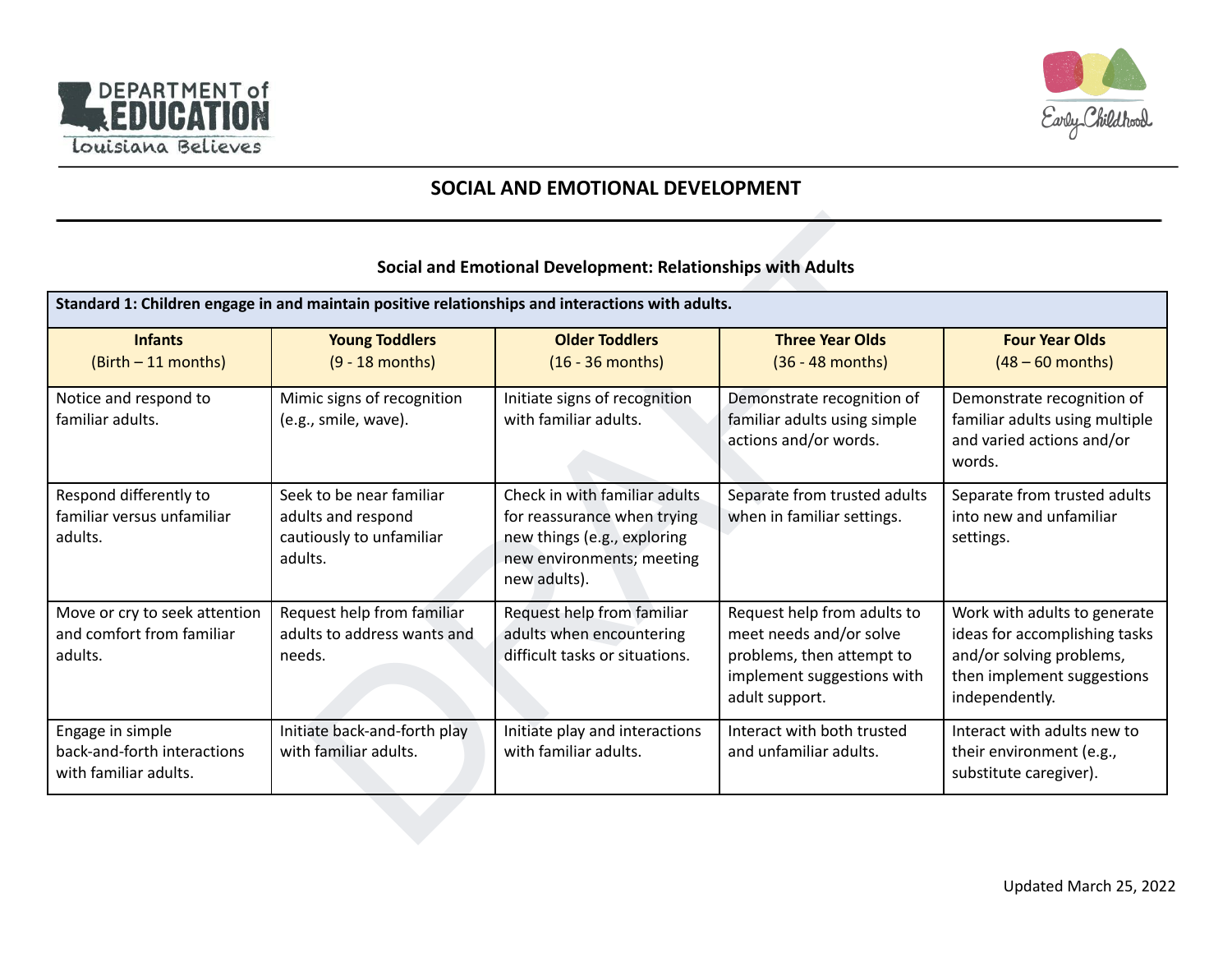



| Repeat actions that elicit<br>social responses from<br>familiar adults (e.g., repeat<br>cooing sound after adult<br>responds by talking to<br>him/her). | Imitate gestures and sounds<br>of familiar adults during<br>interactions. | Imitate behaviors observed<br>in familiar adults (e.g.,<br>pretend to cook; "read" a<br>book). | Interact with adults to seek<br>information and to socialize. | Interact with adults to share<br>ideas and plan activities. |
|---------------------------------------------------------------------------------------------------------------------------------------------------------|---------------------------------------------------------------------------|------------------------------------------------------------------------------------------------|---------------------------------------------------------------|-------------------------------------------------------------|
|                                                                                                                                                         |                                                                           |                                                                                                |                                                               |                                                             |
|                                                                                                                                                         |                                                                           |                                                                                                |                                                               |                                                             |
|                                                                                                                                                         |                                                                           |                                                                                                |                                                               |                                                             |
|                                                                                                                                                         |                                                                           |                                                                                                |                                                               |                                                             |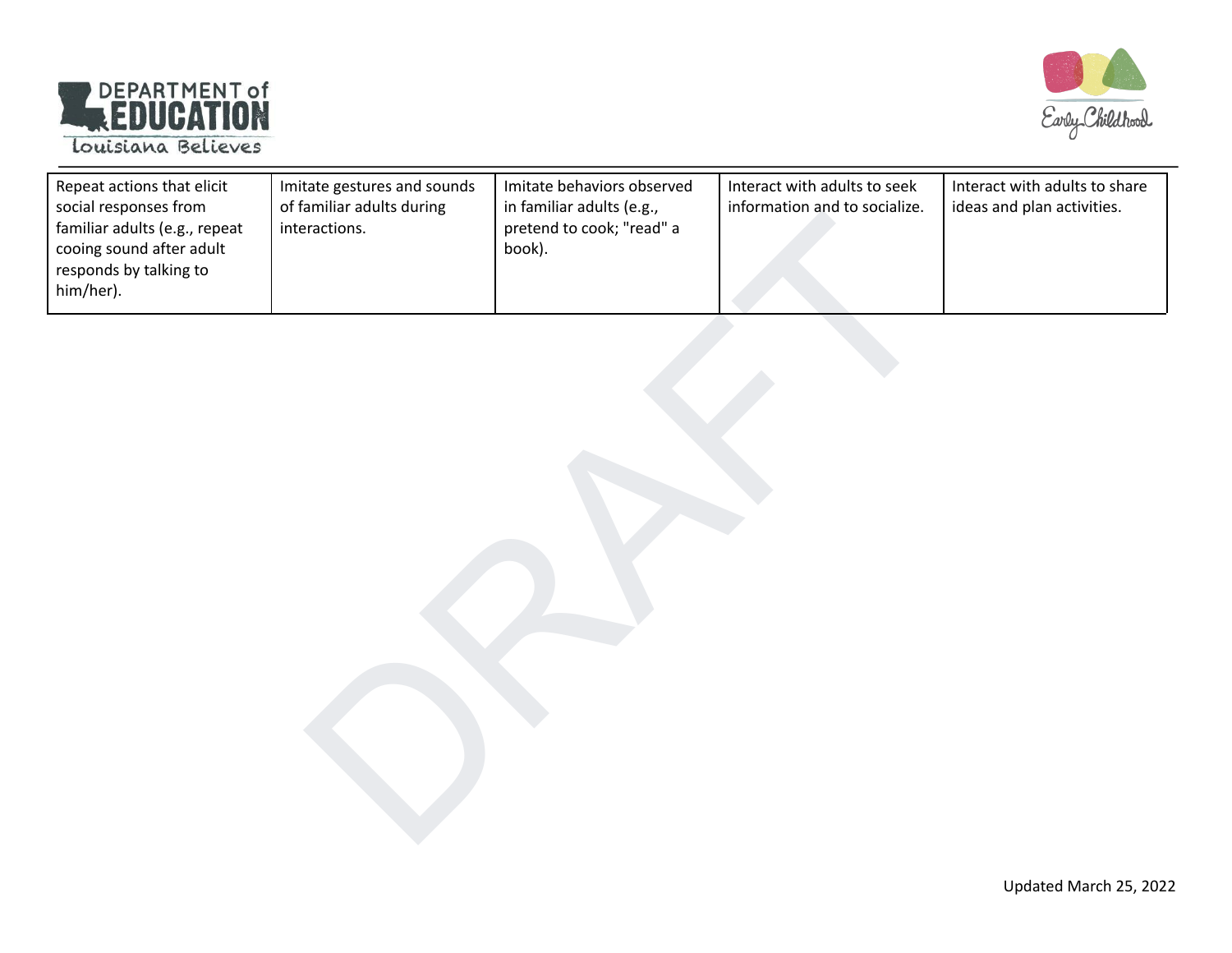



# **Social and Emotional Development: Relationships with Children**

| Standard 2: Children engage in and maintain positive relationships and interactions with other children. |                                                                                                   |                                                                                                   |                                                                                                                                             |                                                                                                                                                          |
|----------------------------------------------------------------------------------------------------------|---------------------------------------------------------------------------------------------------|---------------------------------------------------------------------------------------------------|---------------------------------------------------------------------------------------------------------------------------------------------|----------------------------------------------------------------------------------------------------------------------------------------------------------|
| <b>Infants</b><br>(Birth - 11 months)                                                                    | <b>Young Toddlers</b><br>$(9 - 18$ months)                                                        | <b>Older Toddlers</b><br>$(16 - 36$ months)                                                       | <b>Three Year Olds</b><br>$(36 - 48$ months)                                                                                                | <b>Four Year Olds</b><br>$(48 - 60$ months)                                                                                                              |
| Notice other infants and<br>children.<br>Touch, smile, or babble to<br>other infants and children.       | Interact briefly with other<br>children using gesturing (e.g.,<br>offer a toy by holding it out). | Play alongside other children<br>for short periods of time with<br>adult support (parallel play). | Interact or play cooperatively<br>with other children.                                                                                      | Interact or play cooperatively<br>with a small group of<br>children for a sustained<br>period of time.                                                   |
|                                                                                                          |                                                                                                   | Take turns when playing with<br>other children with adult<br>guidance and support.                | Demonstrate prosocial<br>behaviors (e.g., taking turns,<br>sharing) when playing with<br>other children with some<br>prompting from adults. | Demonstrate prosocial<br>behavior (e.g., taking turns,<br>sharing) when playing with<br>other children with few<br>reminders.                            |
|                                                                                                          |                                                                                                   | Interact more frequently<br>with a familiar child.                                                | Demonstrate preference to<br>play with one or more<br>specific children.                                                                    | Demonstrate preference to<br>routinely play with one or<br>more specific children.                                                                       |
|                                                                                                          |                                                                                                   |                                                                                                   | Initiate an activity or join<br>other children in an activity<br>that is already in progress.                                               | Initiate, join in, and sustain<br>positive interactions with a<br>small group of children.                                                               |
|                                                                                                          |                                                                                                   |                                                                                                   | Recognize differences among<br>people (e.g., gender; culture;<br>ethnicity; language; diverse<br>abilities).                                | Recognize and express<br>differences among people<br>using positive terms or<br>actions (gender; culture;<br>ethnicity; language; diverse<br>abilities). |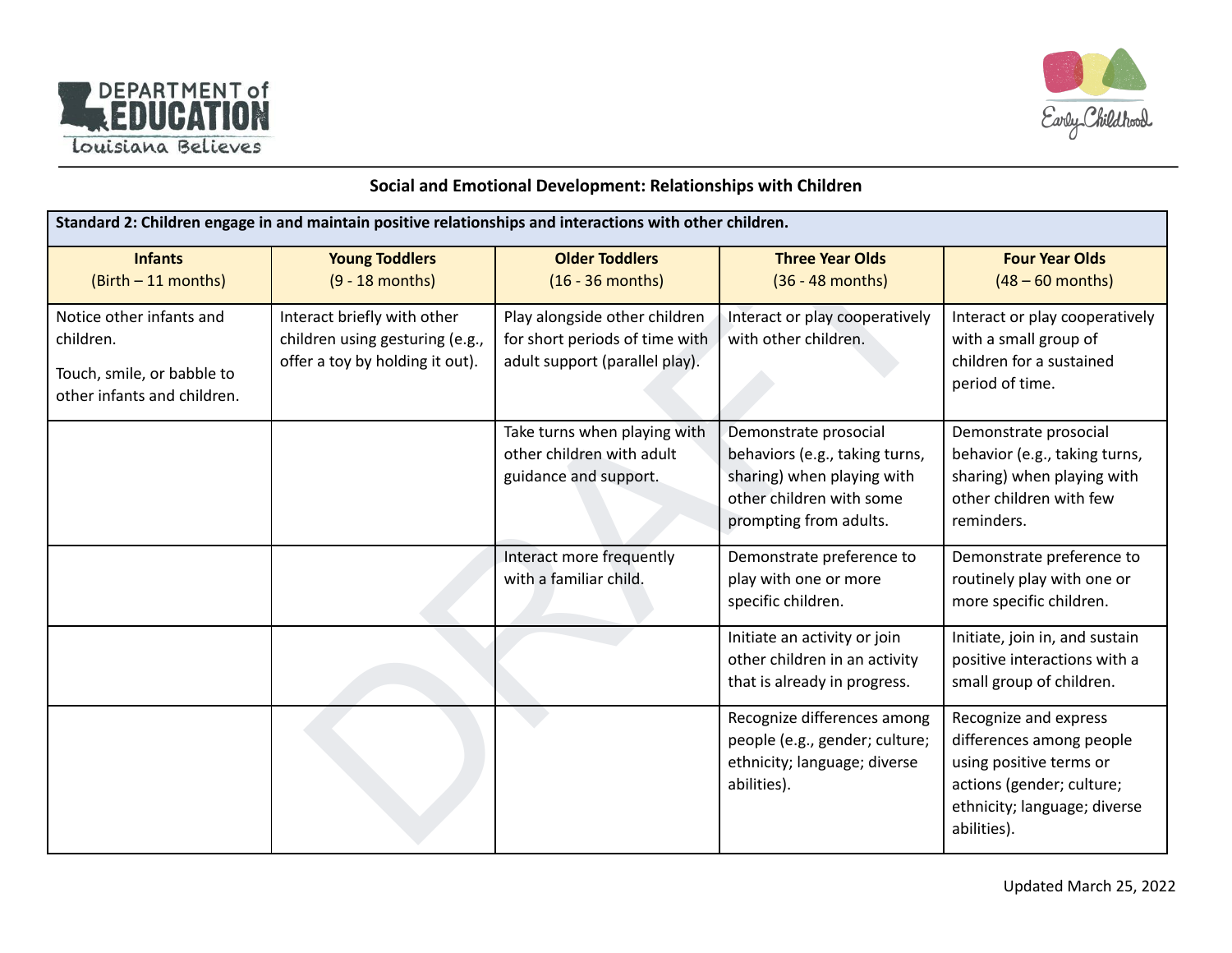



| Demonstrate awareness of<br>conflict (e.g., cry; turn away). | Seek assistance from adults<br>to resolve conflicts with<br>other children. | Suggest solutions to conflicts<br>with adult assistance and<br>support. | Suggest solutions to resolve<br>conflicts with other children<br>with limited support from<br>adults. |
|--------------------------------------------------------------|-----------------------------------------------------------------------------|-------------------------------------------------------------------------|-------------------------------------------------------------------------------------------------------|
|                                                              |                                                                             |                                                                         |                                                                                                       |
|                                                              |                                                                             |                                                                         |                                                                                                       |
|                                                              |                                                                             |                                                                         |                                                                                                       |
|                                                              |                                                                             |                                                                         |                                                                                                       |
|                                                              |                                                                             |                                                                         |                                                                                                       |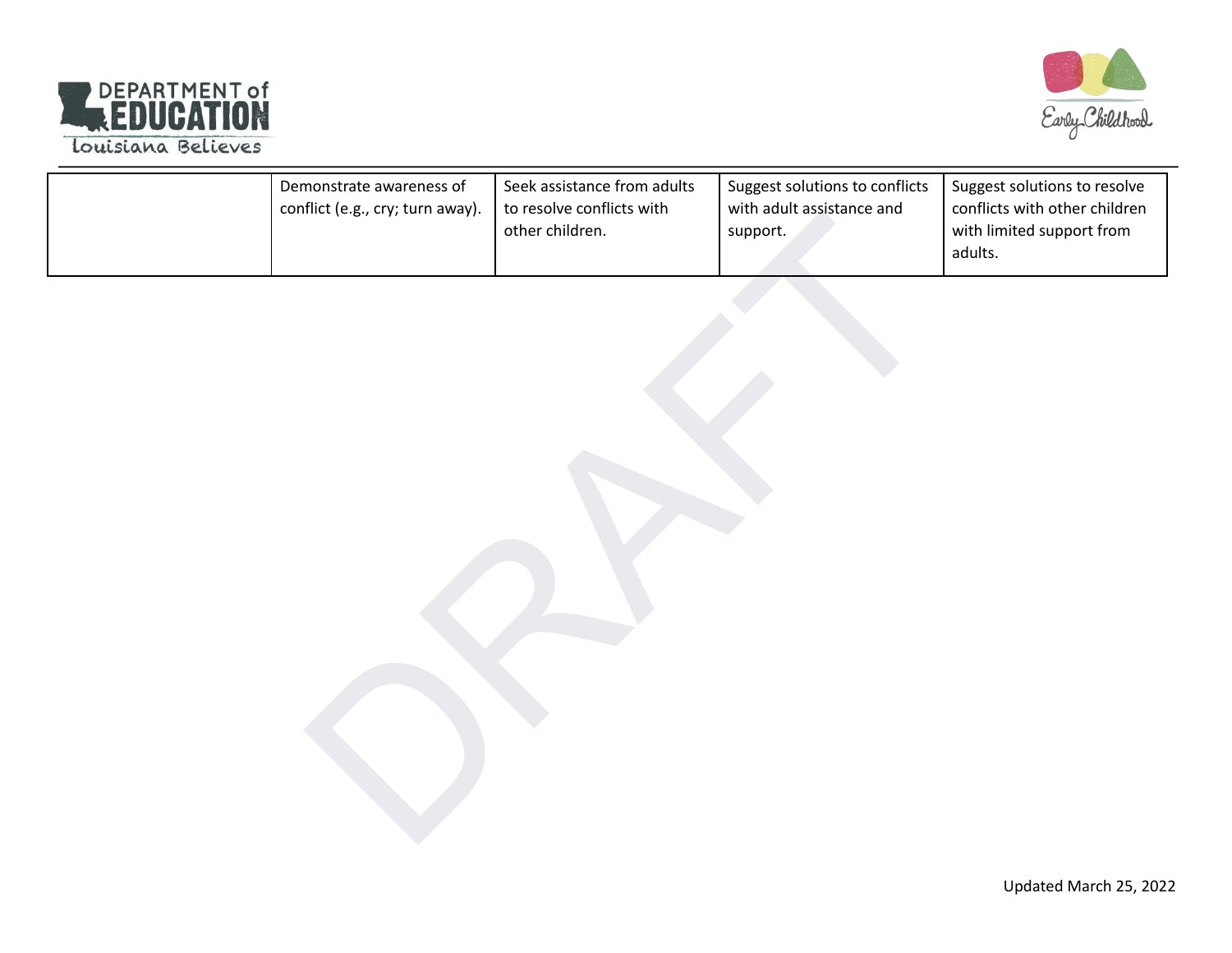



#### **Social and Emotional Development: Self-Confidence**

| Standard 3: Children recognize themselves as unique individuals and express confidence in their own abilities. |                                                                         |                                                                                                |                                                                                           |                                                                                                                                                                                                    |
|----------------------------------------------------------------------------------------------------------------|-------------------------------------------------------------------------|------------------------------------------------------------------------------------------------|-------------------------------------------------------------------------------------------|----------------------------------------------------------------------------------------------------------------------------------------------------------------------------------------------------|
| <b>Infants</b><br>(Birth - 11 months)                                                                          | <b>Young Toddlers</b><br>$(9 - 18$ months)                              | <b>Older Toddlers</b><br>$(16 - 36$ months)                                                    | <b>Three Year Olds</b><br>$(36 - 48$ months)                                              | <b>Four Year Olds</b><br>$(48 - 60$ months)                                                                                                                                                        |
| Explore one's own body parts<br>(e.g., study hands; play with<br>feet).                                        | Point to one's own body<br>parts when named.                            | Identify body parts<br>spontaneously.                                                          |                                                                                           |                                                                                                                                                                                                    |
| Respond to one's own image in<br>a mirror (e.g., coo; smile).                                                  | Recognize oneself in a<br>mirror.                                       | Identify oneself in<br>photographs.                                                            |                                                                                           |                                                                                                                                                                                                    |
| React when name is called (e.g.,<br>smile; coo; quiet).                                                        | Respond when name is<br>called (e.g., turn head; move<br>toward adult). | Use different words (e.g., I,<br>me, mine) when referring to<br>oneself, including first name. | Use one's own first and last<br>name.                                                     |                                                                                                                                                                                                    |
|                                                                                                                |                                                                         |                                                                                                | Describe oneself using<br>personal characteristics<br>(e.g., gender; skin color;<br>age). | Differentiate between self<br>and others based on<br>personal characteristics<br>and/or interests (e.g., My<br>eyes are green and yours are<br>brown; My walker helps me<br>get around like you.). |
|                                                                                                                |                                                                         |                                                                                                |                                                                                           |                                                                                                                                                                                                    |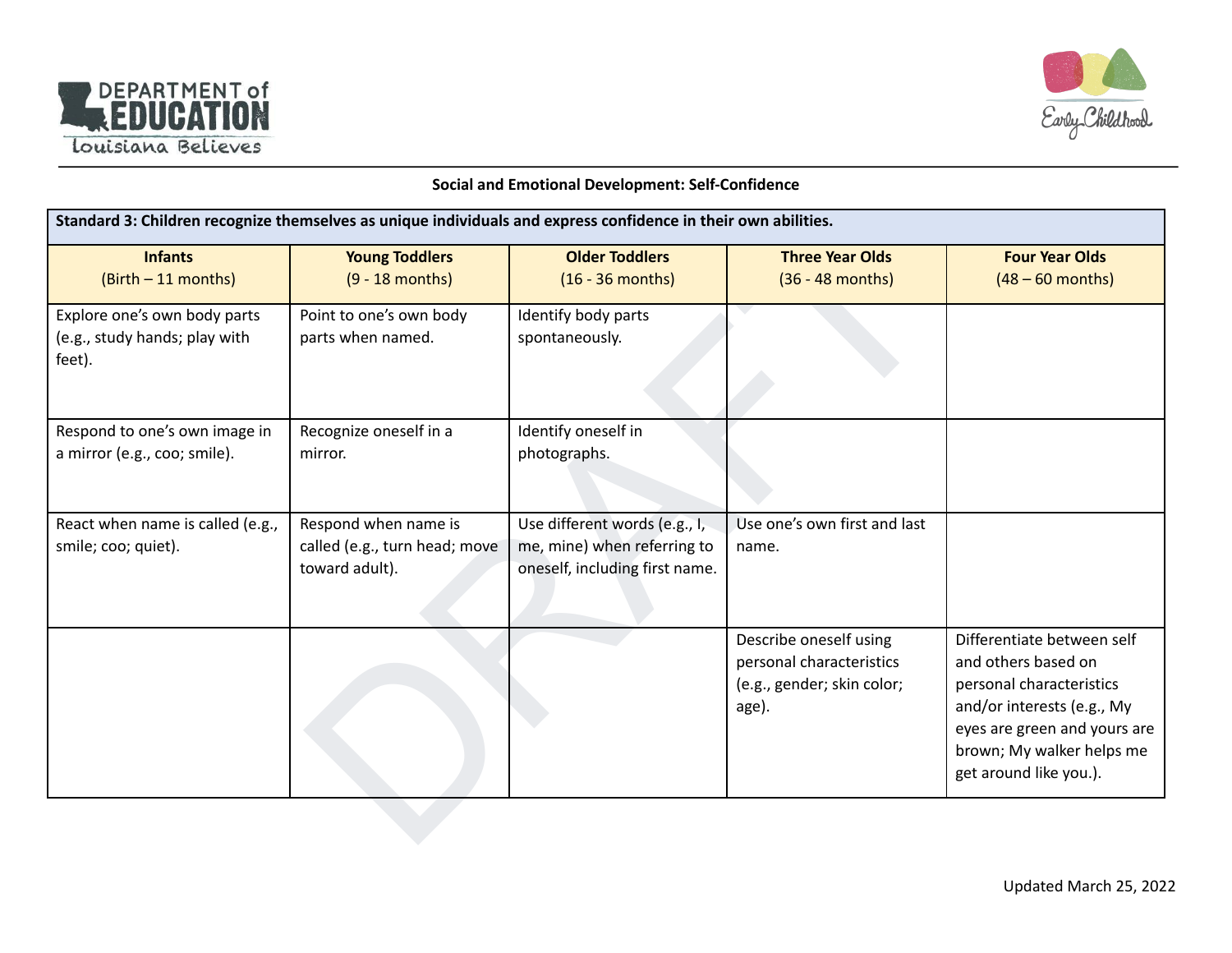



| Express preferences for objects,<br>activities and people (e.g., turn<br>away; reach for; move toward).                      | Express preferences for<br>objects, activities, and<br>people using gestures, signs,<br>or words.                                                                    | Indicate preferences when<br>asked (e.g., food; toys;<br>activities).                                                 | Express likes and dislikes,<br>and make choices based on<br>personal preferences (e.g.,<br>engage in preferred<br>activities; play with a<br>specific friend).     |                                                                                                                                  |
|------------------------------------------------------------------------------------------------------------------------------|----------------------------------------------------------------------------------------------------------------------------------------------------------------------|-----------------------------------------------------------------------------------------------------------------------|--------------------------------------------------------------------------------------------------------------------------------------------------------------------|----------------------------------------------------------------------------------------------------------------------------------|
| Demonstrate awareness of basic<br>routines (e.g., move arms and<br>legs rapidly at sight of bottle;<br>open mouth for food). | Indicate familiarity with<br>routines or activities (e.g.,<br>attempt to hold a spoon;<br>indicate a need for a diaper<br>change; hold arms out to be<br>picked up). | Identify self as a unique<br>member of a family (e.g.,<br>identify self and other family<br>members in family photo). | Share information about<br>family members and cultural<br>traditions (e.g., describe<br>family events, celebrations<br>and/or important people in<br>their lives). | Identify self as a unique<br>member of different groups<br>(e.g., family; preschool class;<br>racial group; faith<br>community). |
|                                                                                                                              | Demonstrate a sense of<br>satisfaction when<br>accomplishing simple tasks.                                                                                           | Demonstrate confidence in<br>one's own abilities and<br>express satisfaction when<br>demonstrating them to<br>others. | Demonstrate confidence in<br>one's own abilities and<br>accomplish routine and<br>familiar tasks independently.                                                    | Demonstrate confidence in<br>own abilities, taking on new<br>and challenging activities<br>and declining help when<br>offered.   |
| Express pleasure at things one<br>has done (e.g., wiggle; coo;<br>laugh).                                                    | Express pride over<br>accomplishments (e.g., clap<br>or say "I did it!" after<br>successfully using the<br>potty).                                                   | Call attention to new skills<br>or abilities.                                                                         | Express positive feelings<br>about self when prompted.                                                                                                             | Describe oneself using<br>positive terms (e.g., hard<br>worker).                                                                 |
|                                                                                                                              |                                                                                                                                                                      |                                                                                                                       |                                                                                                                                                                    |                                                                                                                                  |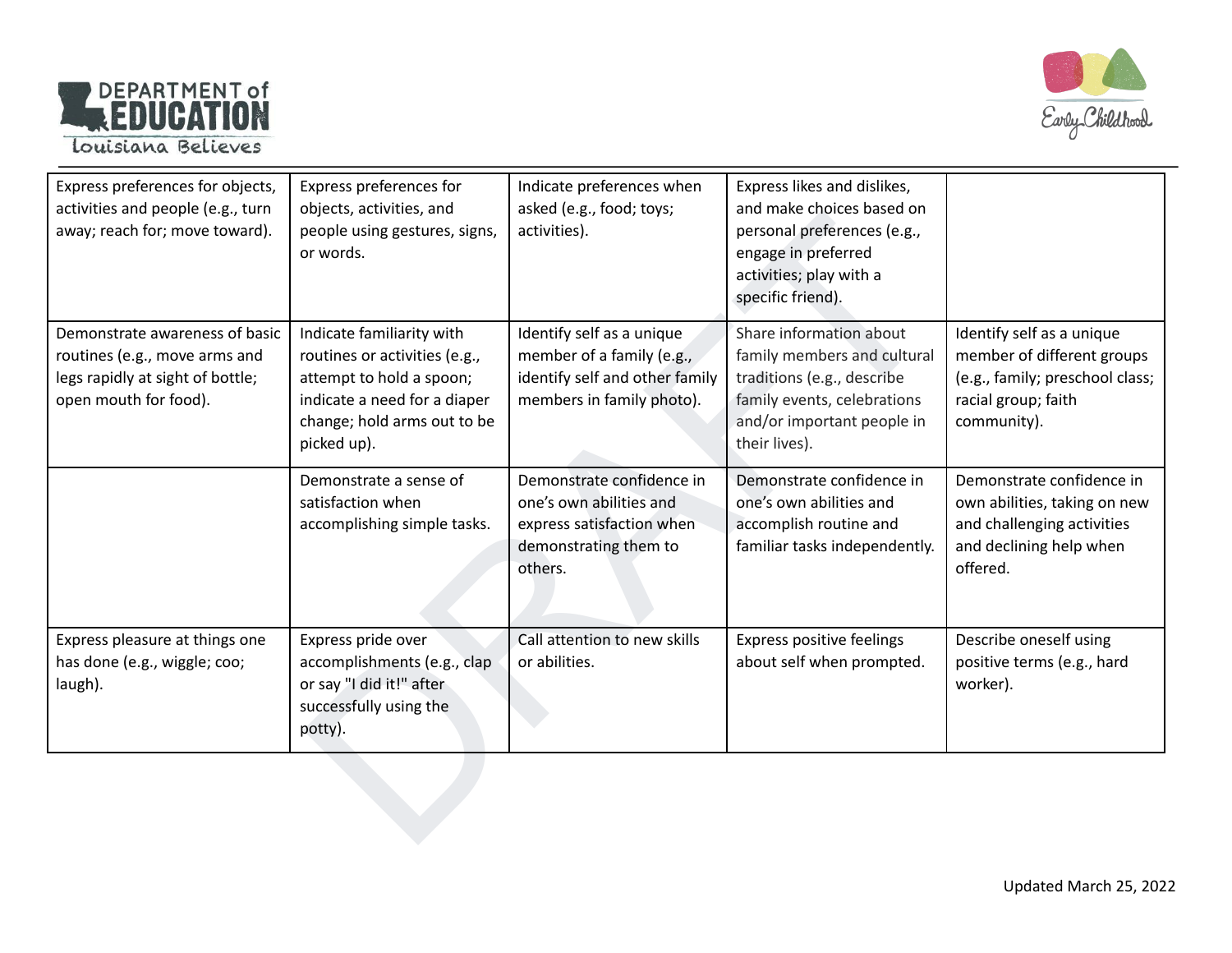



Updated March 25, 2022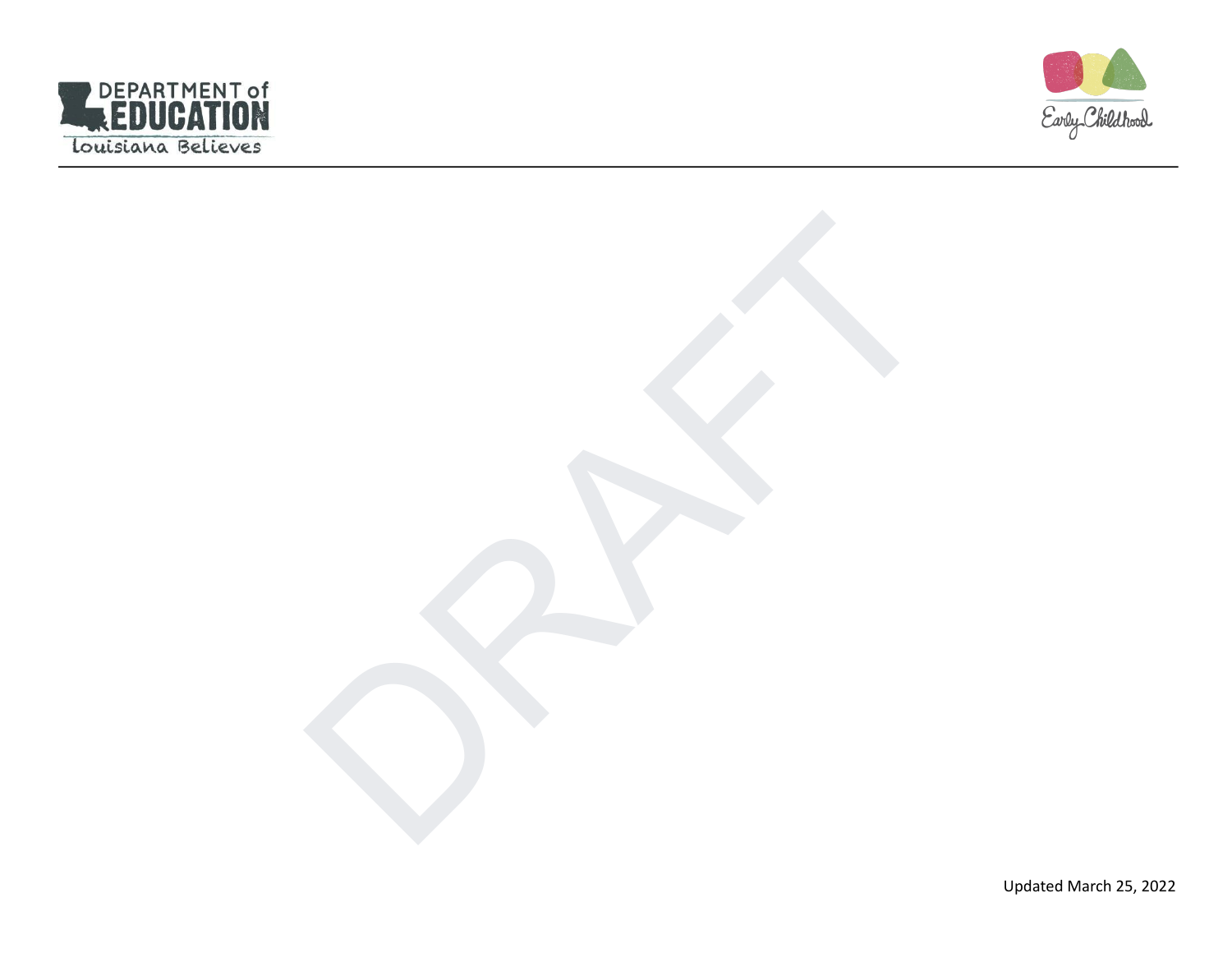



### **Social and Emotional Development: Emotion Regulation**

| Standard 4: Children regulate their emotions and behavior and respond to the emotions of others.                       |                                                                                                                                              |                                                                                                                    |                                                                                                                 |                                                                                                                                                                           |
|------------------------------------------------------------------------------------------------------------------------|----------------------------------------------------------------------------------------------------------------------------------------------|--------------------------------------------------------------------------------------------------------------------|-----------------------------------------------------------------------------------------------------------------|---------------------------------------------------------------------------------------------------------------------------------------------------------------------------|
| <b>Infants</b><br>(Birth - 11 months)                                                                                  | <b>Young Toddlers</b><br>$(9 - 18$ months)                                                                                                   | <b>Older Toddlers</b><br>$(16 - 36$ months)                                                                        | <b>Three Year Olds</b><br>$(36 - 48$ months)                                                                    | <b>Four Year Olds</b><br>$(48 - 60$ months)                                                                                                                               |
| Express simple emotions<br>(e.g., contentment; distress)<br>using sounds, facial<br>expressions, or body<br>movements. | Express a range of basic<br>emotions (e.g., happiness;<br>sadness; fear; anger) using<br>sounds, facial expressions,<br>gestures or actions. | Express a range of emotions<br>(e.g., pride; embarrassment;<br>shame; guilt) using gestures,<br>actions, or words. | <b>Express complex emotions</b><br>(e.g., gratitude; jealously;<br>remorse; disgust) using<br>actions or words. | Express strong emotions in a<br>manner that is safe for self<br>and others with occasional<br>support from adults.                                                        |
| React to an adult's<br>expression of feelings (e.g.,<br>facial expression; tone of<br>voice).                          | Imitate adult expressions of<br>feelings using facial<br>expressions, sounds,<br>gestures or actions.                                        | Recognize feelings when<br>named by an adult.                                                                      | Accurately identify basic<br>feelings (e.g., happy; mad;<br>sad).                                               | Accurately label one's own<br>feelings and identify them in<br>various situations.                                                                                        |
| React to others' expressions<br>of emotions (e.g., cries when<br>another child cries).                                 | Respond to others'<br>expressions of emotions<br>with adult support.                                                                         | Respond in caring ways to<br>others' expressions of<br>emotions (e.g., take a blanket<br>to a crying child).       | Accurately identify basic<br>emotions in others and<br>respond with care and<br>concern.                        | Accurately label emotions in<br>others, predict causes, and<br>respond with care and<br>concern (e.g., "He's sad<br>because someone took his<br>toy. He can have mine."). |
| Express and act on impulses<br>(e.g., cry when hungry;<br>explore how hair feels by<br>pulling it).                    | Accept some redirection<br>from adults.                                                                                                      | Frequently respond positively<br>to choices and limits set by<br>an adult.                                         |                                                                                                                 |                                                                                                                                                                           |
|                                                                                                                        |                                                                                                                                              |                                                                                                                    |                                                                                                                 |                                                                                                                                                                           |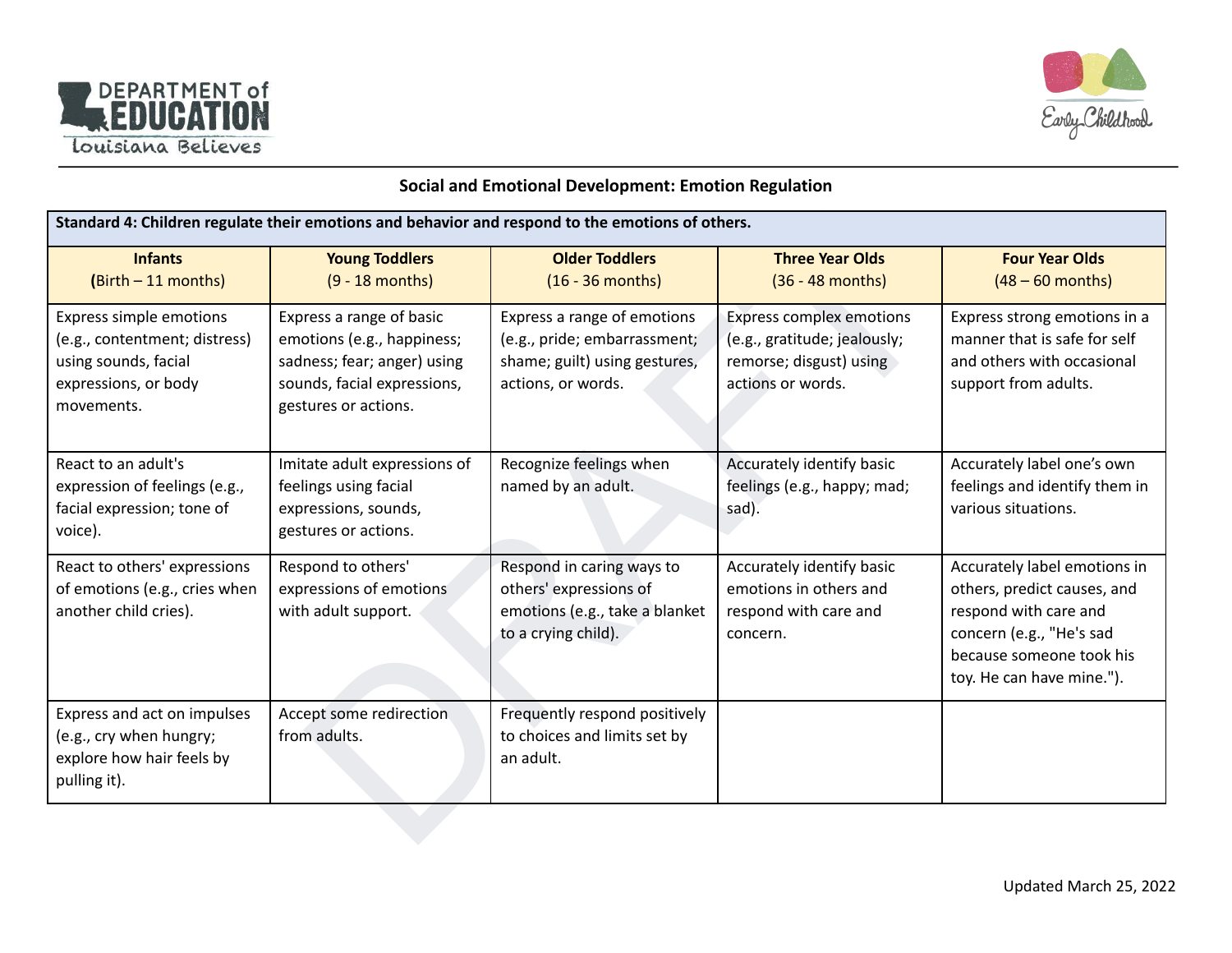



|                                                                                                                                                         | Participate in simple routines<br>and accept transitions with<br>adult support.                                      | Participate in routines, accept<br>transitions, and follow simple<br>guidelines for behavior with<br>adult support.                               | Participate in routines,<br>manage transitions, and<br>follow adult guidelines for<br>behavior with occasional<br>reminders.                       | Participate in routines,<br>manage transitions, and<br>follow adult guidelines for<br>behavior, adapting to<br>changes in each as needed. |
|---------------------------------------------------------------------------------------------------------------------------------------------------------|----------------------------------------------------------------------------------------------------------------------|---------------------------------------------------------------------------------------------------------------------------------------------------|----------------------------------------------------------------------------------------------------------------------------------------------------|-------------------------------------------------------------------------------------------------------------------------------------------|
|                                                                                                                                                         | Notice how others respond<br>to one's own behaviors.                                                                 | Experiment with effects of<br>one's own actions on objects<br>and people.                                                                         | Demonstrate understanding<br>of how one's own actions<br>and behavior affect others.                                                               | Predict consequences of<br>one's own and others'<br>actions and behavior with<br>adult support.                                           |
| React to stressful situations<br>by shifting attention or<br>turning away.<br>Accept comfort when held,<br>rocked, or talked to by a<br>familiar adult. | Use simple behaviors to<br>soothe oneself when upset<br>(e.g., seek out a familiar<br>adult; hold a stuffed animal). | Imitate strategies to manage<br>emotions and behavior with<br>adult direction (e.g., take<br>deep breaths when asked to<br>do so by an adult).    | Use a variety of strategies<br>learned from adults (e.g.,<br>deep breathing; use words)<br>to manage emotions and<br>behaviors with adult support. | Manage emotions and<br>behavior with occasional<br>verbal, visual, and/or<br>auditory reminders.                                          |
|                                                                                                                                                         |                                                                                                                      | Demonstrate the ability to<br>wait for a short period of<br>time to get what one wants<br>with guidance and support<br>(e.g., a turn with a toy). | Demonstrate the ability to<br>wait to get something one<br>wants (delayed gratification).                                                          |                                                                                                                                           |
|                                                                                                                                                         |                                                                                                                      |                                                                                                                                                   |                                                                                                                                                    |                                                                                                                                           |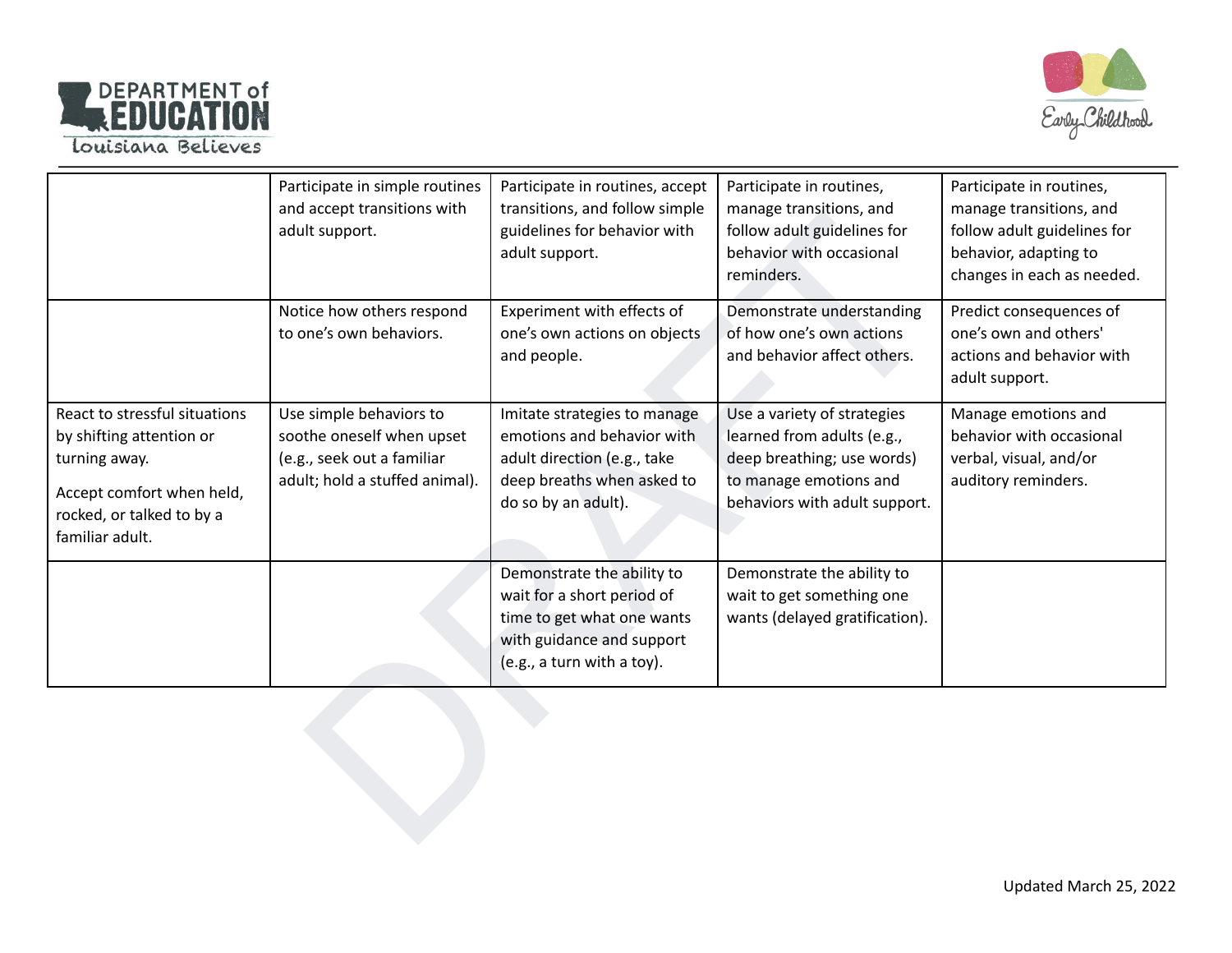



# **LANGUAGE AND EARLY LITERACY DEVELOPMENT: LANGUAGE DEVELOPMENT**

### **Language Development: Receptive Communication**

| <b>Language Development: Receptive Communication</b>                                                               |                                                                                                                              |                                                                                                          |                                                                                                                                                 |                                                                                                                                                                                  |  |
|--------------------------------------------------------------------------------------------------------------------|------------------------------------------------------------------------------------------------------------------------------|----------------------------------------------------------------------------------------------------------|-------------------------------------------------------------------------------------------------------------------------------------------------|----------------------------------------------------------------------------------------------------------------------------------------------------------------------------------|--|
|                                                                                                                    | Standard 1: Attend to, understand, and respond to verbal and non-verbal communication and language from others.              |                                                                                                          |                                                                                                                                                 |                                                                                                                                                                                  |  |
| <b>Infants</b><br>(Birth - 11 months)                                                                              | <b>Young Toddlers</b><br>$(9 - 18$ months)                                                                                   | <b>Older Toddlers</b><br>$(16 - 36$ months)                                                              | <b>Three Year Olds</b><br>(36 - 48 months)                                                                                                      | <b>Four Year Olds</b><br>$(48 - 60$ months)                                                                                                                                      |  |
| Recognize more than one<br>tone of voice in adults and<br>respond with body<br>movement and sounds.                | Respond to facial expressions,<br>tone of voice, and some<br>words that communicate<br>basic emotions (i.e., happy,<br>sad). | Respond to facial<br>expressions, tone of voice,<br>and words that communicate<br>a variety of emotions. |                                                                                                                                                 |                                                                                                                                                                                  |  |
| Demonstrate interest in<br>voices, and focus on speech,<br>sounds, and other<br>communication directed at<br>them. | Respond to speech and other<br>communications directed at<br>them.                                                           | Respond to simple<br>statements, questions, and<br>other communications.                                 | Respond to statements,<br>questions, and other<br>communications.                                                                               | Respond to complex<br>statements, questions, and<br>other communications that<br>include multiple phrases and<br>ideas.                                                          |  |
| Respond or show excitement<br>upon hearing familiar words,<br>such as "bottle" and their<br>name.                  | Respond appropriately to<br>familiar words, signs, and<br>songs.                                                             | Demonstrate understanding<br>of descriptive words through<br>conversations and actions.                  | Demonstrate understanding<br>of a variety of words through<br>conversations and actions,<br>including those relating to<br>objects and actions. | Demonstrate understanding<br>of a variety of words through<br>conversations and actions,<br>including words that express<br>abstract concepts such as<br>synonyms and opposites. |  |
|                                                                                                                    |                                                                                                                              |                                                                                                          | Determine the meaning of<br>unknown words by asking<br>questions or using contextual<br>clues, with modeling and<br>support.                    | Determine the meanings of<br>unknown words by asking<br>questions, using contextual<br>clues, pictures, and/or prior<br>knowledge.                                               |  |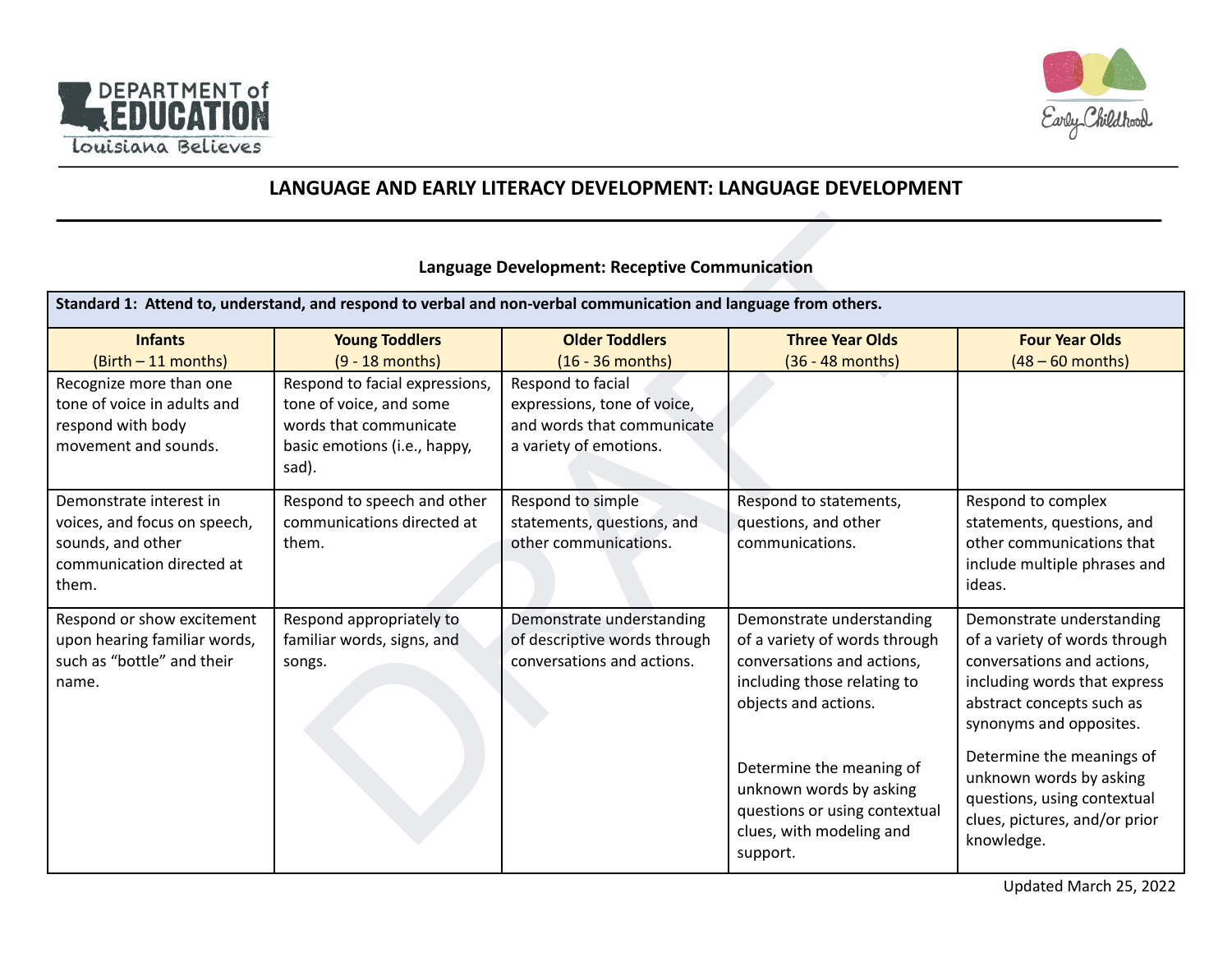



| Respond to simple requests<br>accompanied by gestures or<br>tone of voice (e.g., "come<br>here"). | Follow simple directions,<br>especially if accompanied by<br>gestures (e.g., "Put your toy<br>in the bucket"). | Follow one or two-step<br>directions with few gestures. | Follow directions of two or<br>more steps with familiar<br>objects, experiences, and/or<br>routines, using visual cues if<br>needed (e.g., wash and dry<br>hands using a visual of the<br>hand-washing sequence). | Follow detailed directions<br>that involve multiple steps<br>(e.g., "Get the sponge,<br>dampen it with water, and<br>clean your table top."). |
|---------------------------------------------------------------------------------------------------|----------------------------------------------------------------------------------------------------------------|---------------------------------------------------------|-------------------------------------------------------------------------------------------------------------------------------------------------------------------------------------------------------------------|-----------------------------------------------------------------------------------------------------------------------------------------------|
|                                                                                                   |                                                                                                                |                                                         |                                                                                                                                                                                                                   |                                                                                                                                               |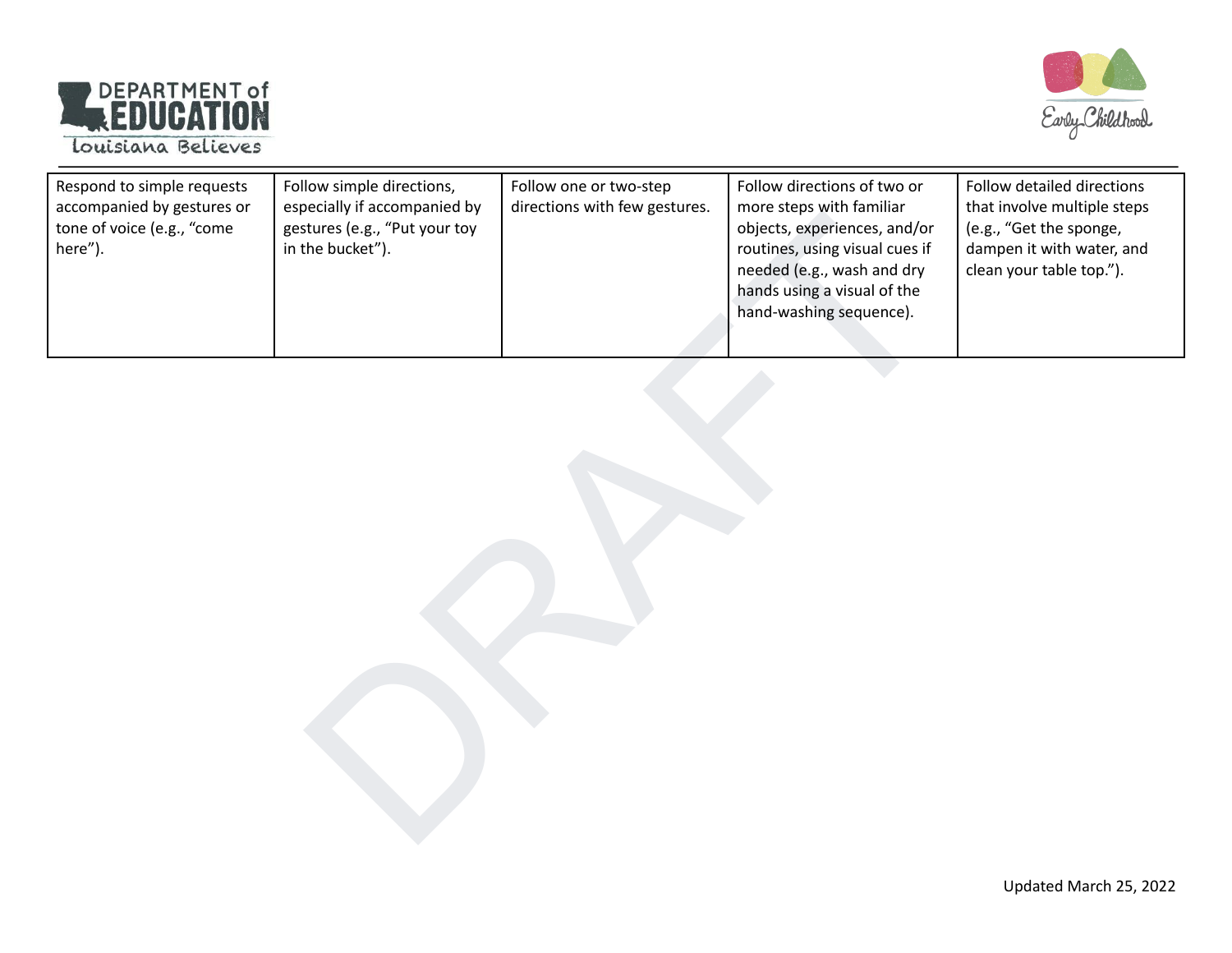



#### **Language Development: Expressive Communication**

| Standard 2: Communicate with others to express self.                                                                   |                                                                                                                      |                                                                                                                                 |                                                                                                                |                                                                                                                                                                                                                                                      |
|------------------------------------------------------------------------------------------------------------------------|----------------------------------------------------------------------------------------------------------------------|---------------------------------------------------------------------------------------------------------------------------------|----------------------------------------------------------------------------------------------------------------|------------------------------------------------------------------------------------------------------------------------------------------------------------------------------------------------------------------------------------------------------|
| <b>Infants</b><br>(Birth - 11 months)                                                                                  | <b>Young Toddlers</b><br>$(9 - 18$ months)                                                                           | <b>Older Toddlers</b><br>$(16 - 36$ months)                                                                                     | <b>Three Year Olds</b><br>$(36 - 48$ months)                                                                   | <b>Four Year Olds</b><br>$(48 - 60$ months)                                                                                                                                                                                                          |
| Experiment with making<br>sounds                                                                                       | Communicate through<br>word-like sounds, some<br>words, and some simple<br>phrases.                                  | Communicate through simple<br>phrases and/or short<br>sentences, but may omit<br>some words or use some                         | Communicate using simple<br>sentences.                                                                         | Communicate using longer<br>sentences, including the use<br>of descriptive details and<br>vocabulary and/or combining                                                                                                                                |
| Engage in babbling (i.e.,<br>making consonant sounds<br>followed by a vowel sound)                                     |                                                                                                                      | words incorrectly (I.e.,<br>"Mommy goed to store.").                                                                            |                                                                                                                | two or three phrases.                                                                                                                                                                                                                                |
| Communicate needs and<br>wants, interest, or dislike<br>through vocalizations,<br>gestures, and facial<br>expressions. | Express needs and wants and<br>refer to familiar people and<br>objects using verbal and<br>non-verbal communication. | Communicate requests and<br>describe familiar people and<br>objects using verbal and<br>non-verbal communication.               | Communicate ideas, describe<br>activities, and negotiate social<br>interactions using verbal<br>communication. | Communicate about abstract<br>ideas, tell a story, describe<br>past experiences, and discuss<br>objects that are not physically<br>present using verbal<br>communication.<br>Adjust communication<br>strategies if the message is<br>not understood. |
|                                                                                                                        | Respond to simple<br>statements and questions<br>about pictures, people, and<br>things that are present.             | Answer and ask simple<br>questions about things (e.g.,<br>people, objects) and activities<br>at the time they are<br>happening. | Answer and ask questions<br>about a variety of familiar<br>topics, activities and/or<br>concepts.              | Answer and ask complex<br>questions to learn more<br>about topics of interest,<br>understand tasks and solve<br>problems, with explanation or<br>follow-up questions.                                                                                |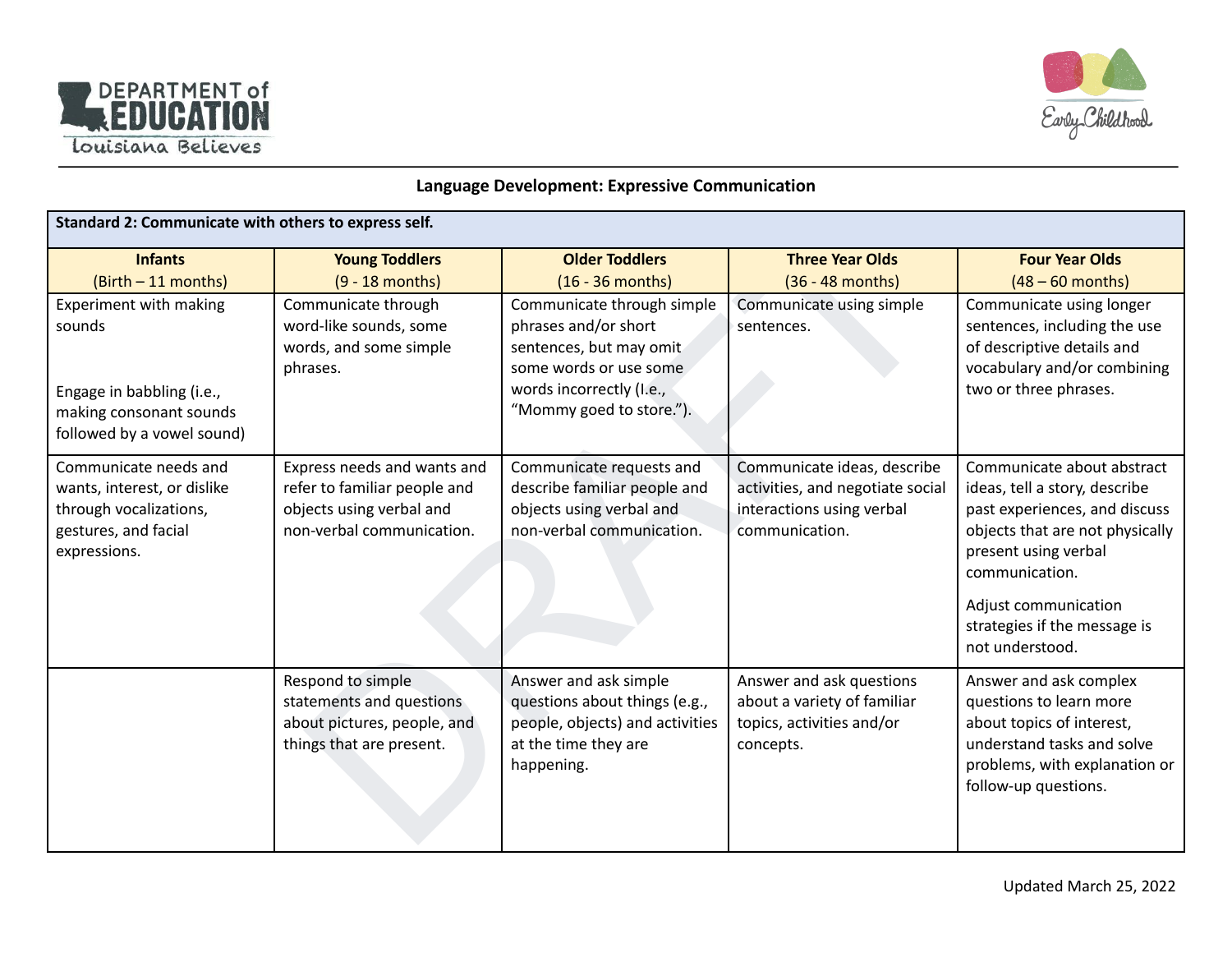



| Use correct words for familiar<br>people, objects, and animals.<br>Describe observable<br>characteristics of objects,<br>such as color and size, with<br>simple words.<br>Expand their vocabulary by<br>asking others to name<br>unfamiliar objects. | Express emotions, talk about<br>position and direction, and<br>describe actions using a<br>variety of words.<br>Describe the use of familiar<br>objects, including objects that<br>belong in the same category<br>based on how they are used.<br>Determine the meanings of<br>unknown words by asking<br>questions or using contextual<br>clues, with modeling and<br>support. | Use several words that<br>explain the same idea (i.e.,<br>synonyms) and opposites.<br>Use acquired vocabulary in<br>conversations.<br>Determine the meaning of<br>unknown words using prior<br>knowledge and context clues<br>in conversation. |
|------------------------------------------------------------------------------------------------------------------------------------------------------------------------------------------------------------------------------------------------------|--------------------------------------------------------------------------------------------------------------------------------------------------------------------------------------------------------------------------------------------------------------------------------------------------------------------------------------------------------------------------------|------------------------------------------------------------------------------------------------------------------------------------------------------------------------------------------------------------------------------------------------|
| Speak in a way that is<br>understood by most familiar<br>people.                                                                                                                                                                                     | Speak in a way that is<br>understood by unfamiliar<br>listeners but may make some<br>pronunciation errors.                                                                                                                                                                                                                                                                     | Speak in a way that is<br>understood by unfamiliar<br>listeners, with few<br>pronunciation errors.                                                                                                                                             |
| Use the plural forms of some<br>Use some pronouns.<br>nouns and verbs, not always<br>correctly.<br>Use the past tense of some<br>verbs.<br>Use simple adjectives in<br>statements ("big," "little,"<br>"hard," "soft")                               | Use common prepositions,<br>correct subject-verb<br>agreement, pronouns, and<br>possessives.                                                                                                                                                                                                                                                                                   | Correctly use a variety of<br>different types of words,<br>including prepositions,<br>regular and irregular plural<br>forms of nouns, pronouns,<br>possessives, and regular and<br>irregular past tense verbs,<br>most of the time.            |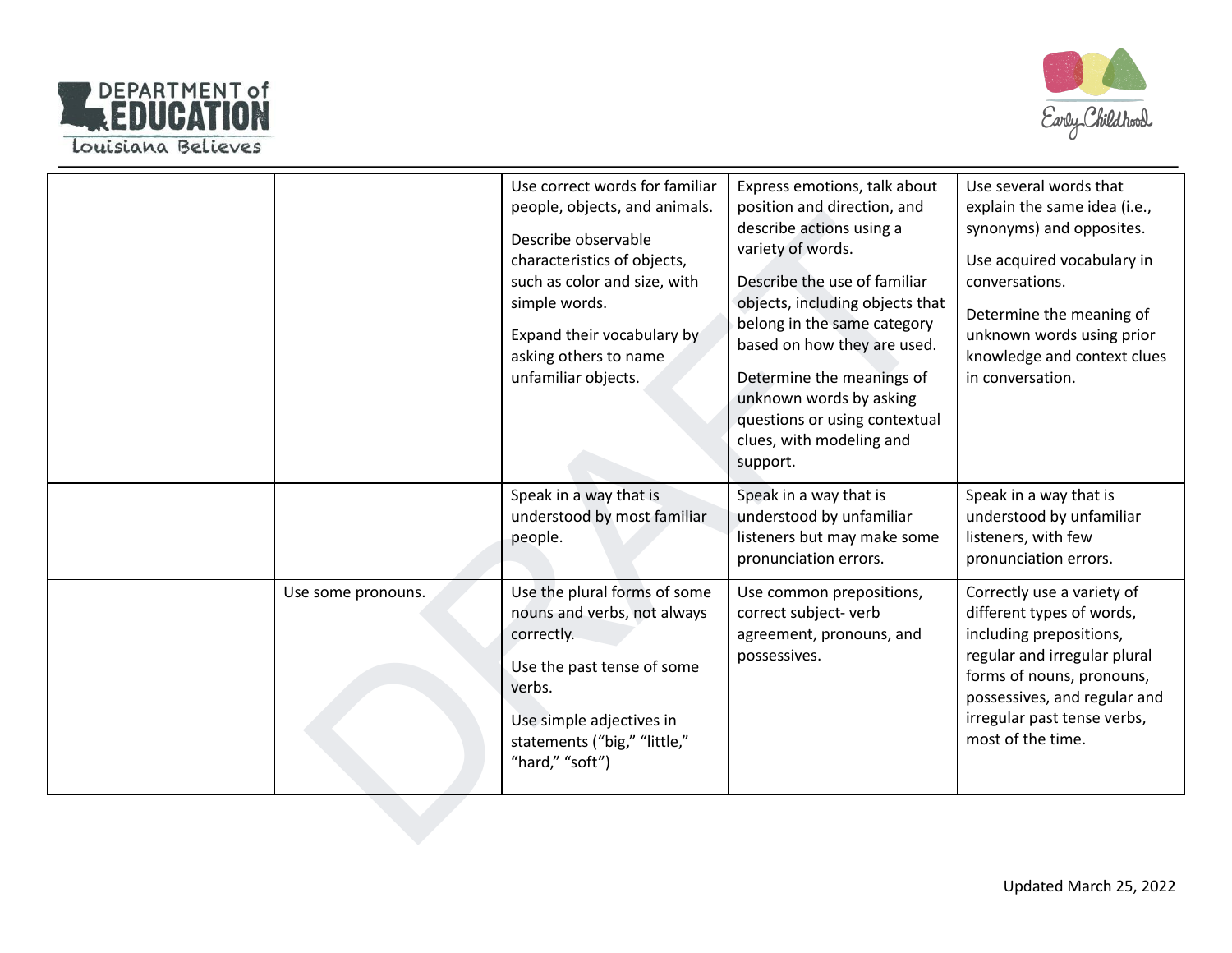



## **Language Development: Social and Conversational Rules**

| Standard 3: Use social and conversational rules when communicating with others.                                                                                                       |                                                                                                                     |                                                                                                                      |                                                                                                                                              |                                                                                                                                       |
|---------------------------------------------------------------------------------------------------------------------------------------------------------------------------------------|---------------------------------------------------------------------------------------------------------------------|----------------------------------------------------------------------------------------------------------------------|----------------------------------------------------------------------------------------------------------------------------------------------|---------------------------------------------------------------------------------------------------------------------------------------|
| <b>Infants</b><br>(Birth - 11 months)                                                                                                                                                 | <b>Young Toddlers</b><br>$(9 - 18$ months)                                                                          | <b>Older Toddlers</b><br>$(16 - 36$ months)                                                                          | <b>Three Year Olds</b><br>(36 - 48 months)                                                                                                   | <b>Four Year Olds</b><br>$(48 - 60$ months)                                                                                           |
| Initiate interactions with<br>another person using<br>movement or behavior.                                                                                                           | Initiate interactions with<br>others using gestures or<br>vocalizations.                                            | Ask questions or use verbal<br>or nonverbal cues to initiate<br>communication with others.                           | Sometimes initiate<br>communication with peers by<br>asking questions or using<br>verbal or nonverbal cues.                                  | Initiate communication with<br>peers by asking questions or<br>using verbal cues.                                                     |
| Briefly pay attention to the<br>same object the caregiver is<br>looking at.                                                                                                           | Establish joint attention by<br>looking at an object, at their<br>caregiver, and back at the<br>object.             | Participate in short<br>conversations, turn-taking a<br>few times.                                                   | Participate in conversations<br>that include multiple<br>turn-taking exchanges,<br>particularly related to topics<br>they are interested in. | Initiate and participate in<br>conversations that involve<br>multiple turn-taking<br>exchanges, with each<br>exchange relating to and |
| Engage in turn taking during<br>social and vocal play with<br>adults and other children<br>(babbling, imitating facial<br>expressions, repeating sounds<br>from languages they hear). | Respond to communication<br>from another person using<br>multiple means (nonverbal<br>and verbal).                  |                                                                                                                      |                                                                                                                                              | building upon what was<br>previously said.                                                                                            |
|                                                                                                                                                                                       |                                                                                                                     |                                                                                                                      | Use appropriate volume and<br>intonation when<br>communicating, with<br>modeling and support.                                                | Use appropriate volume and<br>intonation to match the<br>situation when<br>communicating.                                             |
|                                                                                                                                                                                       | "Jabber" and vocalize sounds<br>in a way that is similar to the<br>rhythm and flow of<br>conversations around them. | Listen attentively during brief<br>group conversations and<br>respond to questions or<br>requests made to the group. | Make comments and ask<br>questions related to the topic<br>of discussion during small or                                                     | Participate in a group<br>discussion, making comments<br>and asking questions related<br>to the topic.                                |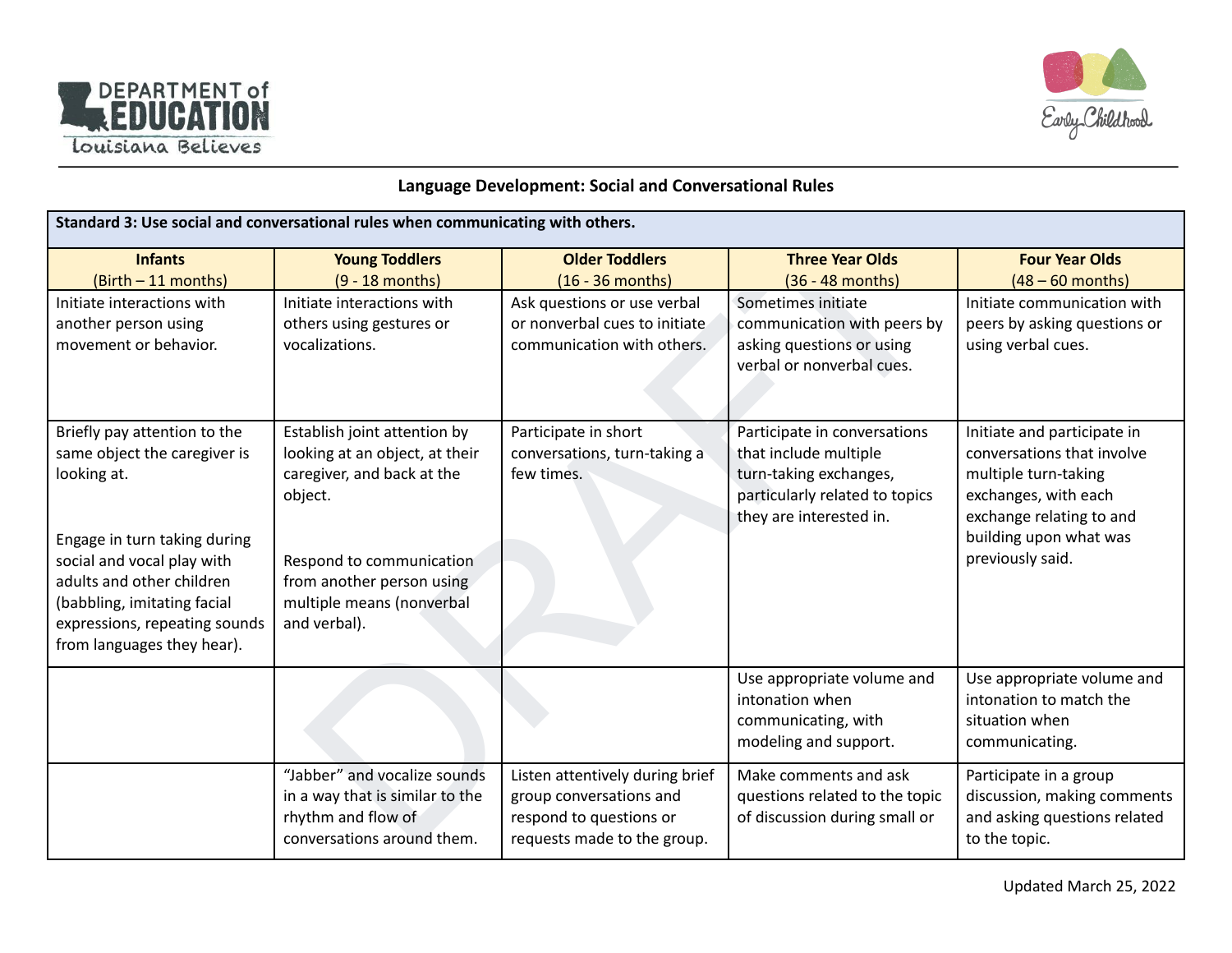



|  |                                                                                            | large group conversations,<br>with prompting and support.<br>Follow simple rules for group<br>discussions, with reminders.                                                                                                                  | Follow commonly accepted<br>norms of communication in<br>group settings with increasing<br>independence.     |
|--|--------------------------------------------------------------------------------------------|---------------------------------------------------------------------------------------------------------------------------------------------------------------------------------------------------------------------------------------------|--------------------------------------------------------------------------------------------------------------|
|  | Communicate in short<br>sentences that follow the<br>word order of their home<br>language. | Communicate in sentences<br>and use more conventional<br>grammar in their home<br>language (plurals, tenses,<br>prepositions).<br>Make grammatical errors that<br>follow their home language<br>rules (say, "mouses" instead<br>of "mice"). | Speak in full sentences that<br>are grammatically correct<br>within their home language<br>most of the time. |
|  |                                                                                            |                                                                                                                                                                                                                                             |                                                                                                              |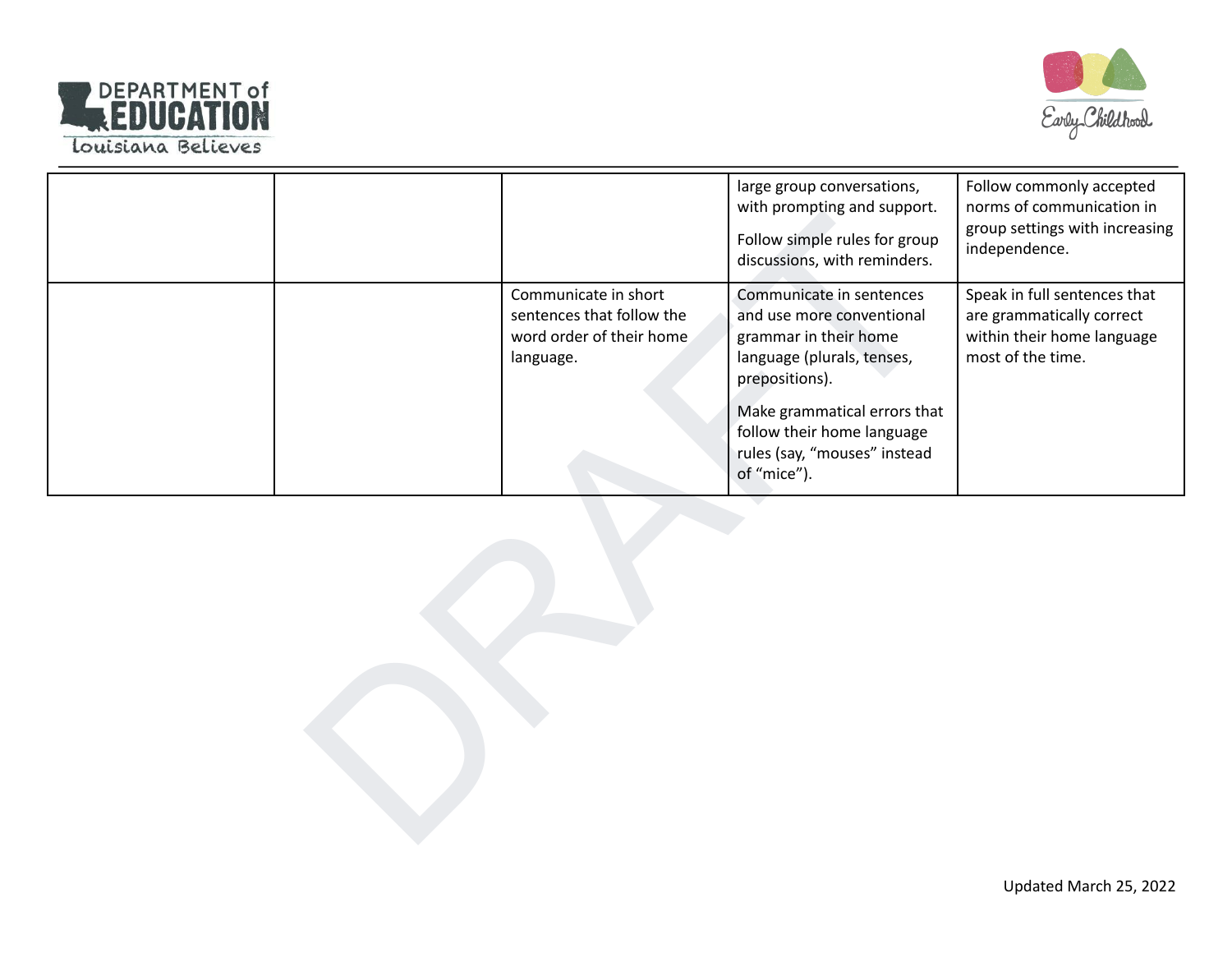



# **LANGUAGE AND EARLY LITERACY DEVELOPMENT: EARLY LITERACY**

#### **Early Literacy: Phonological Awareness**

|                                       | <b>Early Literacy: Phonological Awareness</b>         |                                                                              |                                                                                                                                    |                                                                                                                                                          |  |  |
|---------------------------------------|-------------------------------------------------------|------------------------------------------------------------------------------|------------------------------------------------------------------------------------------------------------------------------------|----------------------------------------------------------------------------------------------------------------------------------------------------------|--|--|
|                                       |                                                       |                                                                              | Standard 1: Children demonstrate awareness that spoken language is composed of smaller segments of words and sounds.               |                                                                                                                                                          |  |  |
| <b>Infants</b><br>(Birth - 11 months) | <b>Young Toddlers</b><br>$(9 - 18$ months)            | <b>Older Toddlers</b><br>$(16 - 36$ months)                                  | <b>Three Year Olds</b><br>$(36 - 48$ months)                                                                                       | <b>Four Year Olds</b><br>$(48 - 60$ months)                                                                                                              |  |  |
|                                       | Demonstrate interest in<br>familiar rhymes and songs. | Sing songs and say or<br>repeat familiar rhymes.                             | Repeat rhyming words in<br>familiar songs, finger plays,<br>and rhymes, filling in rhyming<br>words when given the<br>opportunity. | Identify and produce rhyming<br>words.                                                                                                                   |  |  |
|                                       |                                                       | Sing songs with multiple<br>words that start with the<br>same initial sound. | Shows awareness that some<br>words start with the same<br>initial sound.                                                           | Identify the initial sound in a<br>spoken word with guidance and<br>support.                                                                             |  |  |
|                                       |                                                       |                                                                              | Combine a sequence of<br>isolated syllables to produce<br>words with guidance and<br>support.                                      | Combine a sequence of isolated<br>syllables to produce words.<br>Combine a sequence of isolated<br>sounds to produce words with<br>guidance and support. |  |  |
|                                       |                                                       |                                                                              | Segment spoken sentences<br>into individual words with<br>guidance and support.                                                    | Segment spoken sentences into<br>individual words.                                                                                                       |  |  |
|                                       |                                                       |                                                                              | Identify syllables in words<br>with guidance and support.                                                                          | Identify syllables in words.                                                                                                                             |  |  |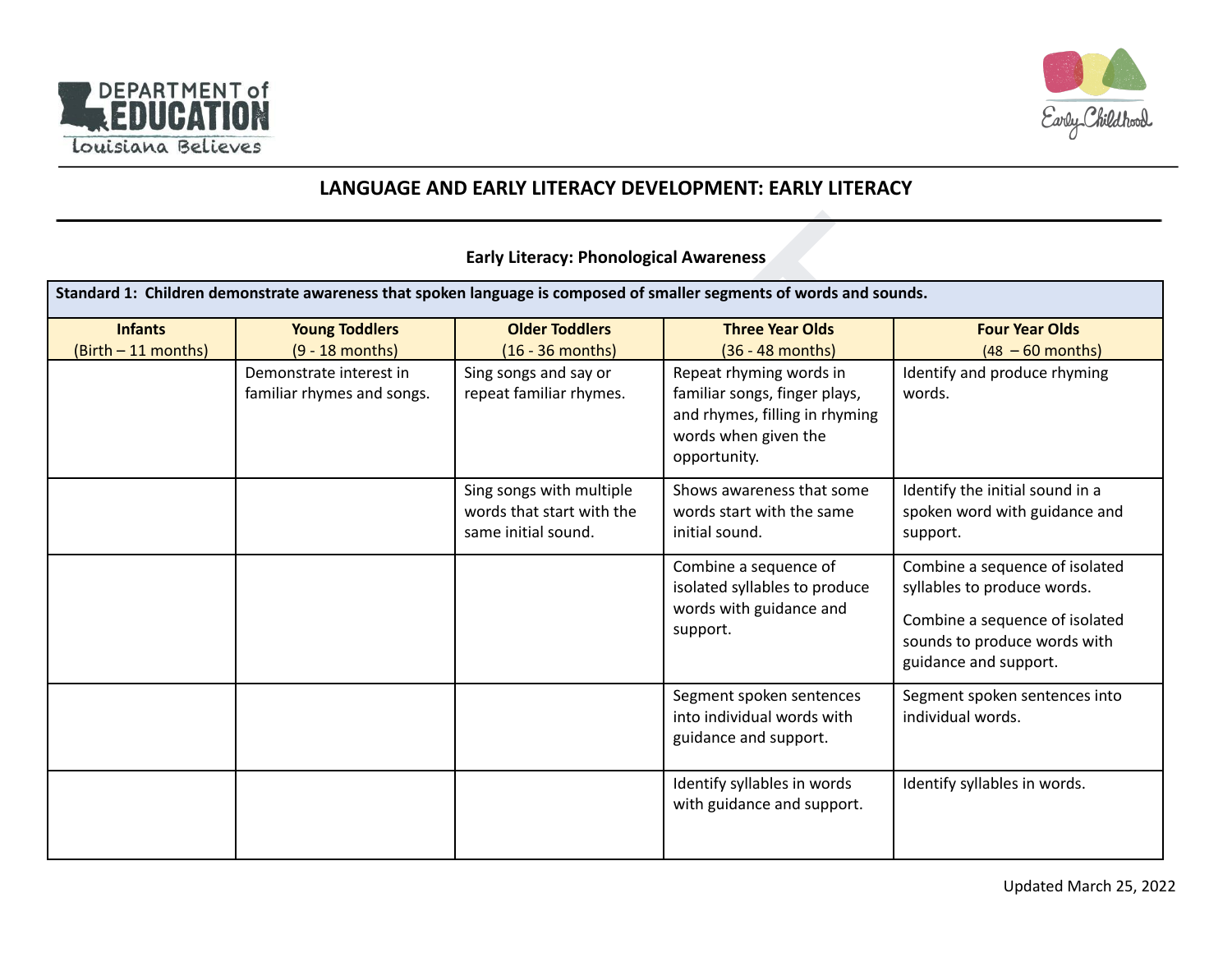



### **Early Literacy: Print Concepts**

| Standard 2: Children demonstrate knowledge of books and how print conveys meaning. |                                                            |                                                                                                 |                                                                                                                                   |                                                                                                                                                                                                                                             |
|------------------------------------------------------------------------------------|------------------------------------------------------------|-------------------------------------------------------------------------------------------------|-----------------------------------------------------------------------------------------------------------------------------------|---------------------------------------------------------------------------------------------------------------------------------------------------------------------------------------------------------------------------------------------|
| <b>Infants</b><br>(Birth - 11 months)                                              | <b>Young Toddlers</b><br>$(9 - 18$ months)                 | <b>Older Toddlers</b><br>$(16 - 36$ months)                                                     | <b>Three Year Olds</b><br>$(36 - 48$ months)                                                                                      | <b>Four Year Olds</b><br>$(48 - 60$ months)                                                                                                                                                                                                 |
|                                                                                    |                                                            | Recognize some familiar<br>symbols and logos in the<br>environment.                             | Recognize and name familiar<br>symbols and logos in the<br>environment (environmental<br>print).                                  | Recognize and name pictures,<br>symbols, and logos in the<br>environment (environmental<br>print).                                                                                                                                          |
|                                                                                    |                                                            | Recognize that print,<br>symbols, and pictures have<br>meaning.                                 | Distinguish print from<br>pictures and show awareness<br>that print communicates<br>meaning.                                      | Demonstrate an<br>understanding that print has<br>meaning and corresponds<br>with spoken language.                                                                                                                                          |
|                                                                                    |                                                            |                                                                                                 |                                                                                                                                   | Demonstrates awareness that<br>written words are made up of<br>a group of individual letters.                                                                                                                                               |
| Explore books by touch (e.g.,<br>patting and/or chewing on<br>board books).        | Hold books, look at pictures,<br>and help turn some pages. | Hold a book as if reading and<br>turn some pages, but not<br>always in the right order.         | Hold a book right side up and<br>turn most pages one by one<br>from the front to back.                                            | Hold a book right side up<br>while turning pages one by<br>one from front to back.                                                                                                                                                          |
|                                                                                    |                                                            | Recognize specific books by<br>their cover and look for<br>specific pages in familiar<br>books. | Demonstrate awareness that<br>print progresses from left to<br>right and top to bottom on a<br>page with guidance and<br>support. | Identify parts of a book such<br>as the front, back, and title.<br>Demonstrate awareness of<br>some conventions of print<br>(e.g., capital letters, where to<br>start reading on a page, and<br>how to progress across and<br>down a page). |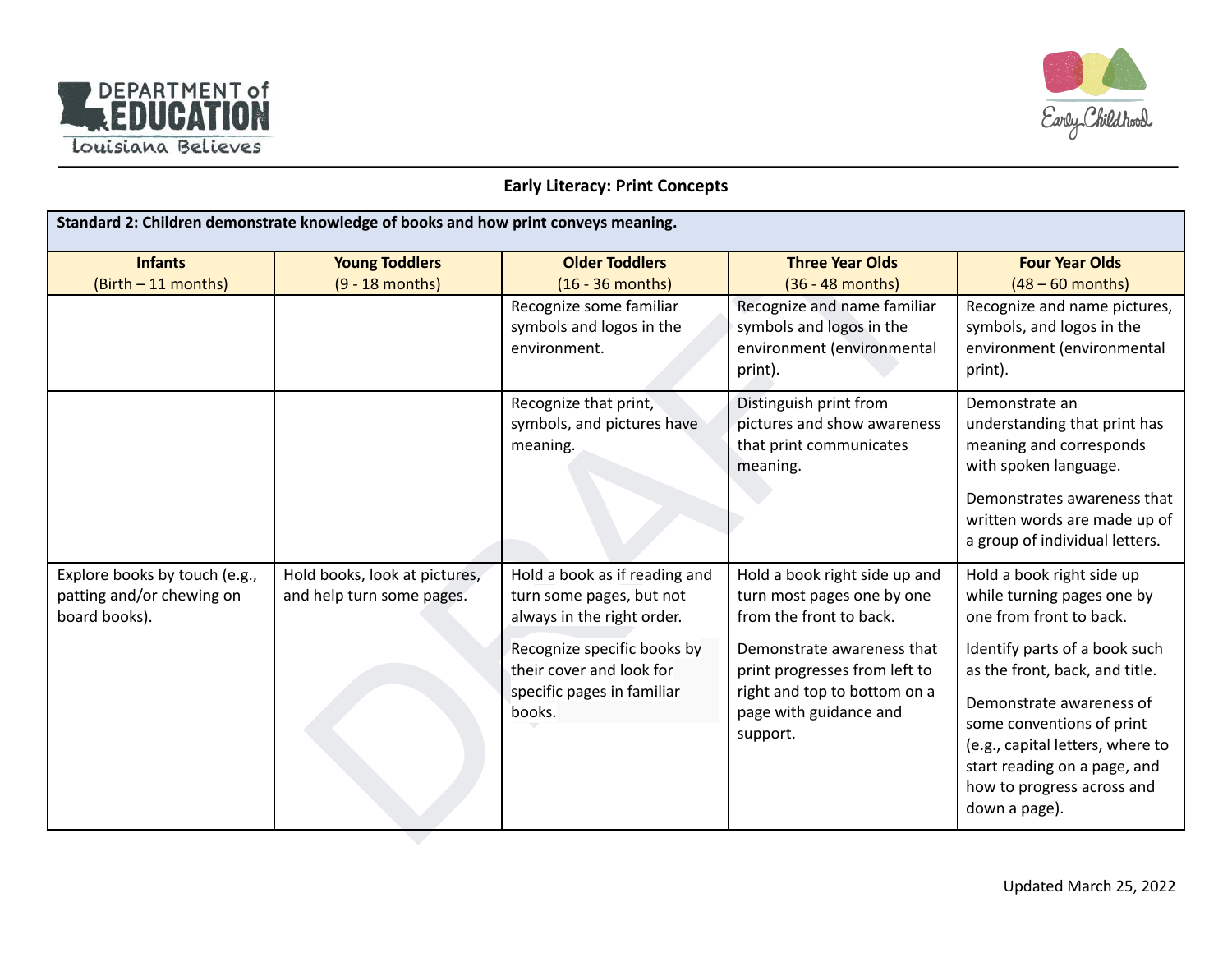



|                                                                                                 |                                        |                                                             |                                                                                     | Describe the role of the<br>author and illustrator of a<br>text.                                                                           |
|-------------------------------------------------------------------------------------------------|----------------------------------------|-------------------------------------------------------------|-------------------------------------------------------------------------------------|--------------------------------------------------------------------------------------------------------------------------------------------|
| Demonstrate interest in<br>books by reaching for books<br>and exploring books through<br>touch. | Request to have books read<br>to them. | Self-select familiar books and<br>engage in shared reading. | Share self-selected familiar<br>books and engage in pretend<br>reading with others. | Demonstrate interest in<br>different kinds of literature,<br>such as fiction and non-fiction<br>books and poetry, on a range<br>of topics. |
|                                                                                                 |                                        |                                                             |                                                                                     |                                                                                                                                            |
|                                                                                                 |                                        |                                                             |                                                                                     |                                                                                                                                            |
|                                                                                                 |                                        |                                                             |                                                                                     |                                                                                                                                            |
|                                                                                                 |                                        |                                                             |                                                                                     |                                                                                                                                            |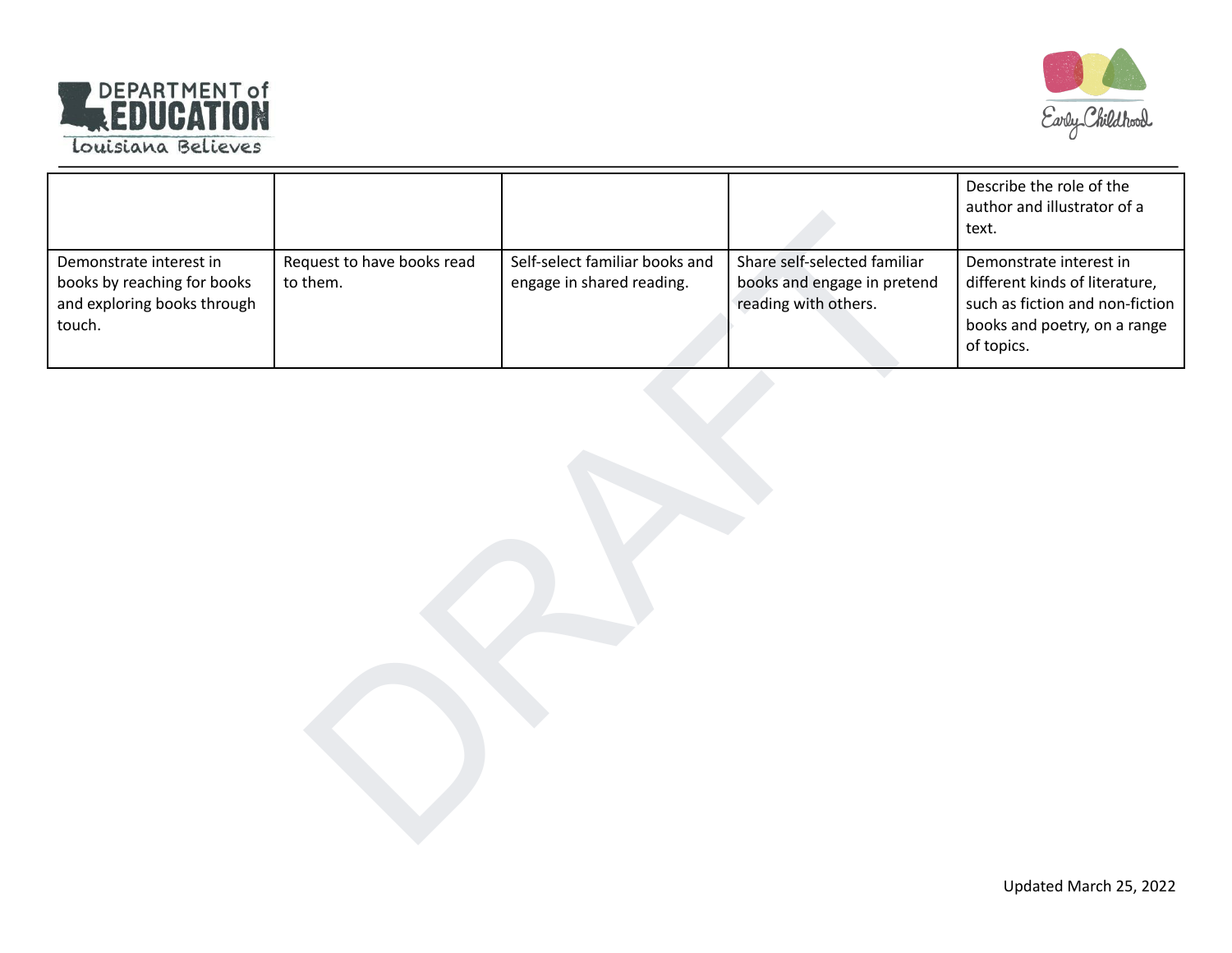



### **Early Literacy: Alphabet Awareness**

| Standard 3: Children recognize and identify letters and make letter-sound connections. |                       |                                                                                                                |                                                                                                                                                                  |                                                                                                                                                                             |
|----------------------------------------------------------------------------------------|-----------------------|----------------------------------------------------------------------------------------------------------------|------------------------------------------------------------------------------------------------------------------------------------------------------------------|-----------------------------------------------------------------------------------------------------------------------------------------------------------------------------|
| <b>Infants</b>                                                                         | <b>Young Toddlers</b> | <b>Older Toddlers</b>                                                                                          | <b>Three Year Olds</b>                                                                                                                                           | <b>Four Year Olds</b>                                                                                                                                                       |
| (Birth - 11 months)                                                                    | $(9 - 18$ months)     | $(16 - 36$ months)                                                                                             | $(36 - 48$ months)                                                                                                                                               | $(48 - 60$ months)                                                                                                                                                          |
|                                                                                        |                       | Recognize letters of the<br>alphabet as a special category<br>of print, different from<br>pictures and shapes. | Recognize and name some<br>letters of the alphabet,<br>especially those in their own<br>name, as well as letters that<br>occur frequently in the<br>environment. | Recognize and name many of<br>the letters in the alphabet,<br>specifically letters in their<br>own name, as well as letters<br>that occur frequently in the<br>environment. |
|                                                                                        |                       |                                                                                                                | Identify the sound for a few<br>recognized letters.                                                                                                              | Identify or produce the sound<br>of many recognized letters.                                                                                                                |
|                                                                                        |                       |                                                                                                                |                                                                                                                                                                  | Recognize their own name<br>and some common words in<br>print.                                                                                                              |
|                                                                                        |                       |                                                                                                                |                                                                                                                                                                  |                                                                                                                                                                             |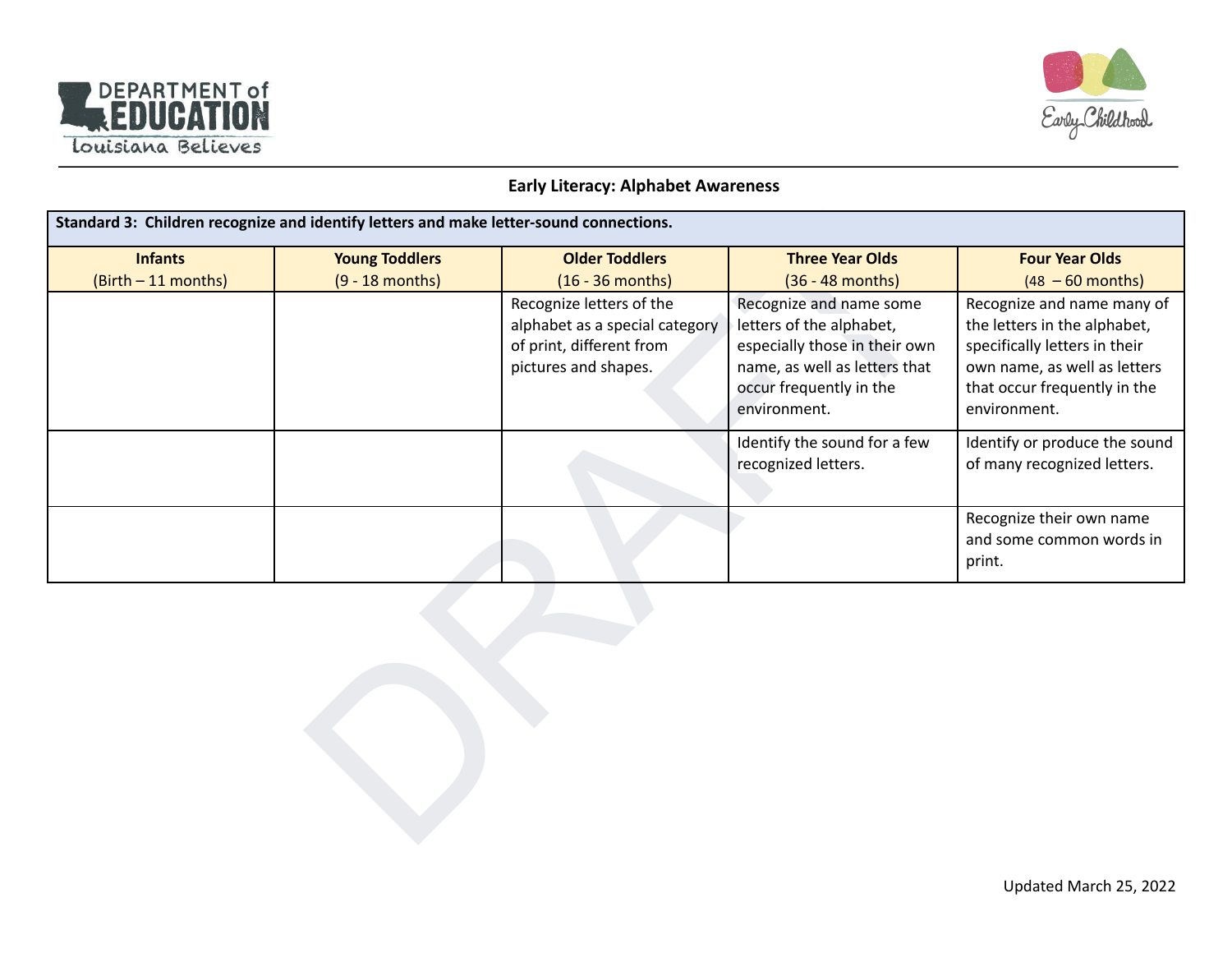



### **Early Literacy: Comprehension**

| Standard 4: Children show interest in and gain understanding from a variety of early literacy experiences. |                                            |                                                                                                         |                                                                                                            |                                                                                                                                                                                                         |
|------------------------------------------------------------------------------------------------------------|--------------------------------------------|---------------------------------------------------------------------------------------------------------|------------------------------------------------------------------------------------------------------------|---------------------------------------------------------------------------------------------------------------------------------------------------------------------------------------------------------|
| <b>Infants</b><br>(Birth - 11 months)                                                                      | <b>Young Toddlers</b><br>$(9 - 18$ months) | <b>Older Toddlers</b><br>$(16 - 36$ months)                                                             | <b>Three Year Olds</b><br>$(36 - 48$ months)                                                               | <b>Four Year Olds</b><br>$(48 - 60$ months)                                                                                                                                                             |
|                                                                                                            |                                            |                                                                                                         | Tell make-believe or real-life<br>stories, sometimes in random<br>sequence.                                | Tell make-believe or real-life<br>stories using a sequence of at<br>least 2-3 connected events.                                                                                                         |
|                                                                                                            |                                            | Recite some words of a<br>familiar book when read to<br>(especially from books with<br>repeating text). | Retell familiar stories using<br>pictures or props as prompts.                                             | Describe some key details<br>from familiar stories, such as<br>characters, setting, and/or<br>major events.                                                                                             |
|                                                                                                            |                                            | Ask or answer simple<br>questions about a familiar<br>story or book, including<br>informational text.   | Ask or answer questions<br>about key details in a familiar<br>story, informational book, or<br>other text. | Ask or answer questions<br>about key details in a familiar<br>story, informational book, or<br>other text.<br>Make predictions about<br>events that might happen<br>next, with guidance and<br>support. |
|                                                                                                            |                                            | Recognize when a story or<br>book describes something<br>that is similar to their own<br>experiences.   | Answer questions about how<br>events and information from<br>stories relate to their own<br>experiences.   | Recall their own experiences<br>that relate to events and<br>information from stories or<br>informational texts.                                                                                        |
|                                                                                                            |                                            |                                                                                                         |                                                                                                            |                                                                                                                                                                                                         |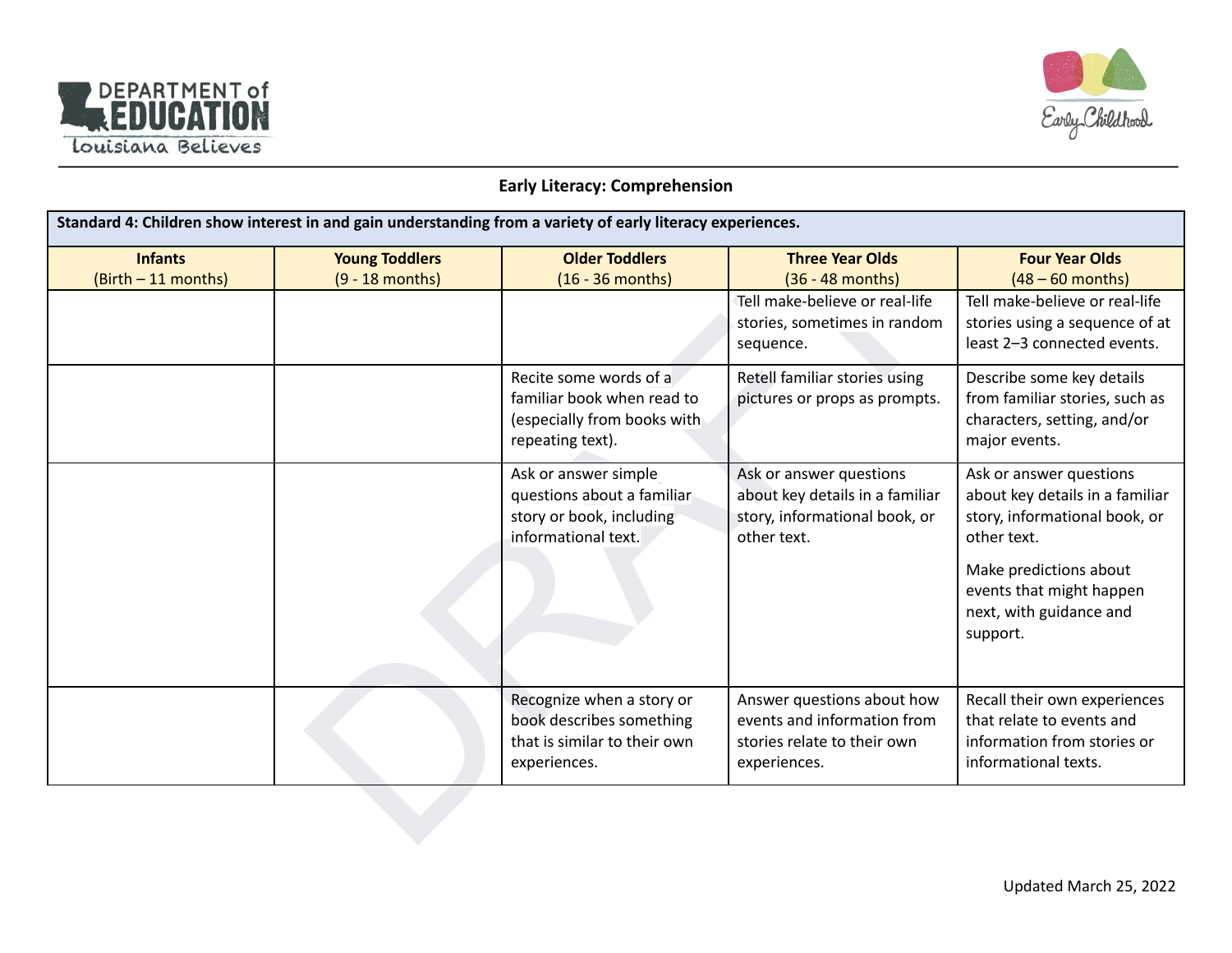



|  | Share their own thoughts and<br>reactions to a story or text.                                                | Analyze and reason about<br>stories and other text with<br>guidance and support during<br>shared reading experiences. |
|--|--------------------------------------------------------------------------------------------------------------|-----------------------------------------------------------------------------------------------------------------------|
|  | Explore a variety of literacy<br>genres, including<br>stories/make believe,<br>informational text or poetry. | Distinguish between<br>stories/make believe,<br>information text, and poetry.                                         |
|  |                                                                                                              |                                                                                                                       |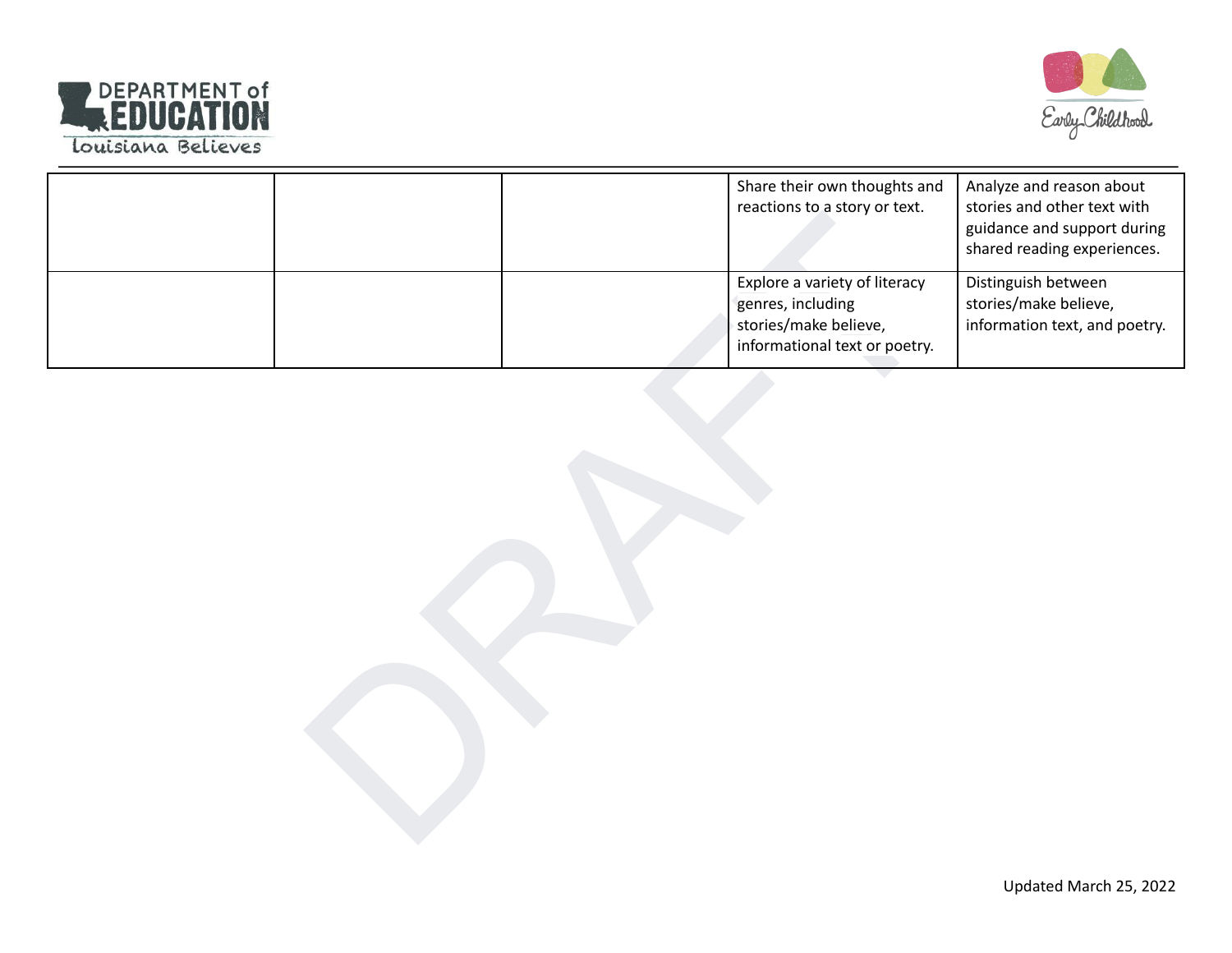



## **Language and Early Literacy: Emergent Writing**

| Standard 5: Children write and draw to express their ideas, using some letters and print conventions. |                                  |                                             |                                       |                                                     |
|-------------------------------------------------------------------------------------------------------|----------------------------------|---------------------------------------------|---------------------------------------|-----------------------------------------------------|
| <b>Infants</b>                                                                                        | <b>Young Toddlers</b>            | <b>Older Toddlers</b>                       | <b>Three Year Olds</b>                | <b>Four Year Olds</b>                               |
| (Birth - 11 months)                                                                                   | $(9 - 18$ months)                | $(16 - 36$ months)                          | $(36 - 48$ months)                    | $(48 - 60$ months)                                  |
|                                                                                                       |                                  | Draw or scribble with a                     | Show emerging awareness               | Use writing for a variety of                        |
|                                                                                                       |                                  | purpose during play or other                | that writing can be used for a        | purposes to convey meaning.                         |
|                                                                                                       |                                  | activities.                                 | variety of purposes.                  |                                                     |
|                                                                                                       | Make marks or scribbles using    | Make intentional, more                      | Write letter-like forms and a         | Write some letters of                               |
|                                                                                                       | a variety of media (e.g., finger | controlled scribbles and                    | few letters, although often           | meaningful words such as                            |
|                                                                                                       | paint, chalk).                   | shapes (e.g., straight or<br>curved lines). | not oriented or written<br>correctly. | their name, using letters and<br>letter-like forms. |
|                                                                                                       |                                  |                                             | String some letter-like forms         |                                                     |
|                                                                                                       |                                  |                                             | and/or letters together as if         |                                                     |
|                                                                                                       |                                  |                                             | they are a word.                      |                                                     |
|                                                                                                       |                                  |                                             |                                       | Attempt to write some words                         |
|                                                                                                       |                                  |                                             |                                       | using invented spelling.                            |
|                                                                                                       |                                  |                                             |                                       | Demonstrate awareness of                            |
|                                                                                                       |                                  |                                             |                                       | some print conventions, such                        |
|                                                                                                       |                                  |                                             |                                       | as moving from left to right                        |
|                                                                                                       |                                  |                                             |                                       | when writing letters or                             |
|                                                                                                       |                                  |                                             |                                       | letter-like forms or leaving                        |
|                                                                                                       |                                  |                                             |                                       | space between some groups                           |
|                                                                                                       |                                  |                                             |                                       | of letters.                                         |
|                                                                                                       |                                  | Draw a picture and describe                 | Dictate ideas for someone to          | Dictate elaborative or                              |
|                                                                                                       |                                  | what it represents                          | write down.                           | meaningful information or                           |
|                                                                                                       |                                  |                                             | Use scribbles, shapes,                | stories for someone to write                        |
|                                                                                                       |                                  |                                             | letter-like symbols, letters,         | down.                                               |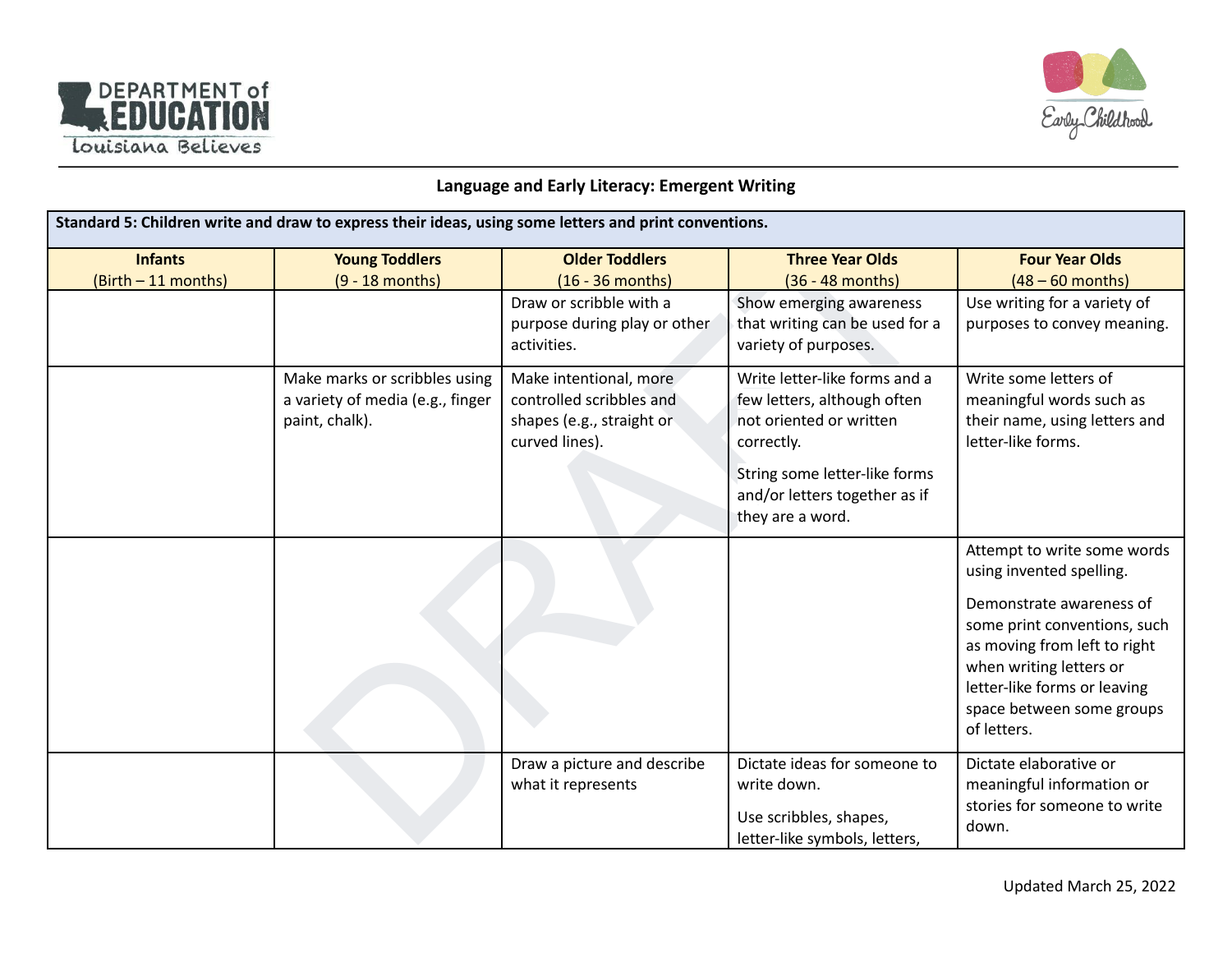



|  | and numerals to write or<br>represent words or ideas.<br>Discuss or answer questions<br>about their writing and<br>drawings. | Use writing and/or digital<br>tools to communicate<br>information.<br>Use classroom resources,<br>such as labels, anchor charts,<br>etc., to support writing. |
|--|------------------------------------------------------------------------------------------------------------------------------|---------------------------------------------------------------------------------------------------------------------------------------------------------------|
|  |                                                                                                                              |                                                                                                                                                               |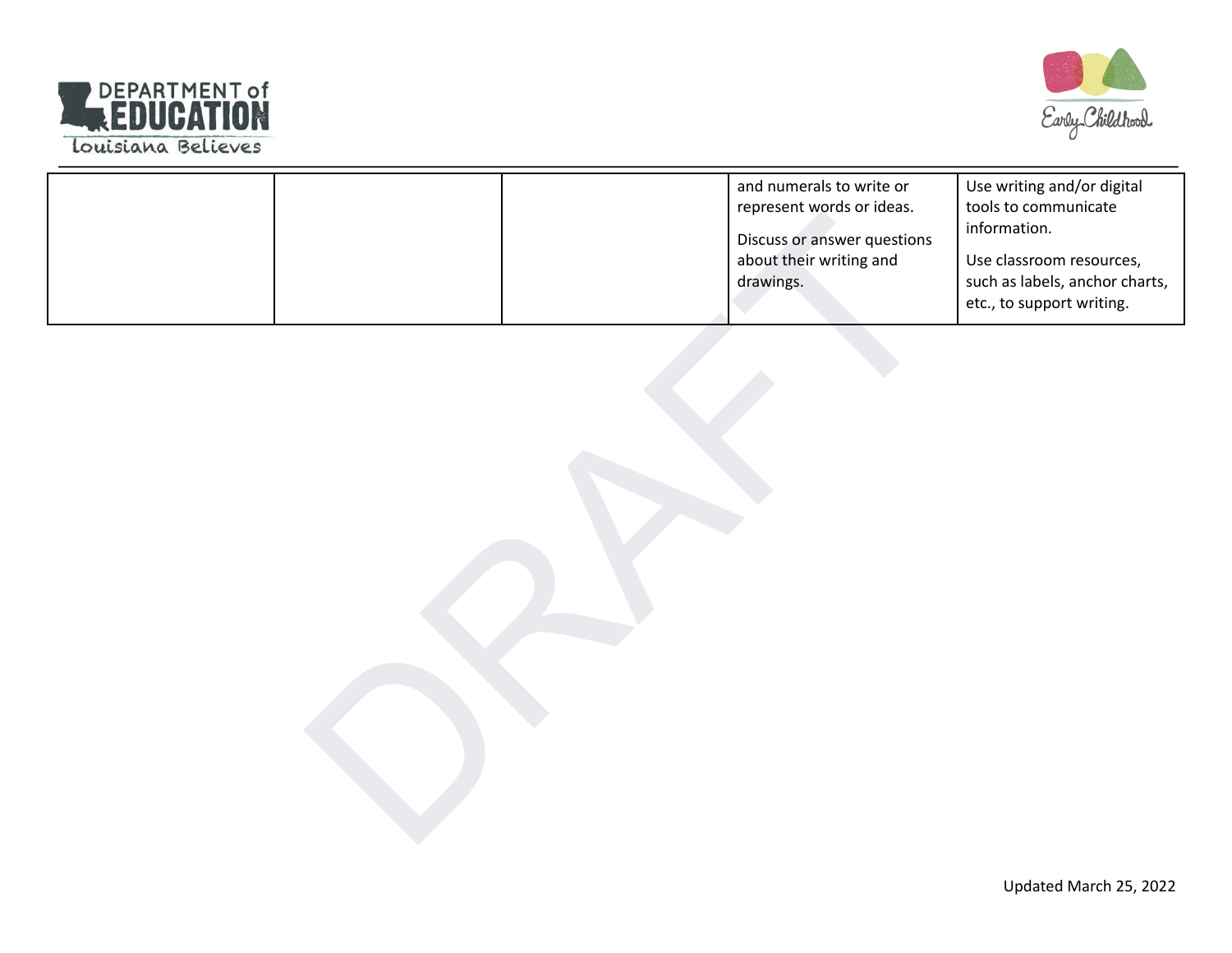



# **COGNITIVE DEVELOPMENT & GENERAL KNOWLEDGE: MATHEMATICS**

### **Mathematics – Knowledge of Numbers**

| <b>Mathematics - Knowledge of Numbers</b>                                                                                 |                                                                                                                 |                                                                                                                                                                            |                                                                                                                        |                                                                                                            |
|---------------------------------------------------------------------------------------------------------------------------|-----------------------------------------------------------------------------------------------------------------|----------------------------------------------------------------------------------------------------------------------------------------------------------------------------|------------------------------------------------------------------------------------------------------------------------|------------------------------------------------------------------------------------------------------------|
|                                                                                                                           | Standard 1: Children demonstrate knowledge of numbers and the relationships between numbers and quantities.     |                                                                                                                                                                            |                                                                                                                        |                                                                                                            |
| <b>Infants</b><br>(Birth - 11 months)                                                                                     | <b>Young Toddlers</b><br>$(9 - 18$ months)                                                                      | <b>Older Toddlers</b><br>$(16 - 36$ months)                                                                                                                                | <b>Three Year Olds</b><br>$(36 - 48$ months)                                                                           | <b>Four Year Olds</b><br>$(48 - 60$ months)                                                                |
| Demonstrate interest in<br>quantity during play (e.g.,<br>reach for more toys; hold<br>two objects, one in each<br>hand). | Demonstrate interest in<br>simple counting activities.                                                          | Rote count to 10 with<br>increasing accuracy.                                                                                                                              | Rote count to 10 with<br>accuracy.                                                                                     | Rote count to 20 with<br>accuracy.<br>Tell what number (1-10)<br>comes next in order by<br>counting.       |
| Indicate they want "more"<br>using gestures, sounds, or<br>looks.                                                         | Indicate understanding of the<br>concepts of "more," "all," and<br>"none" using gestures, words,<br>or actions. | Indicate understanding of the<br>concepts of "one" and "two"<br>using words, gestures, or<br>actions (e.g., child complies<br>when adult says, "Take just<br>one cookie"). | Begin to understand that the<br>last number counted<br>represents how many<br>objects are in a group<br>(cardinality). | Tell how many objects are<br>in a group by giving the last<br>number counted<br>(cardinality).             |
|                                                                                                                           |                                                                                                                 | Count a small set of objects<br>(2-3) with one-to-one<br>correspondence.                                                                                                   | Count up to five objects<br>arranged in a line with<br>one-to-one correspondence.                                      | Accurately count up to ten<br>objects in a structured<br>arrangement with<br>one-to-one<br>correspondence. |
|                                                                                                                           |                                                                                                                 |                                                                                                                                                                            | Recognize and name the<br>number of items in a small                                                                   | Recognize and name the<br>number of items in a small                                                       |

Updated March 25, 2022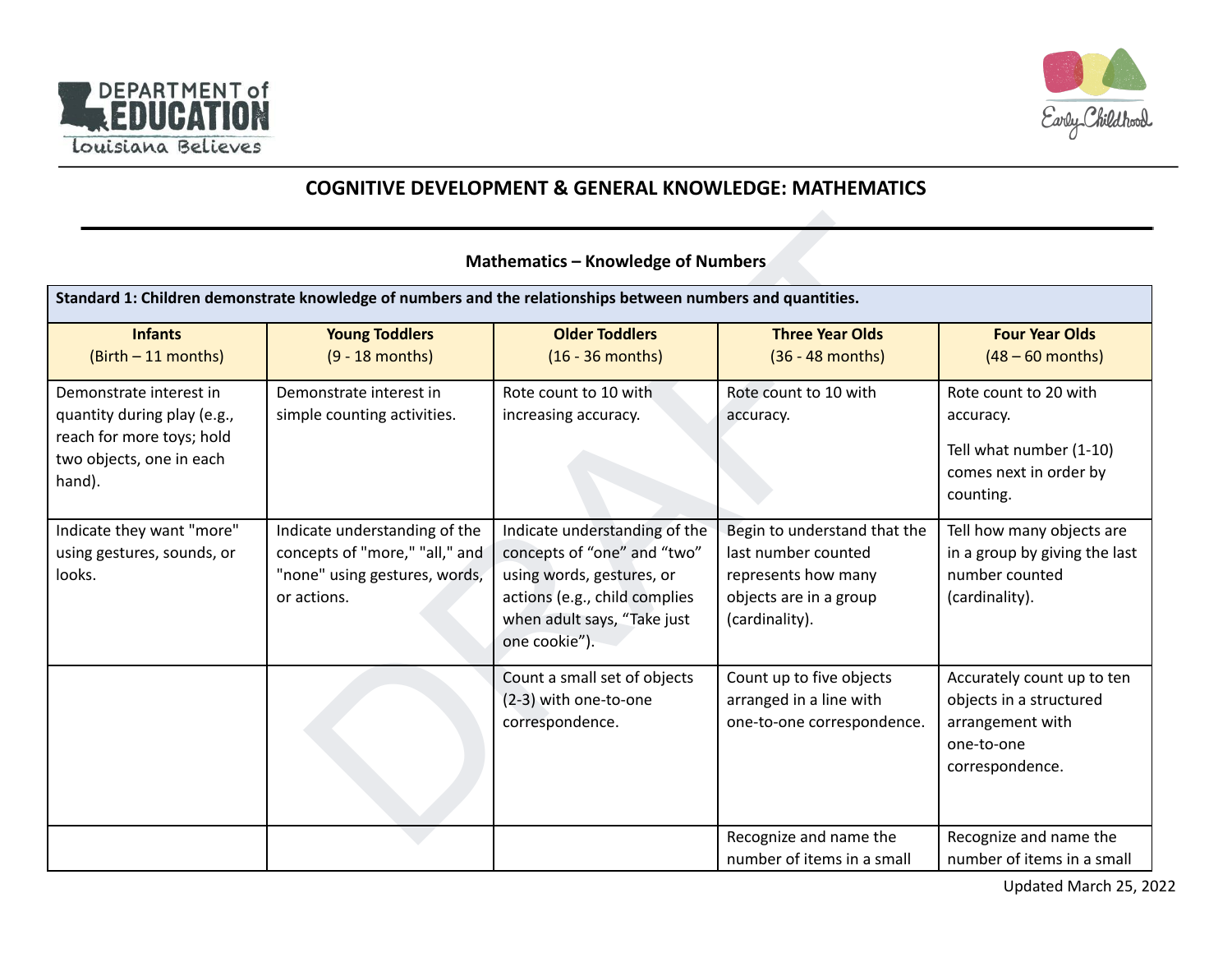



|  |                                                          | set (up to three) without<br>counting (subitizing).                                                                          | set (up to five) without<br>counting (subitizing).                                                                                                                              |
|--|----------------------------------------------------------|------------------------------------------------------------------------------------------------------------------------------|---------------------------------------------------------------------------------------------------------------------------------------------------------------------------------|
|  |                                                          | Compare two groups of<br>objects and indicate whether<br>the number of objects in<br>each group is the same or<br>different. | Compare two groups of<br>objects and identify<br>whether the number of<br>objects in one group is<br>more, less, or the same as<br>the number of objects in<br>the other group. |
|  | Recognize a few numerals in<br>the everyday environment. | Identify written numerals<br>0-5 by name and match each<br>to counted objects.                                               | Identify written numerals<br>0-10 by name and match<br>each to counted objects.                                                                                                 |
|  |                                                          |                                                                                                                              | Read and write some<br>numerals up to 10.                                                                                                                                       |
|  | Identify an object or person<br>as first in a sequence.  | Identify the first and often<br>second object or person in a<br>sequence.                                                    | Identify an object's or<br>person's position in a<br>sequence using ordinal<br>numbers (e.g., first; second,<br>third).                                                         |
|  |                                                          |                                                                                                                              |                                                                                                                                                                                 |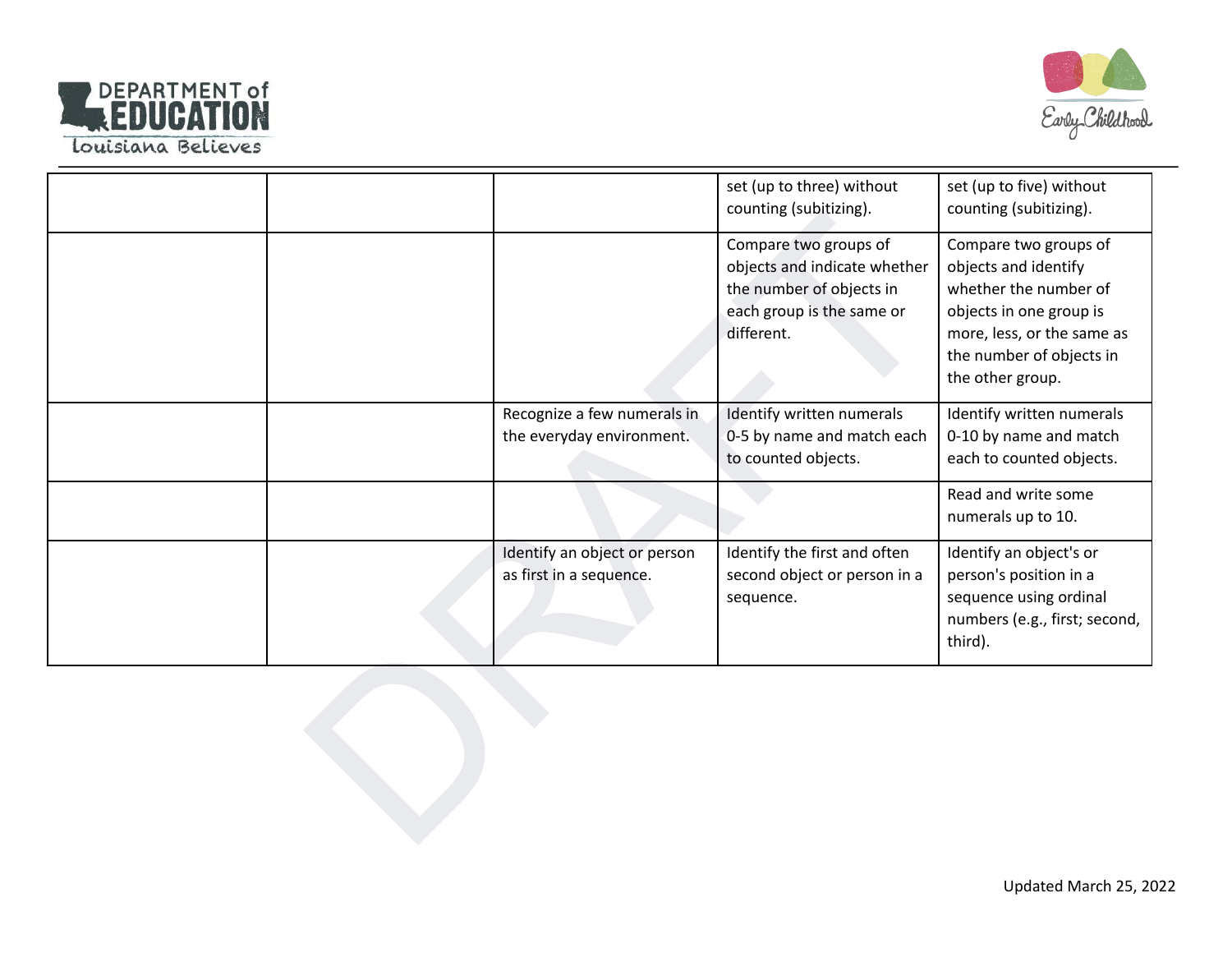



### **Mathematics – Patterns and Operations**

| <b>Mathematics - Patterns and Operations</b>                             |                                                                                                              |                                                                          |                                                                                                                                              |                                                                                                                                                                                                                 |  |
|--------------------------------------------------------------------------|--------------------------------------------------------------------------------------------------------------|--------------------------------------------------------------------------|----------------------------------------------------------------------------------------------------------------------------------------------|-----------------------------------------------------------------------------------------------------------------------------------------------------------------------------------------------------------------|--|
|                                                                          | Standard 2: Children demonstrate knowledge of patterns and operations.                                       |                                                                          |                                                                                                                                              |                                                                                                                                                                                                                 |  |
| <b>Infants</b><br>(Birth - 11 months)                                    | <b>Young Toddlers</b><br>$(9 - 18$ months)                                                                   | <b>Older Toddlers</b><br>$(16 - 36$ months)                              | <b>Three Year Olds</b><br>$(36 - 48$ months)                                                                                                 | <b>Four Year Olds</b><br>$(48 - 60$ months)                                                                                                                                                                     |  |
| Demonstrate awareness of<br>repeating sequences in<br>everyday routines. | Notice and anticipate simple<br>repeating sequences (e.g., go<br>to table for lunch after<br>washing hands). | Recognize and participate in<br>patterns within stories and in<br>songs. | Recognize and copy simple<br>repeating patterns in<br>different forms (e.g.,<br>red-blue; circle-square).                                    | Identify, duplicate, extend,<br>and create simple repeating<br>patterns in different forms<br>(e.g., red-red-blue;<br>circle-square-triangle).                                                                  |  |
|                                                                          |                                                                                                              |                                                                          | Combine and separate small<br>groups of objects and<br>describe the parts. (e.g., I<br>have four cubes. Three are<br>red, and one is blue.). | Solve simple addition and<br>subtraction problems by<br>using concrete objects or<br>fingers during play and daily<br>activities (e.g., If we have 3<br>apples and eat 1, how many<br>apples do we have left?). |  |
|                                                                          |                                                                                                              |                                                                          |                                                                                                                                              |                                                                                                                                                                                                                 |  |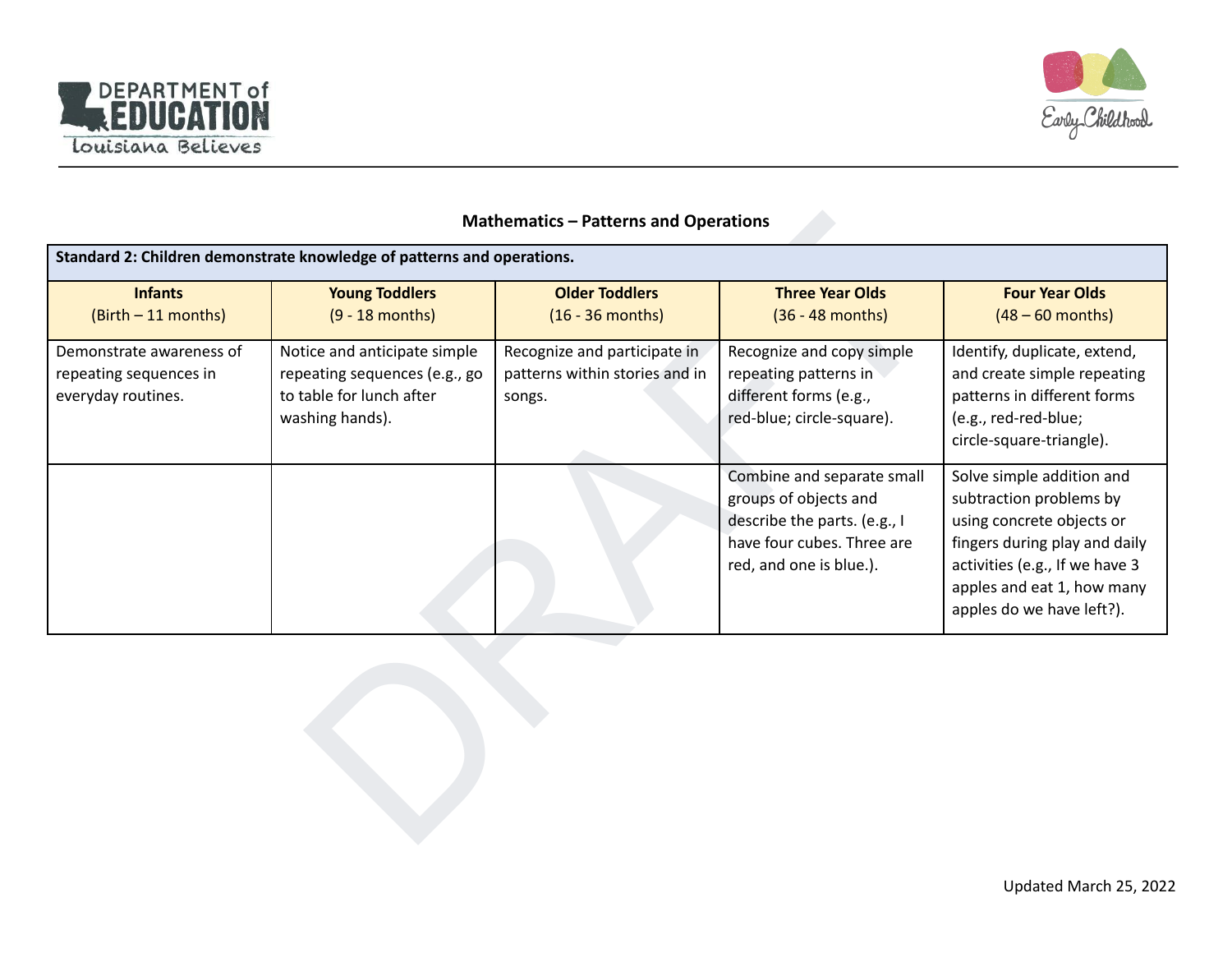



#### **Mathematics – Measurement**

| Standard 3: Children measure objects by their various attributes and use differences in attributes to make comparisons. |                                                                 |                                                                                                                 |                                                                                                                            |                                                                                                                                                                               |
|-------------------------------------------------------------------------------------------------------------------------|-----------------------------------------------------------------|-----------------------------------------------------------------------------------------------------------------|----------------------------------------------------------------------------------------------------------------------------|-------------------------------------------------------------------------------------------------------------------------------------------------------------------------------|
| <b>Infants</b><br>(Birth - 11 months)                                                                                   | <b>Young Toddlers</b><br>$(9 - 18$ months)                      | <b>Older Toddlers</b><br>$(16 - 36$ months)                                                                     | <b>Three Year Olds</b><br>$(36 - 48$ months)                                                                               | <b>Four Year Olds</b><br>$(48 - 60$ months)                                                                                                                                   |
|                                                                                                                         | Match two objects on the<br>basis of one observable<br>feature. | Group objects by one<br>physical characteristic<br>(attribute) (e.g., color; size;<br>shape).                   | Sort objects into two or more<br>groups based on one physical<br>characteristic (attribute)<br>(e.g., color; size; shape). | Sort objects by one<br>characteristic (attribute),<br>then re-sort using a different<br>characteristic (attribute) and<br>explain the reasoning with<br>guidance and support. |
|                                                                                                                         | Explore objects of different<br>sizes and weights.              | Make simple comparisons<br>between two objects using<br>measurable attributes (e.g.,<br>length; height; weight) | Describe objects using<br>measurable attributes (e.g.,<br>tall/short; big/little;<br>heavy/light).                         | Describe measurable<br>attributes of objects and<br>materials using comparative<br>words (e.g., long; longer;<br>longest).                                                    |
|                                                                                                                         |                                                                 |                                                                                                                 |                                                                                                                            | Compare and order a small<br>set of objects using<br>measurable terms (e.g.,<br>length; weight).                                                                              |
|                                                                                                                         |                                                                 |                                                                                                                 |                                                                                                                            | Describe the purpose of<br>simple measurement tools.                                                                                                                          |
|                                                                                                                         |                                                                 |                                                                                                                 |                                                                                                                            | Measure using multiples of<br>the same non-standard unit<br>(e.g., paper clips; snap cubes)<br>with guidance and support.                                                     |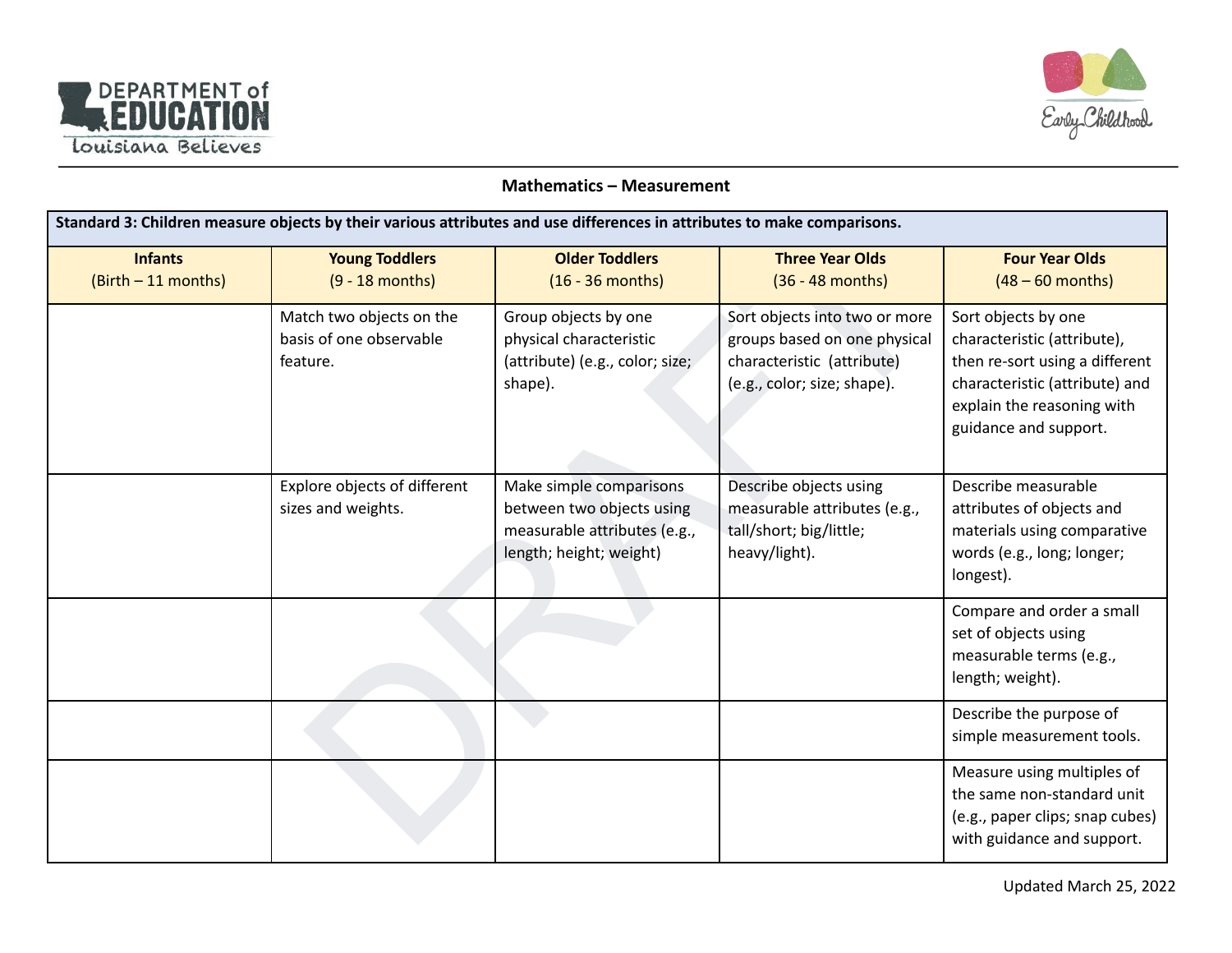



### **Mathematics – Shapes and Spatial Relationships**

| Standard 4: Children identify shapes and their properties, and describe the positions of objects in space.                            |                                                                                                                                                                           |                                                                                                                             |                                                                                                                         |                                                                                                                                                                  |
|---------------------------------------------------------------------------------------------------------------------------------------|---------------------------------------------------------------------------------------------------------------------------------------------------------------------------|-----------------------------------------------------------------------------------------------------------------------------|-------------------------------------------------------------------------------------------------------------------------|------------------------------------------------------------------------------------------------------------------------------------------------------------------|
| <b>Infants</b><br>(Birth - 11 months)                                                                                                 | <b>Young Toddlers</b><br>$(9 - 18$ months)                                                                                                                                | <b>Older Toddlers</b><br>$(16 - 36$ months)                                                                                 | <b>Three Year Olds</b><br>$(36 - 48$ months)                                                                            | <b>Four Year Olds</b><br>$(48 - 60$ months)                                                                                                                      |
| Explore various shapes<br>through play.                                                                                               | Explore the way shapes and<br>objects fit together through<br>play.                                                                                                       | Match basic shapes (circle;<br>square; typical triangle) of<br>the same size and<br>orientation.                            | Match a wider variety of<br>shapes with different sizes<br>and orientations.                                            |                                                                                                                                                                  |
|                                                                                                                                       |                                                                                                                                                                           |                                                                                                                             | Recognize basic shapes<br>(circle; square; typical<br>triangle).                                                        | Identify basic shapes (circle;<br>square; triangle; rectangle)<br>regardless of size and<br>orientation.                                                         |
|                                                                                                                                       |                                                                                                                                                                           |                                                                                                                             |                                                                                                                         | Describe basic two- and<br>three-dimensional shapes<br>(e.g., a square has four sides;<br>the ball rolls.)                                                       |
|                                                                                                                                       |                                                                                                                                                                           |                                                                                                                             | Build objects by combining<br>basic shapes (e.g., pictures;<br>tangrams; block structures).                             | Create and build shapes<br>using a variety of materials<br>(e.g., popsicle sticks to create<br>a square).                                                        |
| Explore and respond to the<br>movement of objects,<br>people, or self (e.g., navigate<br>obstacles while crawling to<br>destination). | Explore and respond to how<br>things move through space<br>or fit together (e.g., putting<br>smaller objects into a small<br>box and larger objects into a<br>large box). | Move their body and objects<br>to follow simple directions<br>related to position (e.g., in;<br>on; under; over; up; down). | Move their body and objects<br>to follow simple directions<br>related to proximity (e.g.,<br>beside; between; next to). | Identify and respond<br>accurately to positional<br>words indicating location,<br>direction, and distance (e.g.,<br>above; below; in front of;<br>near; behind). |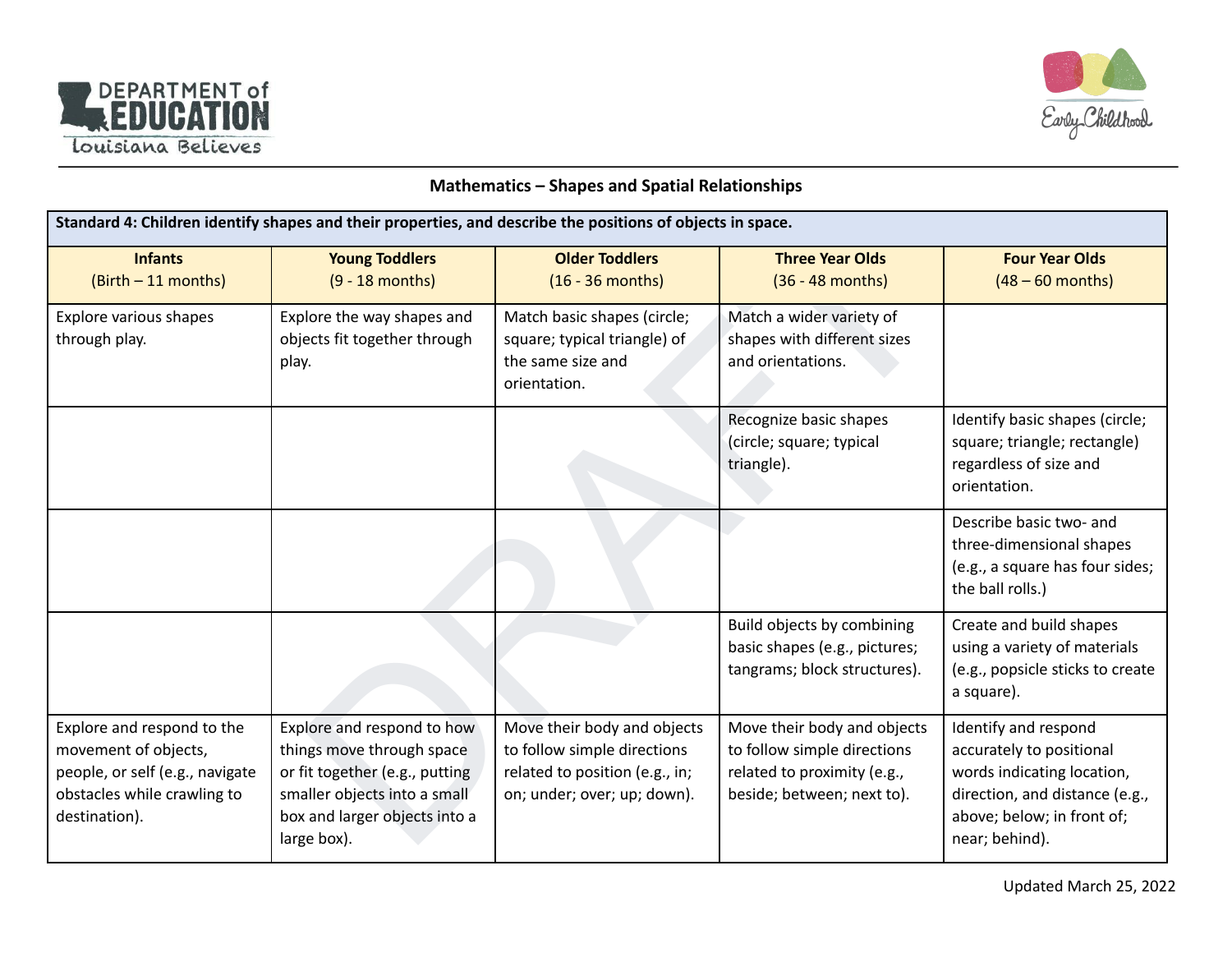



# **COGNITIVE DEVELOPMENT & GENERAL KNOWLEDGE: SCIENCE**

#### **Science**

| <b>Science</b>             |                                                                                                                                                           |                                |                                  |                              |
|----------------------------|-----------------------------------------------------------------------------------------------------------------------------------------------------------|--------------------------------|----------------------------------|------------------------------|
| world.                     | Standard 1: Children engage in scientific inquiry to explore observable phenomena (objects, materials, organisms, and events) in the physical and natural |                                |                                  |                              |
| <b>Infants</b>             | <b>Young Toddlers</b>                                                                                                                                     | <b>Older Toddlers</b>          | <b>Three Year Olds</b>           | <b>Four Year Olds</b>        |
| (Birth - 11 months)        | $(9 - 18$ months)                                                                                                                                         | $(16 - 36$ months)             | (36 - 48 months)                 | $(48 - 60$ months)           |
| Demonstrate interest in    | Observe and explore the                                                                                                                                   | Observe, ask questions, and    | Investigate, observe, ask        | Observe, ask questions,      |
| objects, materials, people | immediate environment                                                                                                                                     | make predictions about the     | questions, make predictions,     | predict, make comparisons,   |
| and/or their environment   | using their senses.                                                                                                                                       | physical and natural world.    | make comparisons, and            | and gather information about |
| using their senses (e.g.,  |                                                                                                                                                           | using their senses and simple  | gather information about the     | the physical and natural     |
| picking objects up and     |                                                                                                                                                           | tools (e.g., magnifying glass; | physical and natural world       | world using their senses,    |
| putting them in mouth;     |                                                                                                                                                           | sifter).                       | using their senses and simple    | prior knowledge, previous    |
| focusing attention on an   |                                                                                                                                                           |                                | tools.                           | experiences, equipment, and  |
| object or someone doing    |                                                                                                                                                           |                                |                                  | tools.                       |
| something).                |                                                                                                                                                           |                                |                                  |                              |
|                            | Actively experiment with and                                                                                                                              | Put materials, substances,     | Participate in simple scientific | Conduct scientific           |
|                            | explore the physical                                                                                                                                      | and/or objects together in     | investigations.                  | investigations and simple    |
|                            | properties of objects and                                                                                                                                 | new or unexpected ways to      |                                  | experiments.                 |
|                            | substances (e.g., stacking and                                                                                                                            | see what will happen (e.g.,    |                                  |                              |
|                            | knocking down towers and                                                                                                                                  | combine paint colors to see    |                                  |                              |
|                            | stacking them up again;                                                                                                                                   | what happens; experiment to    |                                  |                              |
|                            | bouncing balls; playing with                                                                                                                              | see what sticks on contact     |                                  |                              |
|                            | play dough).                                                                                                                                              | paper collage).                |                                  |                              |
|                            | Communicate, verbally or                                                                                                                                  | Share ideas and thoughts       | Describe and record findings     | Describe and generate        |
|                            | nonverbally, what is seen,                                                                                                                                | related to interactions with,  | from investigations they've      | explanations and/or          |
|                            | heard, or felt when exploring                                                                                                                             | and observations made about    | conducted with prompting         | conclusions about            |
|                            | the physical and natural                                                                                                                                  | the physical and natural       | and support (e.g., verbally;     | investigations they've       |
|                            | world.                                                                                                                                                    | world.                         | nonverbally; drawings).          | conducted with guidance and  |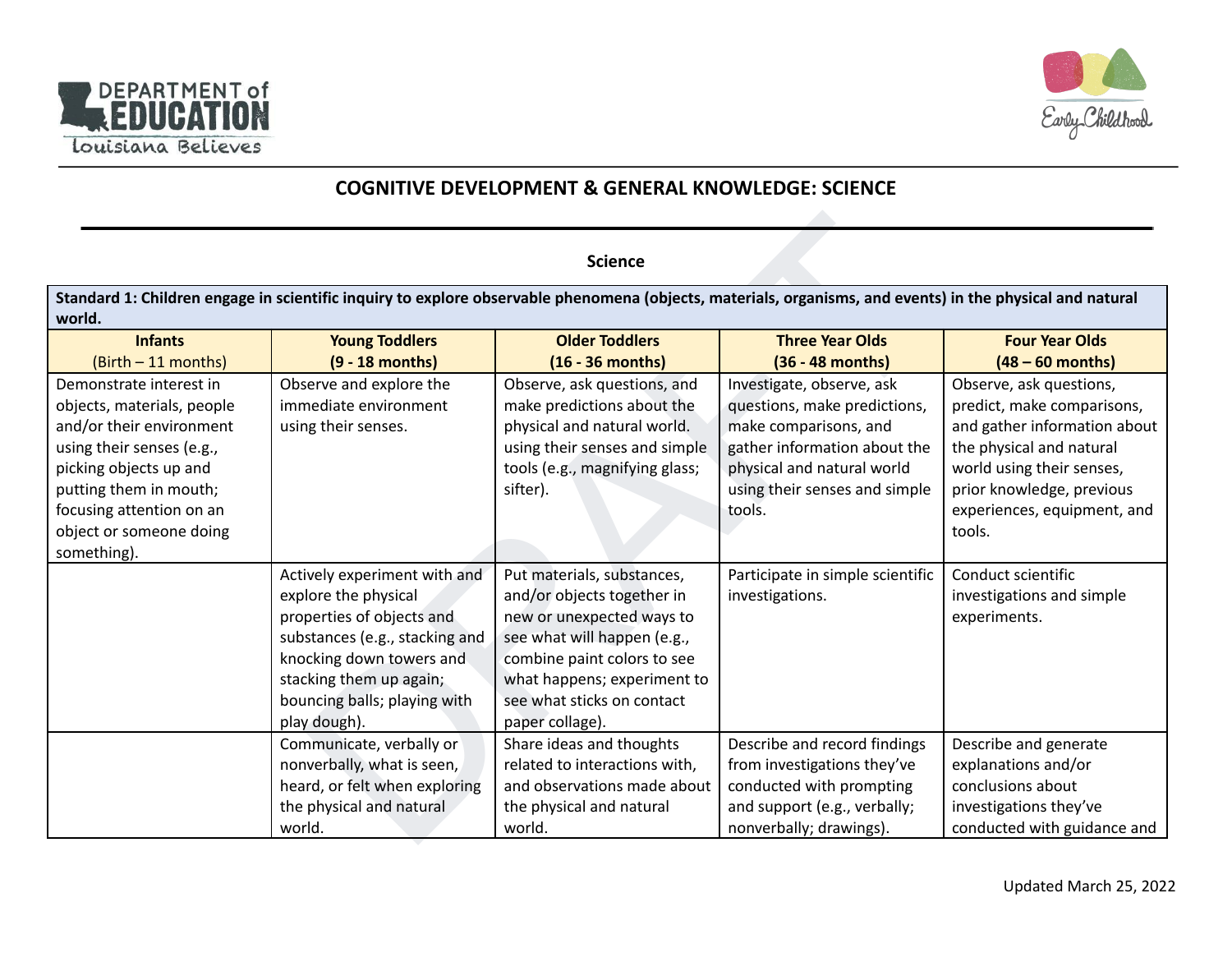



support (e.g., discussions; drawings; graphs).

# **COGNITIVE DEVELOPMENT & GENERAL KNOWLEDGE: SOCIAL STUDIES**

#### **Social Studies – Time and Place**

|                                                                                                                                                      |                              |                                                                                                                                         |                                                                                                                                                                 | urawings, graphsj.                                                                                                      |  |
|------------------------------------------------------------------------------------------------------------------------------------------------------|------------------------------|-----------------------------------------------------------------------------------------------------------------------------------------|-----------------------------------------------------------------------------------------------------------------------------------------------------------------|-------------------------------------------------------------------------------------------------------------------------|--|
| <b>COGNITIVE DEVELOPMENT &amp; GENERAL KNOWLEDGE: SOCIAL STUDIES</b>                                                                                 |                              |                                                                                                                                         |                                                                                                                                                                 |                                                                                                                         |  |
| Social Studies - Time and Place<br>Standard 1: Children demonstrate an awareness of time (past, present, and future) and place within the community. |                              |                                                                                                                                         |                                                                                                                                                                 |                                                                                                                         |  |
|                                                                                                                                                      |                              |                                                                                                                                         |                                                                                                                                                                 |                                                                                                                         |  |
| <b>Infants</b>                                                                                                                                       | <b>Young Toddlers</b>        | <b>Older Toddlers</b>                                                                                                                   | <b>Three Year Olds</b>                                                                                                                                          | <b>Four Year Olds</b>                                                                                                   |  |
| (Birth - 11 months)                                                                                                                                  | $(9 - 18$ months)            | $(16 - 36$ months)                                                                                                                      | (36 - 48 months)                                                                                                                                                | $(48 - 60$ months)                                                                                                      |  |
| Demonstrate anticipation of                                                                                                                          | Demonstrate anticipation of  | Respond (positively or                                                                                                                  | Recall the sequence of daily                                                                                                                                    | Communicate events,                                                                                                     |  |
| events in daily routines and                                                                                                                         | events in daily routines and | negatively) to changes in                                                                                                               | routines, events, and/or                                                                                                                                        | activities, and people from                                                                                             |  |
| activities (e.g., morning to                                                                                                                         | activities using verbal and  | routines or schedules.                                                                                                                  | activities that happened at an                                                                                                                                  | the past.                                                                                                               |  |
| noon).                                                                                                                                               | non-verbal cues.             |                                                                                                                                         | earlier time.                                                                                                                                                   |                                                                                                                         |  |
|                                                                                                                                                      |                              |                                                                                                                                         |                                                                                                                                                                 |                                                                                                                         |  |
|                                                                                                                                                      |                              | Demonstrate a general<br>understanding of the passing<br>of time and the meaning of<br>phrases, such as "not now"<br>and "after lunch". | Communicate an awareness<br>of time using gestures,<br>words, or phrases (e.g., when<br>I was little; when I was a<br>baby; when we lived in our<br>old house). | Use time related vocabulary<br>(e.g., today; tomorrow;<br>before; after) with increasing<br>accuracy.                   |  |
|                                                                                                                                                      |                              | Recognize familiar landmarks,<br>signs and buildings in one's<br>neighborhood/community.                                                | Communicate, with<br>increasing specificity, the<br>location of objects/areas at<br>school, home, and within the<br>community.                                  | Identify familiar landmarks in<br>their community (e.g., fire<br>station; post office).                                 |  |
|                                                                                                                                                      |                              |                                                                                                                                         |                                                                                                                                                                 | Identify the relative location<br>of specific objects and/or<br>features in a familiar<br>environment (e.g., classroom; |  |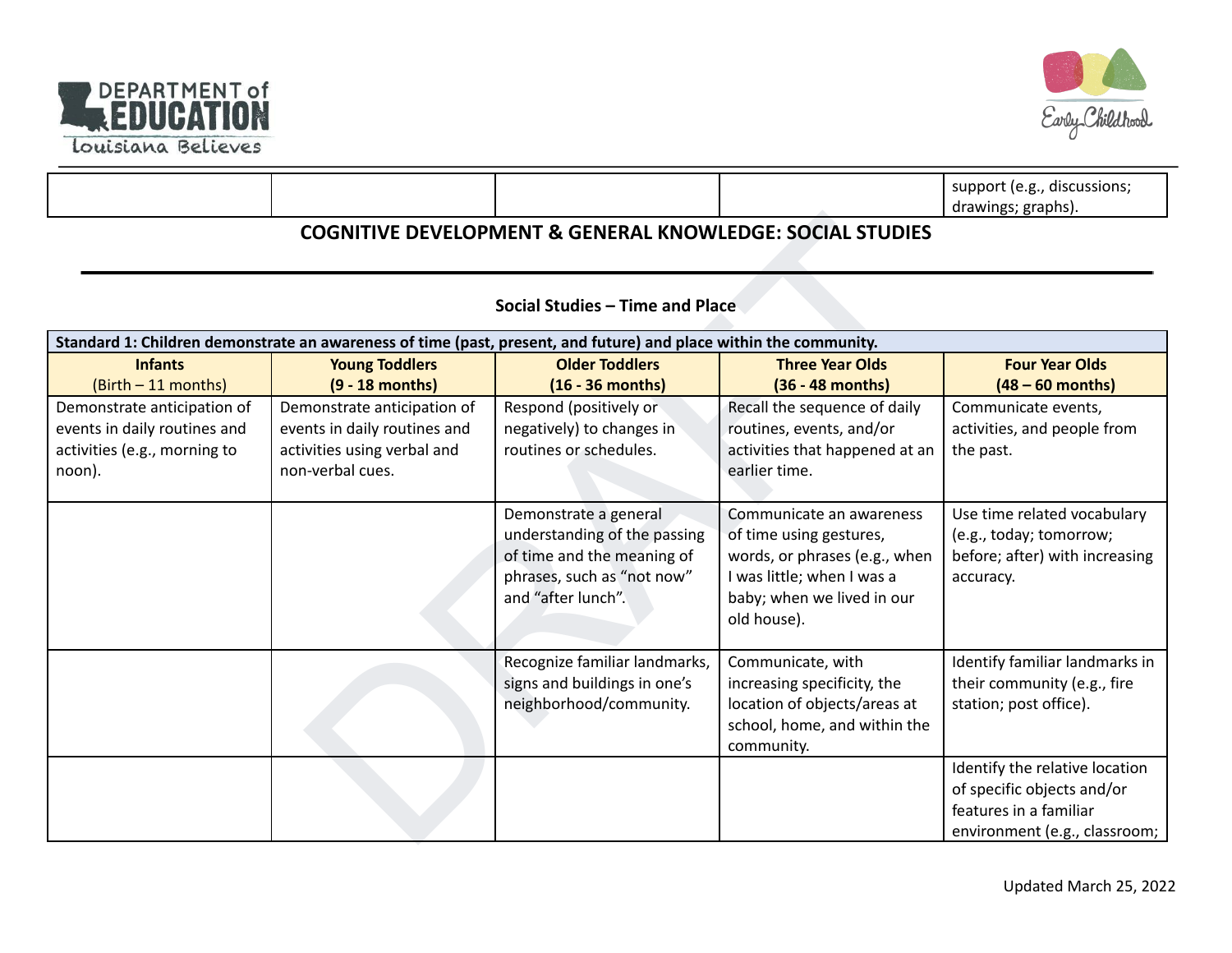



|  |  |  | playground) through<br>drawings or play activities. |
|--|--|--|-----------------------------------------------------|
|--|--|--|-----------------------------------------------------|

|                                                                            |                                                                                                        |                                                                                                                                                                                  |                                                                                                                                                                             | arawirgs or play activities.                                                                                        |  |  |
|----------------------------------------------------------------------------|--------------------------------------------------------------------------------------------------------|----------------------------------------------------------------------------------------------------------------------------------------------------------------------------------|-----------------------------------------------------------------------------------------------------------------------------------------------------------------------------|---------------------------------------------------------------------------------------------------------------------|--|--|
| Social Studies - Culture Awareness                                         |                                                                                                        |                                                                                                                                                                                  |                                                                                                                                                                             |                                                                                                                     |  |  |
|                                                                            | Standard 2: Children demonstrate an awareness of culture as it relates to self, family, and community. |                                                                                                                                                                                  |                                                                                                                                                                             |                                                                                                                     |  |  |
| <b>Infants</b><br>(Birth - 11 months)                                      | <b>Young Toddlers</b><br>$(9 - 18$ months)                                                             | <b>Older Toddlers</b><br>$(16 - 36$ months)                                                                                                                                      | <b>Three Year Olds</b><br>(36 - 48 months)                                                                                                                                  | <b>Four Year Olds</b><br>$(48 - 60$ months)                                                                         |  |  |
| Demonstrate a preference<br>for familiar versus unfamiliar<br>individuals. | Distinguish between familiar<br>and unfamiliar individuals.                                            | Identify known people in<br>pictures.                                                                                                                                            | Communicate information<br>about their family and<br>community.                                                                                                             | Describe familiar elements of<br>one's family, community, and<br>culture (e.g., unique family<br>traditions).       |  |  |
| Actively explore the<br>similarities and differences<br>among people.      | Demonstrate an awareness of<br>the unique characteristics<br>(attributes) of people.                   | Identify basic similarities and<br>differences between<br>themselves and others.                                                                                                 | Identify and/or ask questions<br>about similarities and<br>differences between<br>personal, family, and cultural<br>characteristics.                                        | Make comparisons about<br>similarities and differences<br>between personal, family,<br>and cultural characteristics |  |  |
|                                                                            |                                                                                                        | Carry out some routines and<br>responsibilities in the<br>classroom (e.g., picking up<br>toys; cleaning up the table;<br>setting out snacks) with adult<br>support and guidance. | Carry out routines and<br>responsibilities in the<br>classroom (e.g., cleaning up;<br>care of plants and/or<br>animals;, setting out snacks)<br>with prompting from adults. | Identify responsibilities of self<br>and others in school, home or<br>community.                                    |  |  |
|                                                                            |                                                                                                        |                                                                                                                                                                                  |                                                                                                                                                                             |                                                                                                                     |  |  |

### **Social Studies – Culture Awareness**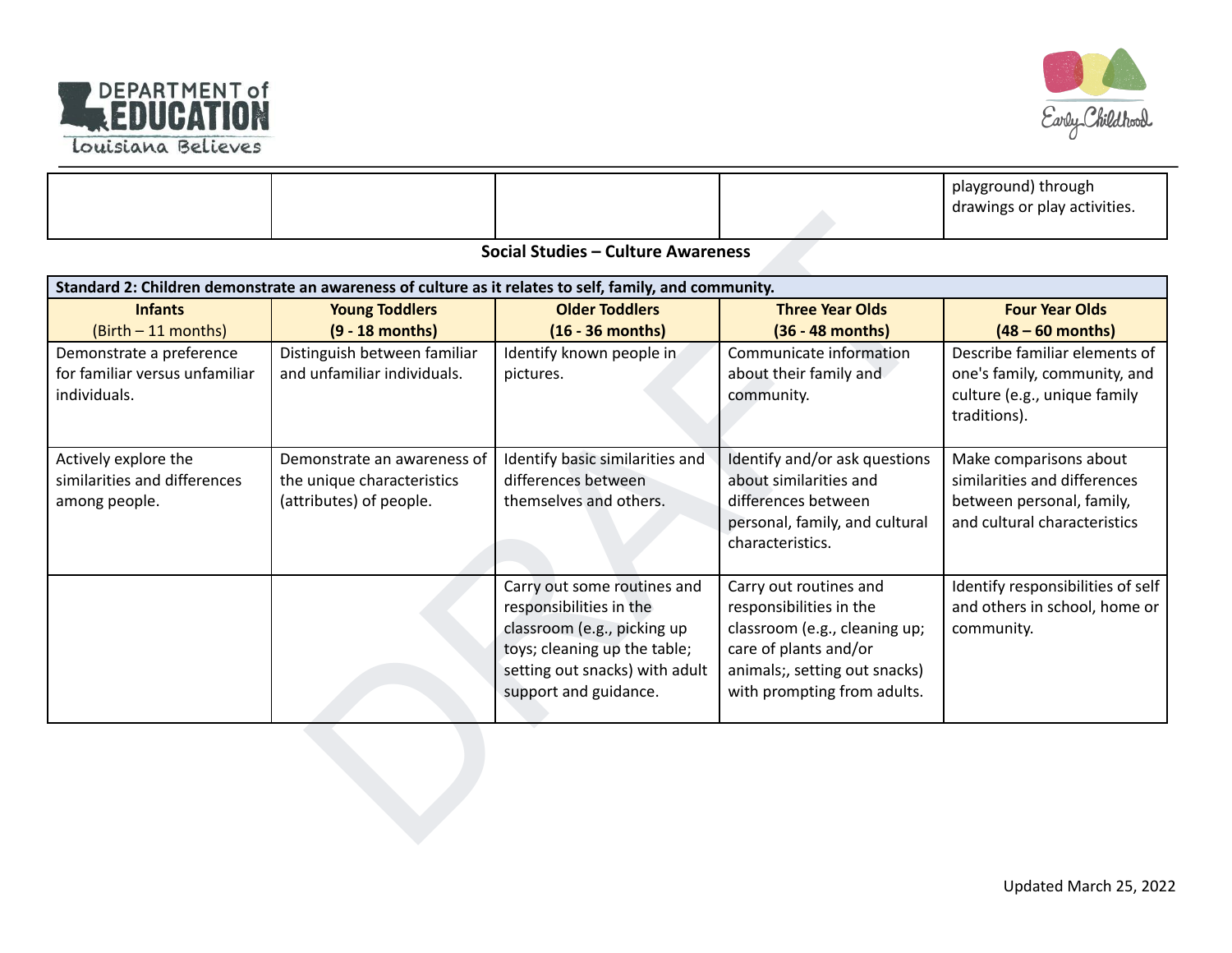



# **COGNITIVE DEVELOPMENT & GENERAL KNOWLEDGE: CREATIVE ARTS**

#### **Creative Arts: Music and Movement**

|                              | <b>Creative Arts: Music and Movement</b>                                           |                             |                               |                             |  |  |
|------------------------------|------------------------------------------------------------------------------------|-----------------------------|-------------------------------|-----------------------------|--|--|
|                              | Standard 1: Children engage in multiple and varied music and movement experiences. |                             |                               |                             |  |  |
| <b>Infants</b>               | <b>Young Toddlers</b>                                                              | <b>Older Toddlers</b>       | <b>Three Year Olds</b>        | <b>Four Year Olds</b>       |  |  |
| (Birth - 11 months)          | (9 - 18 months)                                                                    | $(16 - 36$ months)          | (36 - 48 months)              | $(48 - 60$ months)          |  |  |
| Attend to, vocalize, and/or  | Move body in response to the                                                       | Move body to imitate the    | Move body with creativity to  | Express thoughts and        |  |  |
| move body in response to     | beat and tempo of music                                                            | beat and tempo of music.    | imitate the beat and tempo    | feelings through dance and  |  |  |
| different types of music     | and/or rhythmic sounds.                                                            |                             | of music of different genres. | movement with increasing    |  |  |
| and/or rhythmic sounds.      |                                                                                    |                             |                               | spatial awareness.          |  |  |
| Make sounds and/or music     | Imitate sounds and/or music                                                        | Imitate sounds and/or music | Create music using their      | Create music using          |  |  |
| using their bodies, toys, or | using their bodies and/or                                                          | using their bodies,         | bodies, instruments, and/or   | instruments and/or voice to |  |  |
| small, shaker-type           | small instruments.                                                                 | instruments, and/or voice.  | voice.                        | produce more complex        |  |  |
| instruments.                 |                                                                                    |                             |                               | rhythms, tones, melodies,   |  |  |
|                              |                                                                                    |                             |                               | and songs.                  |  |  |
|                              |                                                                                    |                             |                               | Show increasing awareness   |  |  |
|                              |                                                                                    |                             |                               | of various components of    |  |  |
|                              |                                                                                    |                             |                               | music: melody (tune), pitch |  |  |
|                              |                                                                                    |                             |                               | (high and low sounds),      |  |  |
|                              |                                                                                    |                             |                               | rhythm (beat), tempo        |  |  |
|                              |                                                                                    |                             |                               | (speed), and volume.        |  |  |
|                              |                                                                                    |                             |                               |                             |  |  |
|                              |                                                                                    |                             |                               |                             |  |  |
|                              |                                                                                    |                             |                               |                             |  |  |
|                              |                                                                                    |                             |                               |                             |  |  |
|                              |                                                                                    |                             |                               |                             |  |  |
|                              |                                                                                    |                             |                               |                             |  |  |
|                              |                                                                                    |                             |                               |                             |  |  |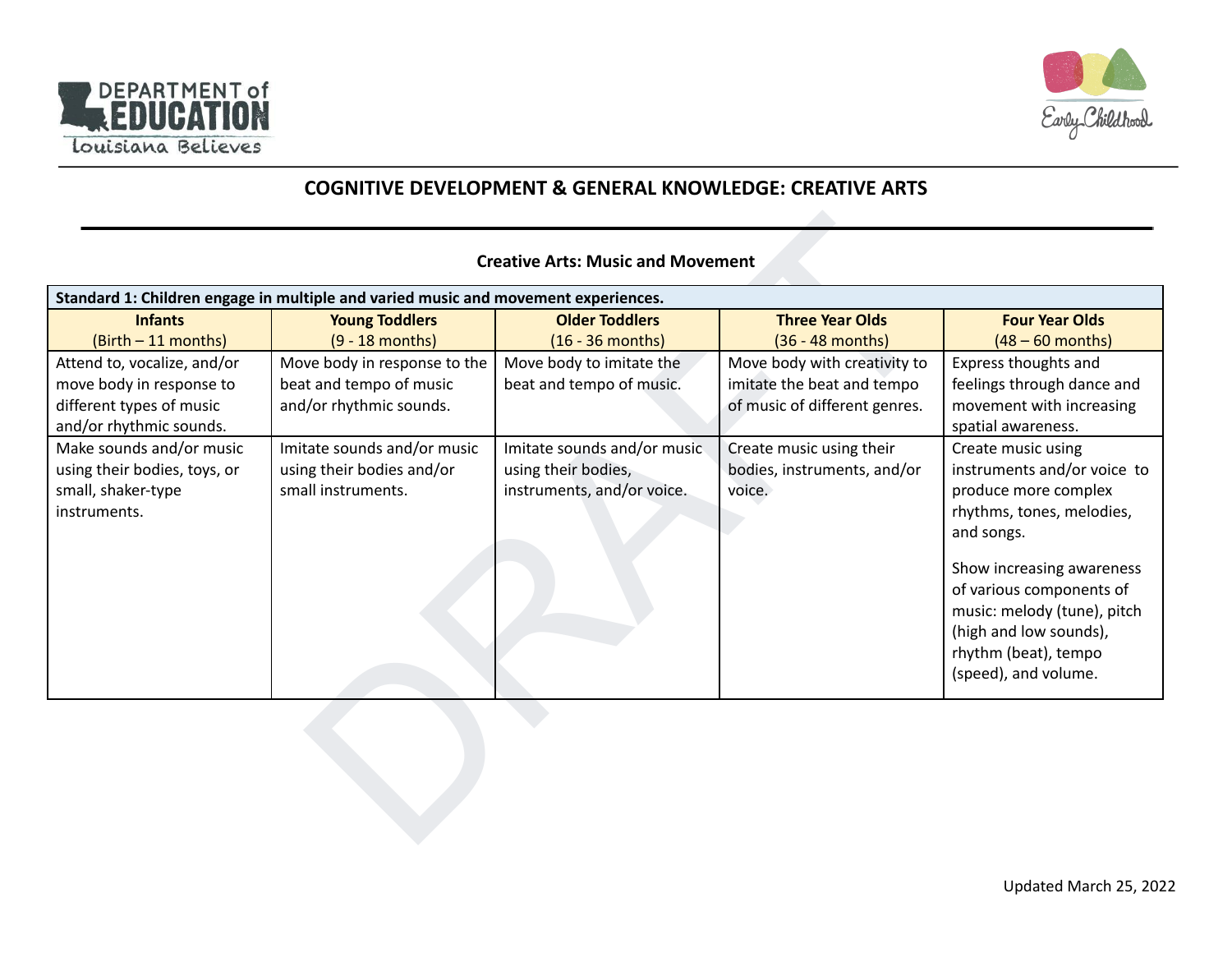



## **Creative Arts: Visual Arts**

| Standard 2: Children engage in multiple and varied visual arts experiences.             |                                                                                                   |                                                                        |                                                                                                                                               |                                                                                                                                                                                  |  |  |
|-----------------------------------------------------------------------------------------|---------------------------------------------------------------------------------------------------|------------------------------------------------------------------------|-----------------------------------------------------------------------------------------------------------------------------------------------|----------------------------------------------------------------------------------------------------------------------------------------------------------------------------------|--|--|
| <b>Infants</b>                                                                          | <b>Young Toddlers</b>                                                                             | <b>Older Toddlers</b>                                                  | <b>Three Year Olds</b>                                                                                                                        | <b>Four Year Olds</b>                                                                                                                                                            |  |  |
| (Birth - 11 months)                                                                     | $(9 - 18$ months)                                                                                 | $(16 - 36$ months)                                                     | (36 - 48 months)                                                                                                                              | $(48 - 60$ months)                                                                                                                                                               |  |  |
| Attend to visual stimuli (e.g.,<br>objects with contrasting<br>colors; textured prints) | Respond to visual art by<br>reaching for, pointing at,<br>touching, or<br>vocalizing/verbalizing. | Observe and respond to<br>visual art by communicating a<br>preference. | Observe and participate in<br>discussions about various<br>forms of art, including what<br>they notice and what it<br>makes them think about. | Observe and participate in<br>discussions about various<br>forms of art, including how it<br>makes them feel and/or<br>specific elements of art (e.g.,<br>color, line, texture). |  |  |
|                                                                                         | Explore a variety of materials<br>to create visual art.                                           | Explore a variety of materials<br>and tools to create visual art.      | Explore a variety of materials,<br>tools, and techniques to<br>create artistic works.                                                         | Use a variety of materials,<br>tools, and techniques to<br>create artistic works that<br>reflect their own culture,<br>thoughts, feelings,<br>experiences, or knowledge.         |  |  |
|                                                                                         |                                                                                                   |                                                                        |                                                                                                                                               |                                                                                                                                                                                  |  |  |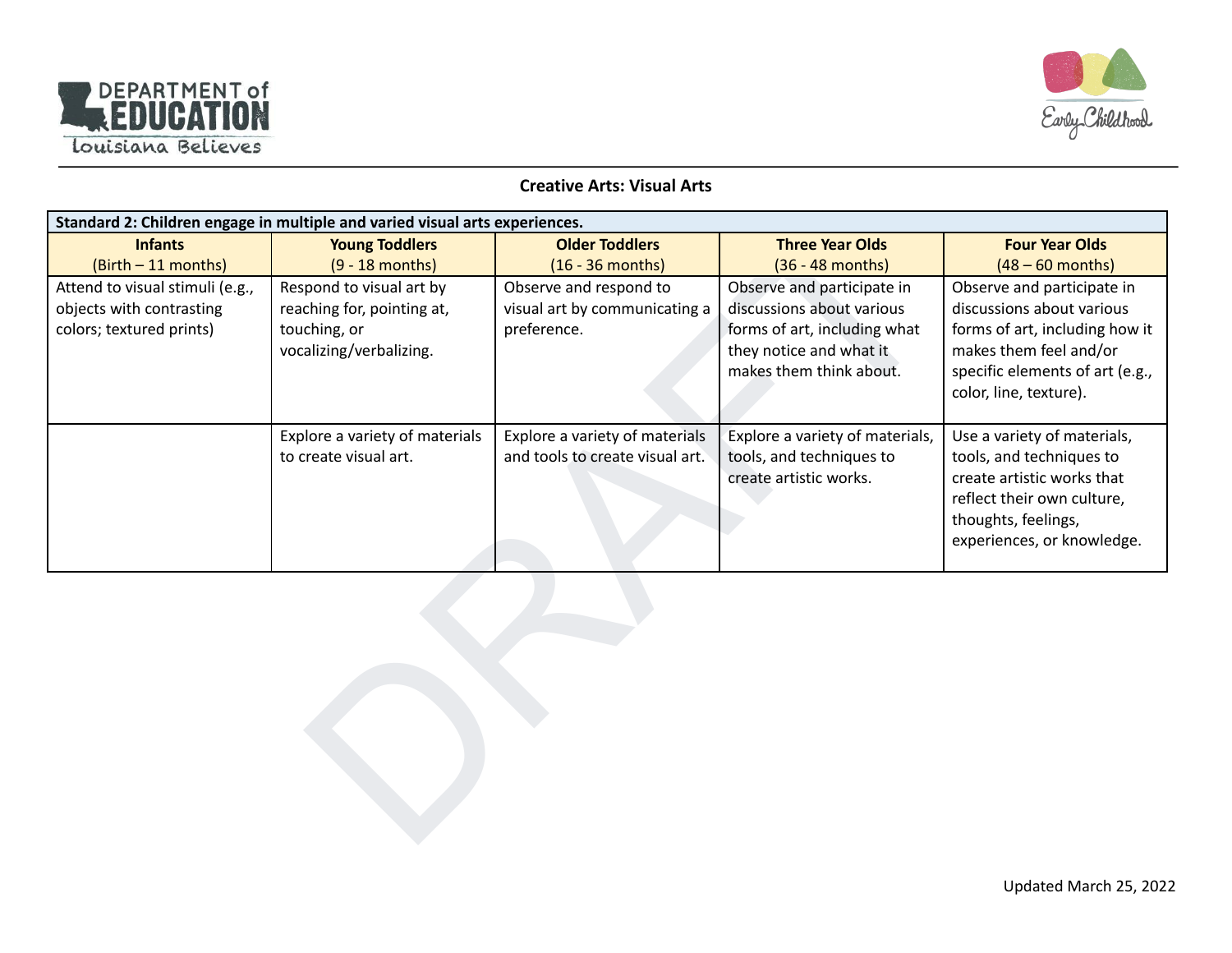



### **Creative Arts: Dramatic Play**

| Standard 3: Children engage in multiple and varied forms of dramatic play. |                              |                                |                              |                                 |  |  |
|----------------------------------------------------------------------------|------------------------------|--------------------------------|------------------------------|---------------------------------|--|--|
| <b>Infants</b>                                                             | <b>Young Toddlers</b>        | <b>Older Toddlers</b>          | <b>Three Year Olds</b>       | <b>Four Year Olds</b>           |  |  |
| (Birth - 11 months)                                                        | $(9 - 18$ months)            | $(16 - 36$ months)             | (36 - 48 months)             | $(48 - 60$ months)              |  |  |
| Imitate behaviors, such as                                                 | Role-play familiar behaviors | Engage in dramatic play that   | Engage in dramatic play that | Participate in dramatic play to |  |  |
| sounds, facial expressions,                                                | during play (e.g., rock baby | expands beyond personal        | includes both real-life and  | express thoughts, feelings      |  |  |
| and gestures, of others.                                                   | doll; talk on phone).        | experiences (e.g., firefighter | fantasy experiences.         | and creativity.                 |  |  |
|                                                                            |                              | rescuing people).              |                              |                                 |  |  |
| Respond to volume in tones                                                 | Experiment with voice        | Imitate and repeat voice       | Create various voice         | Represent a character by        |  |  |
| and inflection.                                                            | inflection during play.      | inflections, such as character | inflections and facial       | using voice inflections and     |  |  |
|                                                                            |                              | or animal sounds.              | expressions in play.         | facial expressions.             |  |  |
|                                                                            |                              | Use props and pretend to be    | Engage in play experiences   | Engage in a variety of play     |  |  |
|                                                                            |                              | someone other than             | that involve roles with the  | experiences that include        |  |  |
|                                                                            |                              | themselves.                    | use of props and costumes.   | elements of drama (e.g.,        |  |  |
|                                                                            |                              |                                |                              | roles; dialogue; props).        |  |  |
|                                                                            |                              |                                |                              |                                 |  |  |
|                                                                            |                              |                                |                              |                                 |  |  |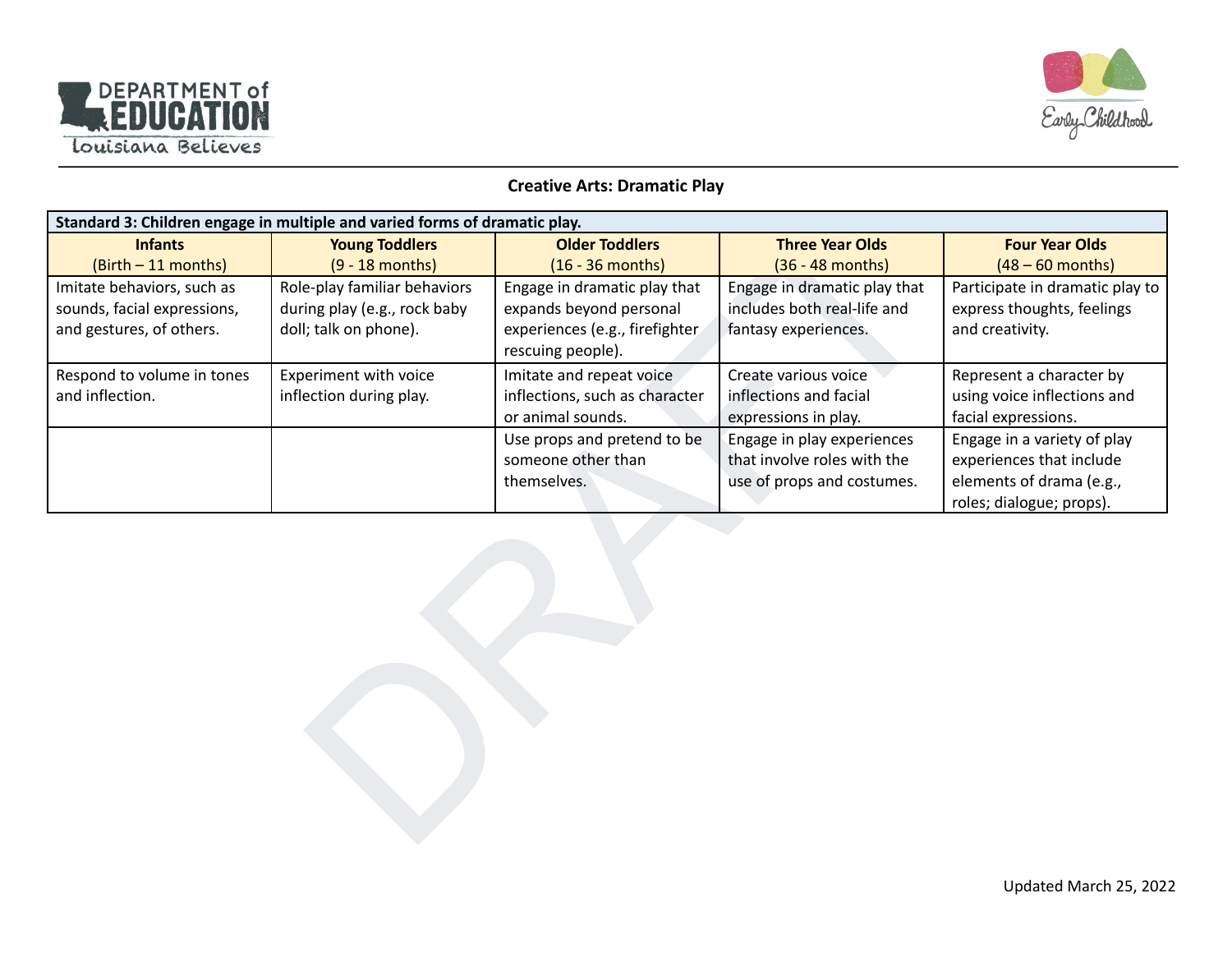



# **PHYSICAL DEVELOPMENT & WELL-BEING**

#### **Physical Development and Well-Being: Gross Motor**

|                                                                         |                                | <b>Physical Development and Well-Being: Gross Motor</b> |                                 |                              |  |
|-------------------------------------------------------------------------|--------------------------------|---------------------------------------------------------|---------------------------------|------------------------------|--|
| Standard 1: Children demonstrate large muscle control and coordination. |                                |                                                         |                                 |                              |  |
| <b>Infants</b>                                                          | <b>Young Toddlers</b>          | <b>Older Toddlers</b>                                   | <b>Three Year Olds</b>          | <b>Four Year Olds</b>        |  |
| $(l)$ (Birth $-11$ months)                                              | $(9 - 18$ months)              | $(16 - 36$ months)                                      | (36 - 48 months)                | $(48 - 60$ months)           |  |
| Explore the environment with                                            | Coordinate senses with         | Demonstrate body and                                    | Demonstrate body and            | Demonstrate increasing       |  |
| increasing body awareness                                               | movement to show where         | spatial awareness to guide                              | spatial awareness in physical   | awareness of body and space  |  |
| using senses and movement.                                              | their body is in relation to   | movement around objects                                 | play activities (e.g., moves    | in relation to other people  |  |
|                                                                         | other objects and people in    | and people.                                             | around cones).                  | and objects in physical play |  |
|                                                                         | the environment.               |                                                         |                                 | activities.                  |  |
|                                                                         |                                |                                                         |                                 |                              |  |
| Demonstrate strength and                                                | Move in a variety of ways and  | Use large muscle movements                              | Use large muscle movements      | Coordinate movements of      |  |
| control of head, trunk, arms,                                           | directions with increasing     | (locomotor skills) with                                 | (locomotor skills) with         | the whole body (locomotor    |  |
| and legs while exploring new                                            | coordination and balance.      | increasing control,                                     | control, coordination, and      | skills) with control and     |  |
| body positions and                                                      |                                | coordination, and balance                               | balance (e.g., running;         | balance to perform more      |  |
| movements (e.g., sitting;                                               |                                | (e.g., moving from sitting to                           | hopping; climbing stairs).      | complex tasks.               |  |
| crawling; kicking).                                                     |                                | standing; jumping).                                     |                                 |                              |  |
|                                                                         |                                |                                                         |                                 |                              |  |
| Demonstrate strength and                                                | Maintain control of one's      | Use a variety of large muscle                           | Use large muscle movements      | Demonstrate coordination     |  |
| control of one's body while                                             | body in various positions      | movements (non-locomotor)                               | (non-locomotor) with control,   | when using objects during    |  |
| exploring objects in their                                              | while exploring and            | during play (e.g., hands in the                         | balance and coordination        | active play (e.g., throwing; |  |
| environment. (e.g., reaching;                                           | examining materials,           | air; turn around; stand on                              | during active play (e.g.,       | catching; kicking balls).    |  |
| rolling over)                                                           | activities, and spaces.        | one foot).                                              | bending; stretching; twisting). |                              |  |
| Engage in play to develop                                               | Engage in physical play        | Engage in physical play                                 | Demonstrate strength and        | Demonstrate increased        |  |
| strength and stamina by                                                 | activities for periods of time | activities for moderate                                 | stamina that allows for         | strength and stamina that    |  |
| continuing purposeful                                                   | to develop strength and        | periods of time to develop                              | participation in physical play  | allows for participation in  |  |
| movements over short                                                    | stamina.                       | strength and stamina.                                   | activities for moderate         | active play activities for   |  |
| periods of time (e.g.,                                                  |                                |                                                         | periods of time.                | extended periods of time.    |  |
| reaching; pushing; rolling                                              |                                |                                                         |                                 |                              |  |
| over).                                                                  |                                |                                                         |                                 |                              |  |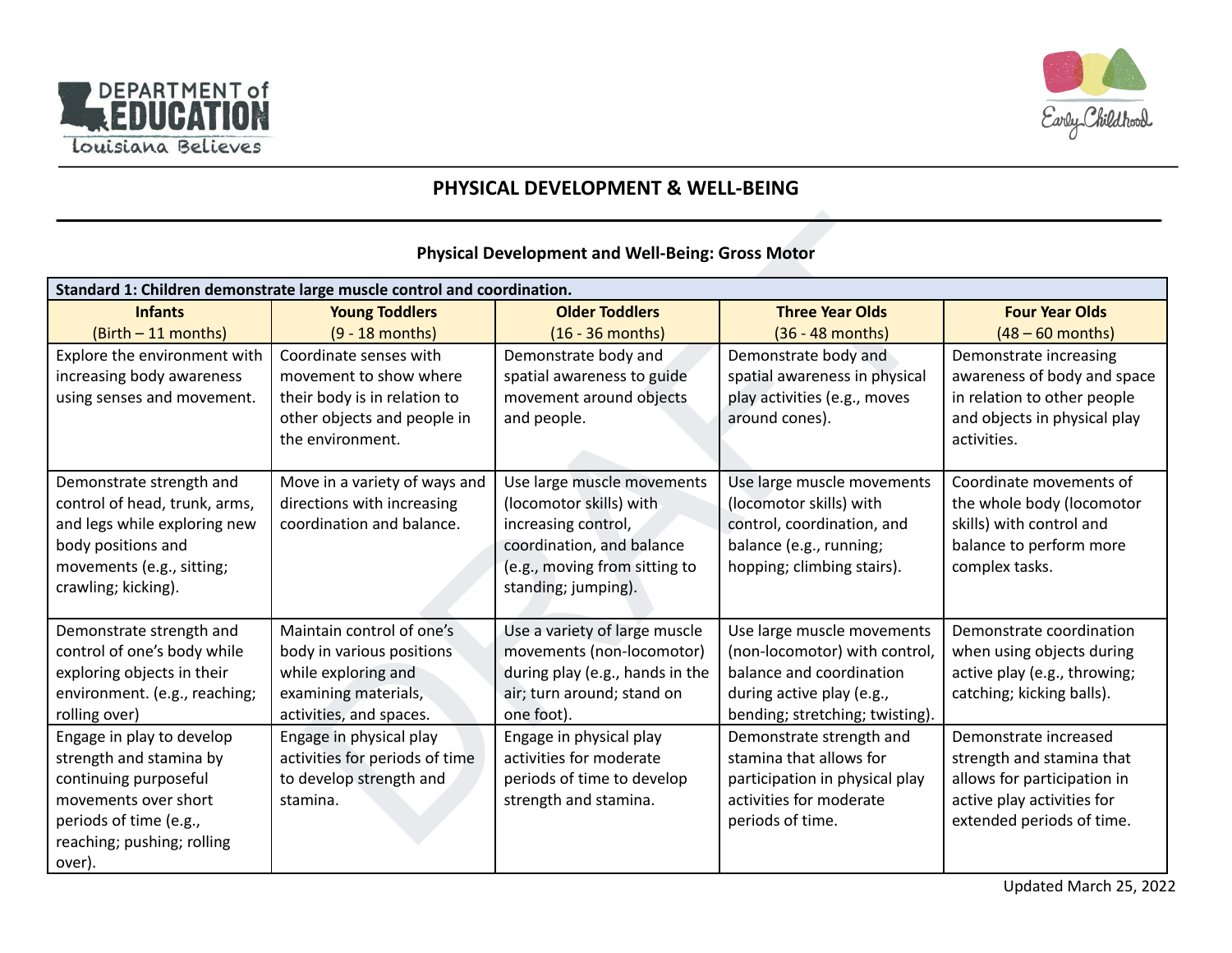



### **Physical Development and Well-Being: Fine Motor**

| Standard 2: Children demonstrate small muscle control and coordination. |                                                    |                                                         |                                                             |                                                         |  |
|-------------------------------------------------------------------------|----------------------------------------------------|---------------------------------------------------------|-------------------------------------------------------------|---------------------------------------------------------|--|
| <b>Infants</b>                                                          | <b>Young Toddlers</b>                              | <b>Older Toddlers</b>                                   | <b>Three Year Olds</b>                                      | <b>Four Year Olds</b>                                   |  |
| (Birth - 11 months)                                                     | $(9 - 18$ months)                                  | $(16 - 36$ months)                                      | (36 - 48 months)                                            | $(48 - 60$ months)                                      |  |
| Use whole hand and fingers                                              | Demonstrate control and                            | Demonstrate increasing                                  | Demonstrate increasing                                      | Coordinate the use of hands,                            |  |
| to explore objects (e.g.,                                               | coordination of hand and                           | control and coordination of                             | control and coordination of                                 | fingers, and wrists to                                  |  |
| touch; grasp; pick up; bang;                                            | fingers (small muscles) to                         | hand and fingers (small                                 | hands, fingers, and wrists                                  | manipulate objects and                                  |  |
| transfer).                                                              | manipulate objects.                                | muscles) while engaged in                               | (small muscles) to manipulate                               | perform activities and tasks                            |  |
|                                                                         |                                                    | intentional activities.                                 | objects and tools with a                                    | with precision.                                         |  |
|                                                                         |                                                    |                                                         | purpose.                                                    |                                                         |  |
|                                                                         |                                                    |                                                         |                                                             |                                                         |  |
| Coordinate eye and hand                                                 | Coordinate eye and hand                            | Coordinate eye and hand                                 | Demonstrate eye-hand                                        | Demonstrate eye-hand                                    |  |
| movements when grasping or<br>picking up objects.                       | movements to explore<br>objects and participate in | movements while performing<br>simple tasks (e.g., using | coordination to manipulate                                  | coordination to perform<br>complex tasks (e.g., cutting |  |
|                                                                         | play activities (e.g., fill                        | utensils for eating; putting                            | smaller objects (e.g., large<br>buttons; zippers; scissors) | on lines; drawing) with                                 |  |
|                                                                         | containers; stack blocks).                         | simple puzzles together;                                | with increasing control.                                    | moderate levels of precision                            |  |
|                                                                         |                                                    | stringing large beads).                                 |                                                             | and control.                                            |  |
|                                                                         |                                                    |                                                         |                                                             |                                                         |  |
|                                                                         |                                                    |                                                         |                                                             |                                                         |  |